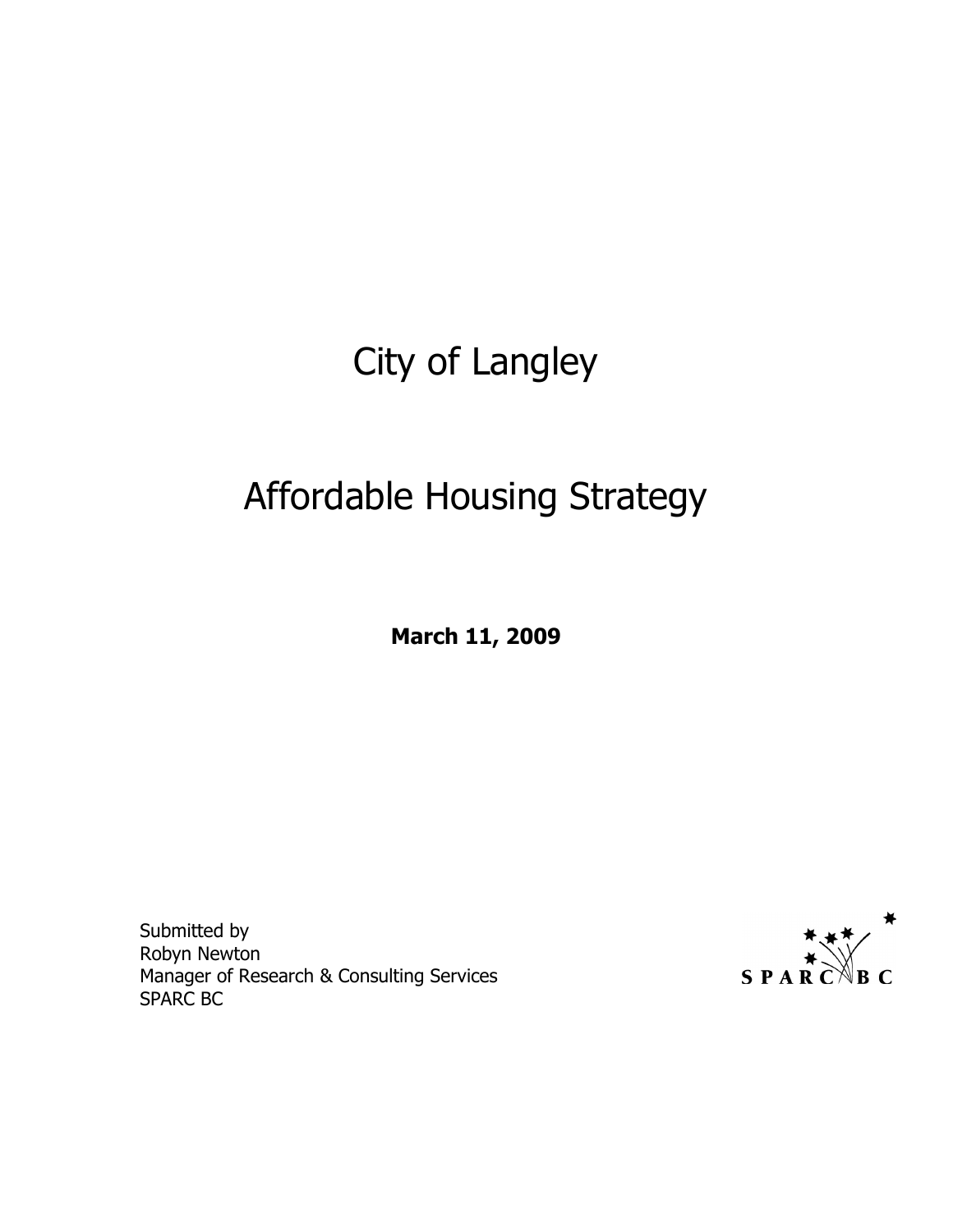# Table of Contents

| <b>EXECUTIVE SUMMARY</b>                                                                                 | I                |
|----------------------------------------------------------------------------------------------------------|------------------|
| <b>INTRODUCTION</b>                                                                                      | 1                |
| <b>PURPOSE</b>                                                                                           | 3                |
| <b>CITY OF LANGLEY CONTEXT</b>                                                                           | 3                |
| <b>INVENTORY OF EXISTING AFFORDABLE HOUSING IN LANGLEY</b>                                               | $\boldsymbol{4}$ |
| <b>MUNICIPAL AFFORDABLE HOUSING STRATEGIES IN BRITISH COLUMBIA</b>                                       | 6                |
| AN ASSESSMENT OF HOUSING STRATEGIES                                                                      | 7                |
| PROPOSED AFFORDABLE HOUSING STRATEGY FOR THE CITY OF LANGLEY                                             | 21               |
| <b>DISCUSSION OF PROPOSED STRATEGIES</b>                                                                 | 22               |
| SETTING HOUSING TARGETS FOR THE CITY OF LANGLEY                                                          | 28               |
| <b>CONCLUSION</b>                                                                                        | 30               |
| <b>APPENDIX A: LITERATURE REVIEW</b>                                                                     | 32               |
| <b>LITERATURE REVIEW EXPLORING THE LANGLEY CONTEXT</b><br><b>MUNICIPAL AFFORDABLE HOUSING STRATEGIES</b> | 32<br>37         |
| <b>APPENDIX B: EXCERPT FROM CITY OF LANGLEY SOCIAL PLAN (2007)</b>                                       | 42               |
| <b>APPENDIX C: CMHC RESIDENTIAL REHABILITATION PROGRAMS</b>                                              | 50               |
| <b>APPENDIX D: REFERENCES</b>                                                                            | 54               |
| APPENDIX E: AN OVERVIEW OF POLICIES USED IN NEIGHBOURING<br><b>MUNICIPALITIES</b>                        | 57               |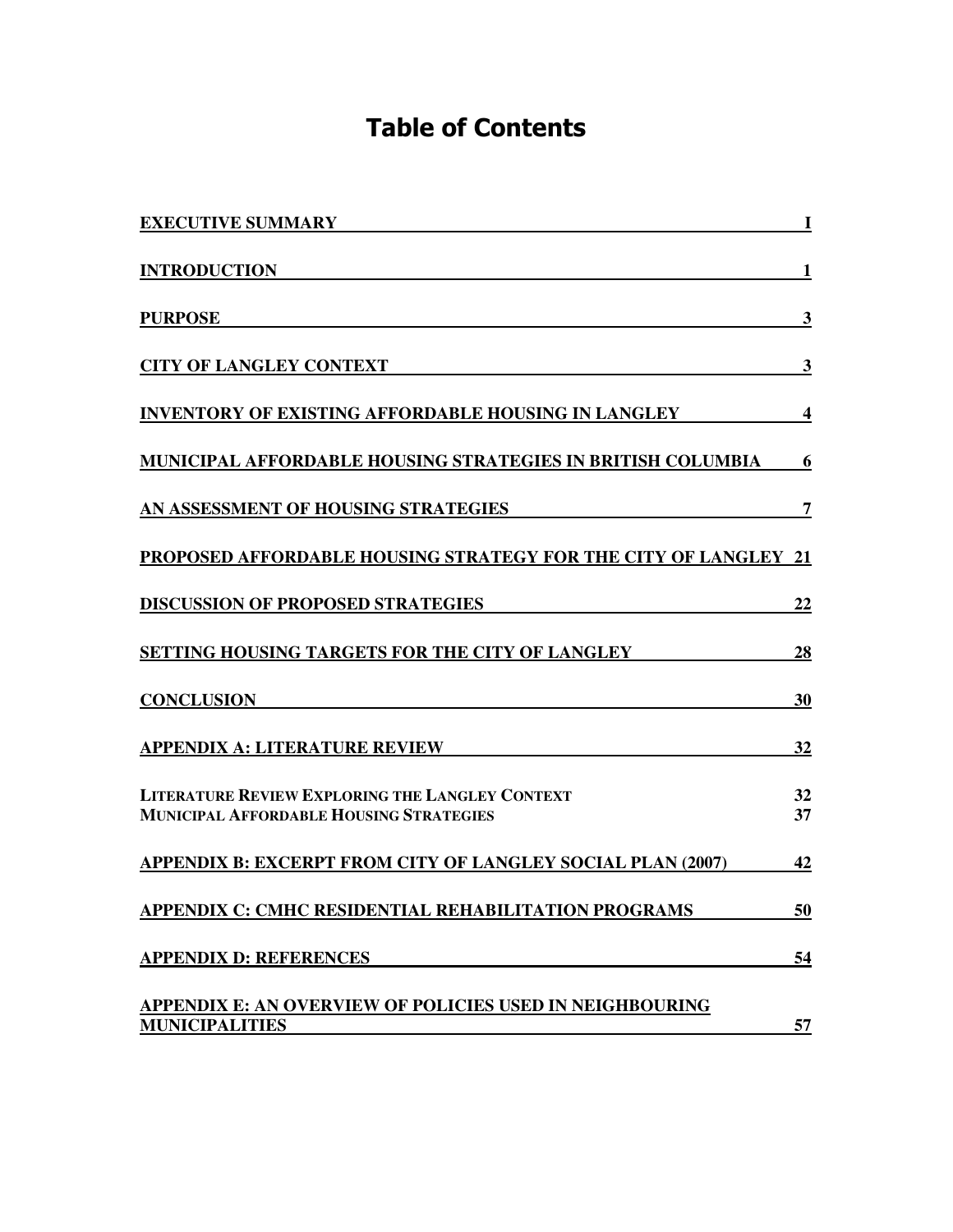# **Executive Summary**

In 2008, the City of Langley contracted with the Social Planning and Research Council of BC (SPARC BC) to create an affordable housing strategy to provide guidance for the City on how to preserve and enhance the affordability of housing in the City of Langley.

In order to ensure that work already completed was not duplicated, the consultants conducted a literature review to explore the current housing situation in the City of Langley, including current policies and practices. The literature review also explored best practices in affordable housing being implemented by other municipalities in BC, Canada and internationally.

The City of Langley shows strong leadership in addressing social issues in the community, including affordable and supported housing. The City has the highest proportion of social housing units in the Metro Vancouver Region, and has a good supply of rental housing. City of Langley policies that have contributed to the stock of affordable housing include policies that support the development of multi-family housing, policies restricting conversion of rental housing, and policies that allow secondary suites. The City recently approved the Salvation Army's Gateway to Hope, which will provide 30 emergency beds and 25 units of transitional housing.

Despite the work that the City of Langley has undertaken to provide affordable and supportive housing for residents, homelessness and affordability remain issues of concern in the community. Moreover, City Council have proactively raised concerns about the potential loss of affordable rental units in the City, as the existing rental stock is aging, and pressures for redevelopment of these buildings will likely increase in the future.

For these reasons, the City of Langley has embarked on the development of an Affordable Housing Strategy that builds upon the unique needs and strengths of this community.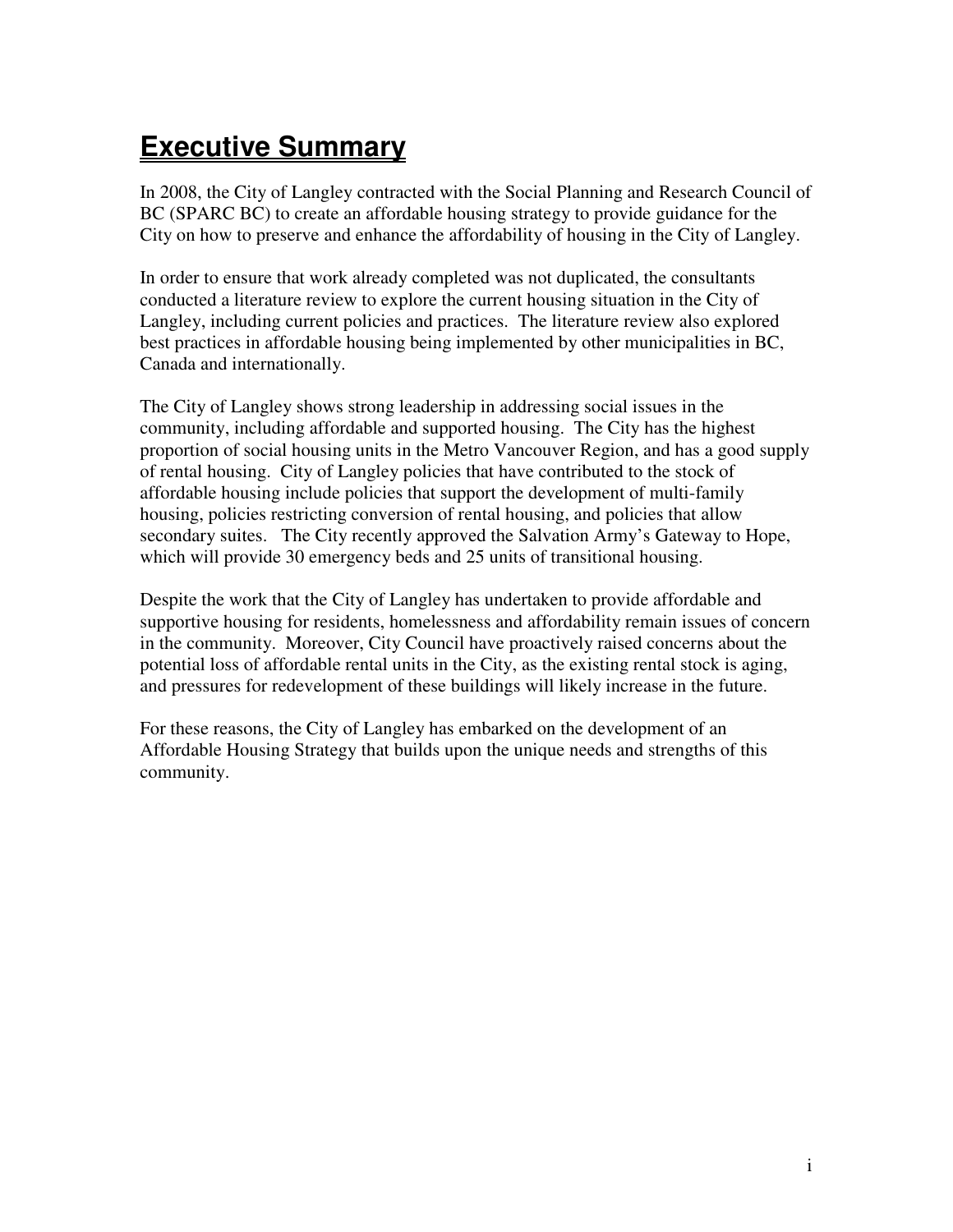The following Affordable Housing Strategy is being presented to the City of Langley as a framework for discussion with key stakeholders, prior to final adoption of an Affordable Housing Strategy. Over the next 3 to 6 months, the City of Langley can meet with stakeholders such as landlords, property owners, developers, tenants, and providers of affordable housing to review these strategies and confirm whether these strategies are the right ones for the City of Langley, and to work out the details. :

### **TABLE 1. OVERVIEW OF PROPOSED AFFORDABLE HOUSING STRATEGY FOR THE CITY OF LANGLEY**

- 1. Include commitment to affordable housing in OCP, housing plan and/or policies
- 2. Advocate to senior levels of government for additional funding/housing programs
- 3. Protect existing rental housing and tenants
	- a) Right of first refusal to existing tenants for new units
	- b) Relocation Assistance
	- c) Keep current conversion control policies
	- d) Encourage use of RRAP to repair units
- 4. Continue to encourage secondary suites in Single Family areas
- 5. Encourage development of new affordable units
	- a) Initiate partnerships with government, non-profits, and developers
- 6 Promote affordable home ownership

.

- a) Shared Equity/Resale price restrictions
- b) Infill development/smaller lot sizes
- 7. Set targets for below market/rental housing
	- a) Adopt Metro Vancouver ten year housing targets:
		- a. 225 units social housing
		- b. 275 units below-market rental housing
		- c. 200 units low end of market rental housing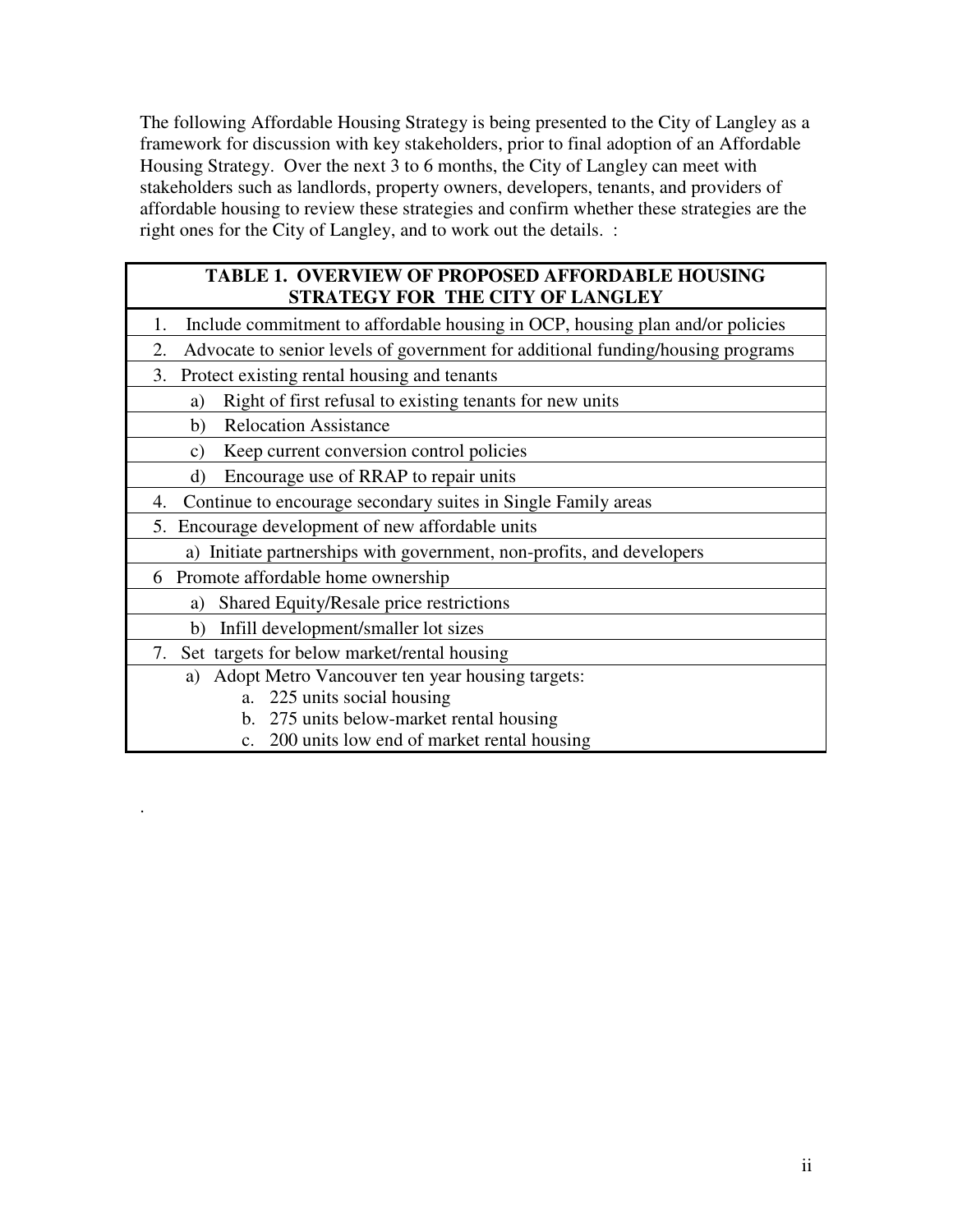# **Introduction**

In 2008, the City of Langley engaged the Social Planning and Research Council of BC (SPARC BC) to create an affordable housing strategy to provide guidance for the City on how to effectively meet the housing needs of City of Langley residents.

Housing affordability is an issue facing many municipalities in Metro Vancouver and indeed throughout the province and across the country. Moreover, the affordable housing policy context at the federal and provincial level has changed considerably over the past 10 or so years.

### **Definitions**

*Affordable housing* for an individual household is generally defined as shelter costs (rent or mortgage and property taxes, plus heating and electricity costs), that do not exceed 30% of gross household income. In its recent report on "Preliminary Housing Targets" (2008), Metro Vancouver calculated the costs of affordable housing for low income households (those with less than 50% of median regional income) at less than \$735 per month, while affordable housing for low to moderate income households would be no more than \$1,175 per month.

CMHC defines households in *Core Housing Need* as those households that live in housing that fails to meet one or more of the following standards: adequacy (not in need of repair), suitability (enough bedrooms for the occupants), and affordability (spending less than 30% of before-tax household income on shelter), and have incomes that are too low to allow them to rent alternative local market dwellings that meet the above standards. *Severe housing affordability* is defined by CMHC as households that are in need and spending at least half (50%) of household income on shelter (INALH).

While the City of Langley has a good supply of moderate cost housing, deterioration of the aging affordable housing stock in the City of Langley has made it imperative to develop a comprehensive strategy for affordable housing to guide Council decision-making. Like many communities in British Columbia, the City of Langley faces growing pressure to address housing affordability challenges.

Although municipalities in Canada lack the mandate or the capacity to directly provide housing, the City of Langley does have a role in identifying, advocating for and supporting solutions to housing challenges. This affordable housing strategy helps to articulate an appropriate role for the City, and for community partners. The strategy is also intended to develop a specific set of actions related to provision and protection of affordable housing in the City of Langley.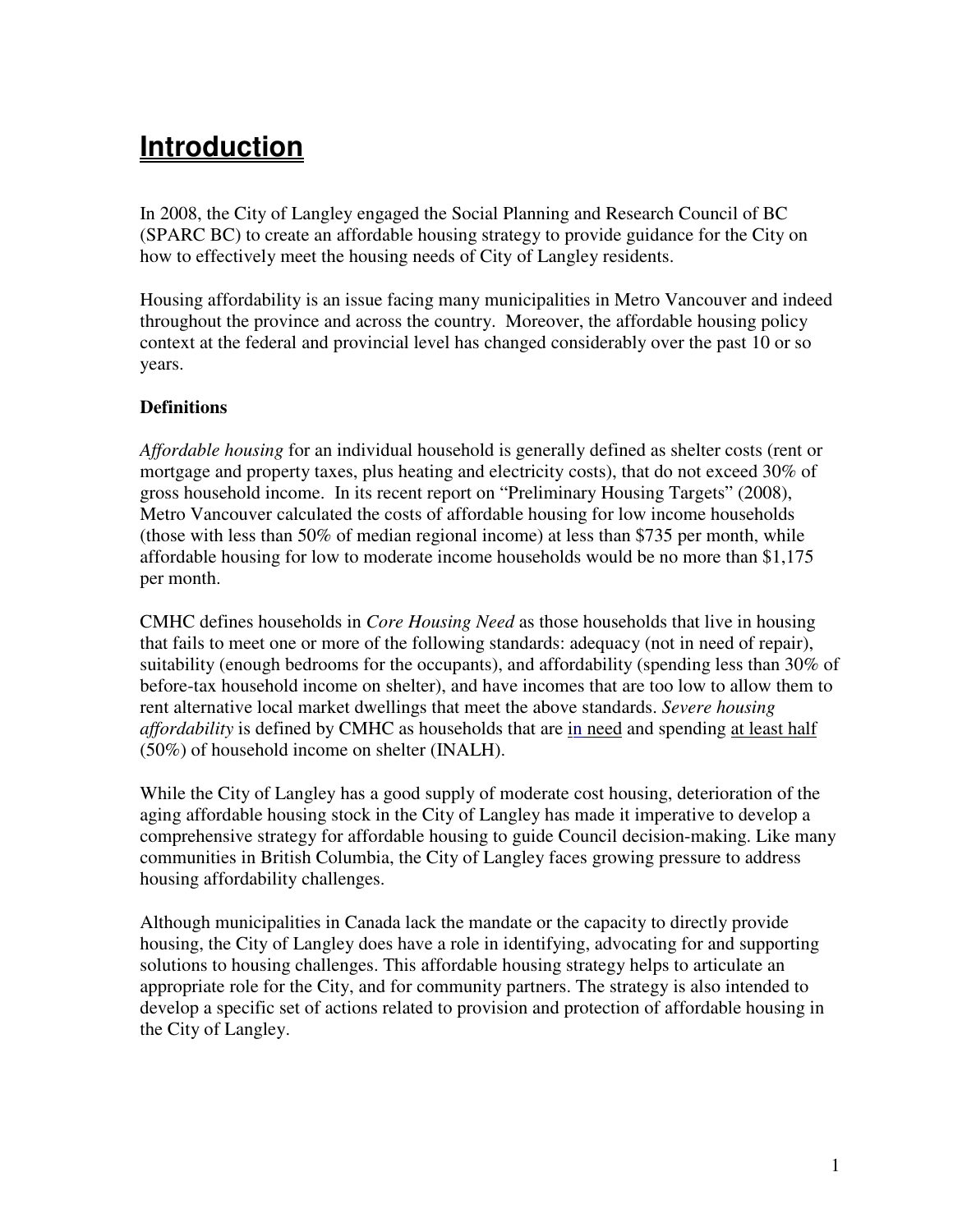Municipalities are playing an important role in facilitating the production of both market and non-market affordable housing. In 2005, the provincial government published a local government guide to facilitating the production of affordable market housing stating that:

*Given current market conditions in many areas, affordable housing is challenging to build and cannot be constructed without some form of assistance, such as a subsidy, concession or incentive, typically from one or more levels of government or from the private sector.<sup>1</sup>*

This study examines how the City can maximize its available resources and leverage funding from other sources including the senior levels of government and the private and not-forprofit sectors, and proposes, for discussion purposes a potential *Affordable Housing Strategy*.

 1 Ministry of Forests and Range. Housing Department. 2005. *Local Government Guide for Improving Market Housing Affordability in British Columbia.* www.housing.gov.bc.ca/housing/affordable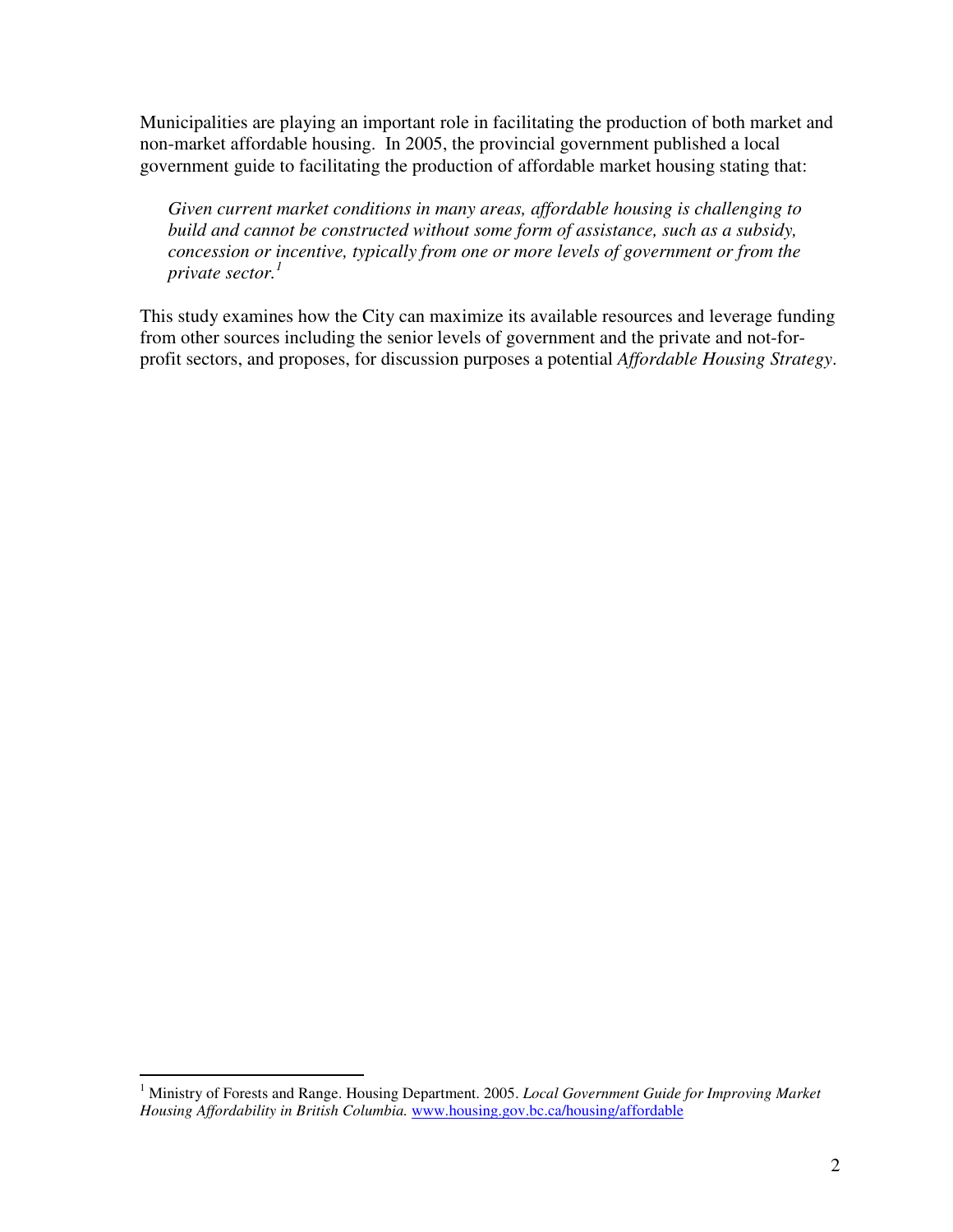# **Purpose**

While the City of Langley is the leader in Metro Vancouver region in the provision of social housing units per capita, its existing affordable housing stock is aging and there are pressures for redevelopment. The purpose of this project is to develop a plan for affordable housing which can guide decision-making of Council and City staff over the next 10 years by:

- 1. Obtaining a clear picture of existing and future needs for affordable housing for different resident groups in relation to the existing housing stock;
- 2. Exploring appropriate municipal responses to the potential loss of existing affordable housing stock;
- 3. Exploring opportunities to maintain and/or increase the stock of affordable housing;
- 4. Developing a housing strategy that meets the needs of the City of Langley, that will be supported by Council and by the community as a whole.

# **City of Langley Context**

An overview of previous research done for the City of Langley demonstrates a high degree of concern about social issues, notably concern regarding affordable housing, homelessness and poverty. During the City of Langley's 2007 Ipsos-Reid Community Survey, City of Langley residents rated social issues and transportation as their top concerns. Under social issues, poverty and homelessness were specifically mentioned.

Research on social indicators comparing the City of Langley to other municipalities in Metro Vancouver<sup>2</sup> demonstrate a relatively high incidence of lone parent families, a higher percentage of household incomes derived from government transfer payments, a slightly higher incidence of low income individuals, and a lower incidence of high school completion.

Along with the high level of citizen concern about housing and poverty issues, and lower than average socio-economic status of residents of the City , the local government and its staff have been proactive in addressing housing and poverty issues. The City of Langley has adopted policies that support the development of multi-family housing and restrict

<sup>&</sup>lt;sup>2</sup> Anne, K. Morrison Consulting, *et al.* (2000). "Langley Community Mapping Project." Presented to Langley Family Services and Langley Child and Youth Committee, Morrison, Anne and Warren Sommer (2003). "Snapshot 2003: Community Profile." Prepared for the Langley in Action Committee.

City of Langley (2004). "Report to Director of Development Services: Statistical Indicators for Social Planning – City of Langley in GVRD Context." November 15.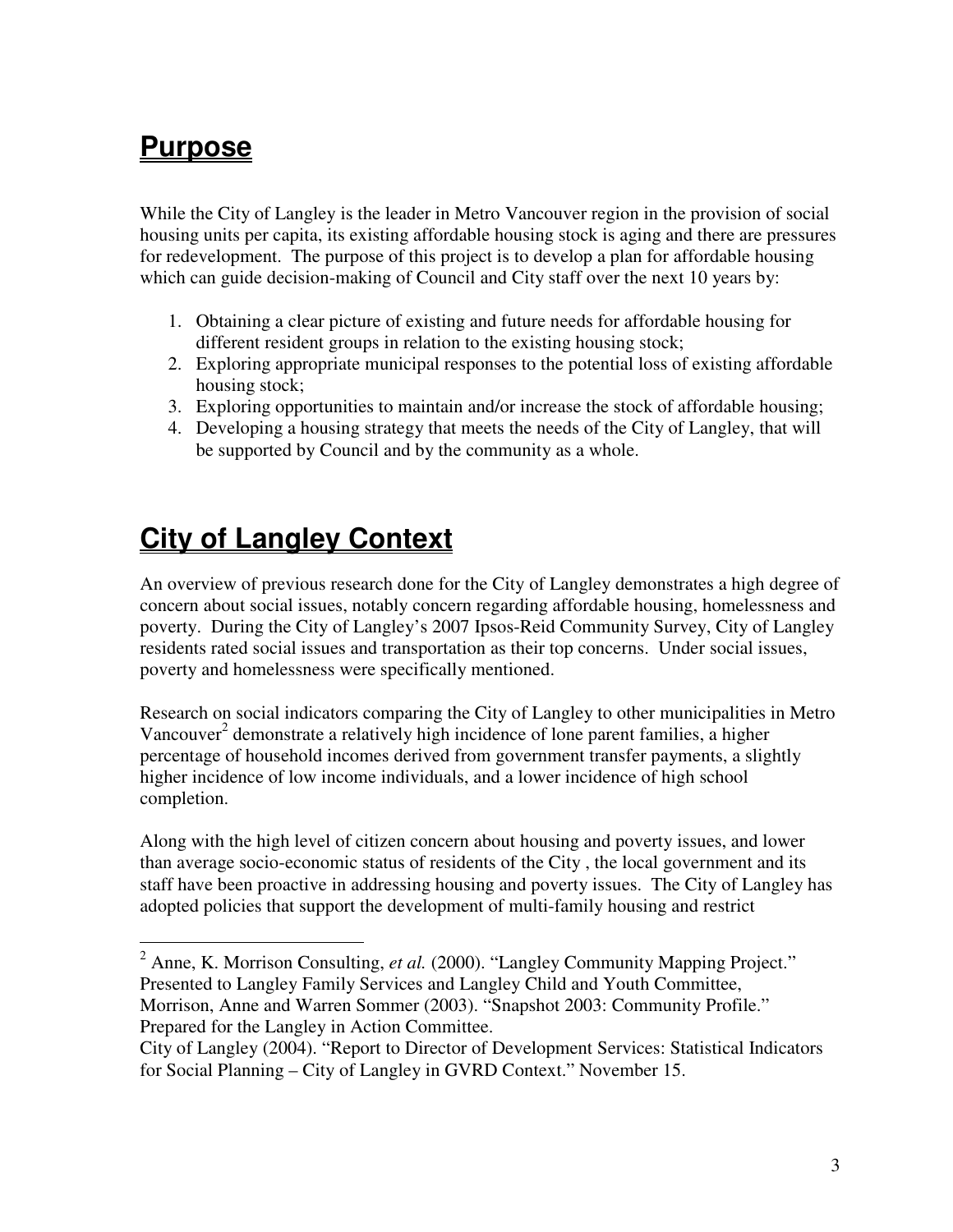conversion of rental housing, and policies that support secondary suites. The City recently approved the Salvation Army's Gateway to Hope, which will provide 30 emergency beds and 25 units of transitional housing. The City of Langley Council and staff participated in a Homelessness Forum in April 2008 to address homelessness in the City and Township of Langley, and a draft Homelessness Strategy has been developed.

A review of initiatives and research that has been undertaken on social issues and housing in the City of Langley can be found in Appendix A.

# **Inventory of existing affordable Housing in Langley**

The City of Langley ranks number one in the Metro Vancouver region for supply of subsidized housing units per capita (BC Housing, December 2007), with 1,169 units of subsidized housing.

| Rank           | <b>Municipality</b> | <b>Subsidized Units</b> | <b>Population</b> | Subsidized/<br><b>Population</b> |
|----------------|---------------------|-------------------------|-------------------|----------------------------------|
| $1^{\circ}$    | Langley C           | 1,169                   | 24,599            | 0.0475223                        |
| $\overline{2}$ | Vancouver           | 26,432                  | 607,120           | 0.0435367                        |
| 3              | White Rock          | 762                     | 19,688            | 0.0387038                        |
| $\overline{4}$ | Burnaby             | 6,940                   | 212,123           | 0.0327169                        |
| 5              | New Westminster     | 2,019                   | 61,766            | 0.0326879                        |
| 6              | North Vancouver C   | 1,354                   | 47,924            | 0.0282531                        |
| 7              | <b>Pitt Meadows</b> | 412                     | 16,774            | 0.0245618                        |
| 8              | Port Moody          | 672                     | 28,842            | 0.0232994                        |
| 9              | Coquitlam           | 2,294                   | 120,128           | 0.0190963                        |
| 10             | Richmond            | 3,187                   | 182,806           | 0.0174338                        |
| 11             | Port Coquitlam      | 915                     | 55,234            | 0.0165659                        |
| 12             | Maple Ridge         | 1,121                   | 72,879            | 0.0153817                        |
| 13             | North Vancouver D   | 1,325                   | 88,066            | 0.0150455                        |
| 14             | Surrey              | 6,092                   | 414,743           | 0.0146886                        |
| 15             | Delta               | 1,166                   | 102,058           | 0.0114249                        |
| 16             | West Vancouver      | 531                     | 46,763            | 0.0113551                        |
| 17             | Langley D           | 539                     | 97,670            | 0.0055186                        |
|                | Total               | 56,930                  | 2,199,183         | 0.0258869                        |

# **Table 2. Subsidized Housing Units in Metro Vancouver**

Source: BC Housing - December 2007

## **Housing Need**

In comparison to the other municipalities in Metro Vancouver, the City of Langley has a good supply of affordable housing. However, there are still households in the City of Langley whose housing is not affordable (that is, they are paying more than 30% of their gross household income on shelter). In 2006 in the City of Langley, 1 in 3 households (over 3500 households) paid more than 30% of their income on shelter. Over 1900 of these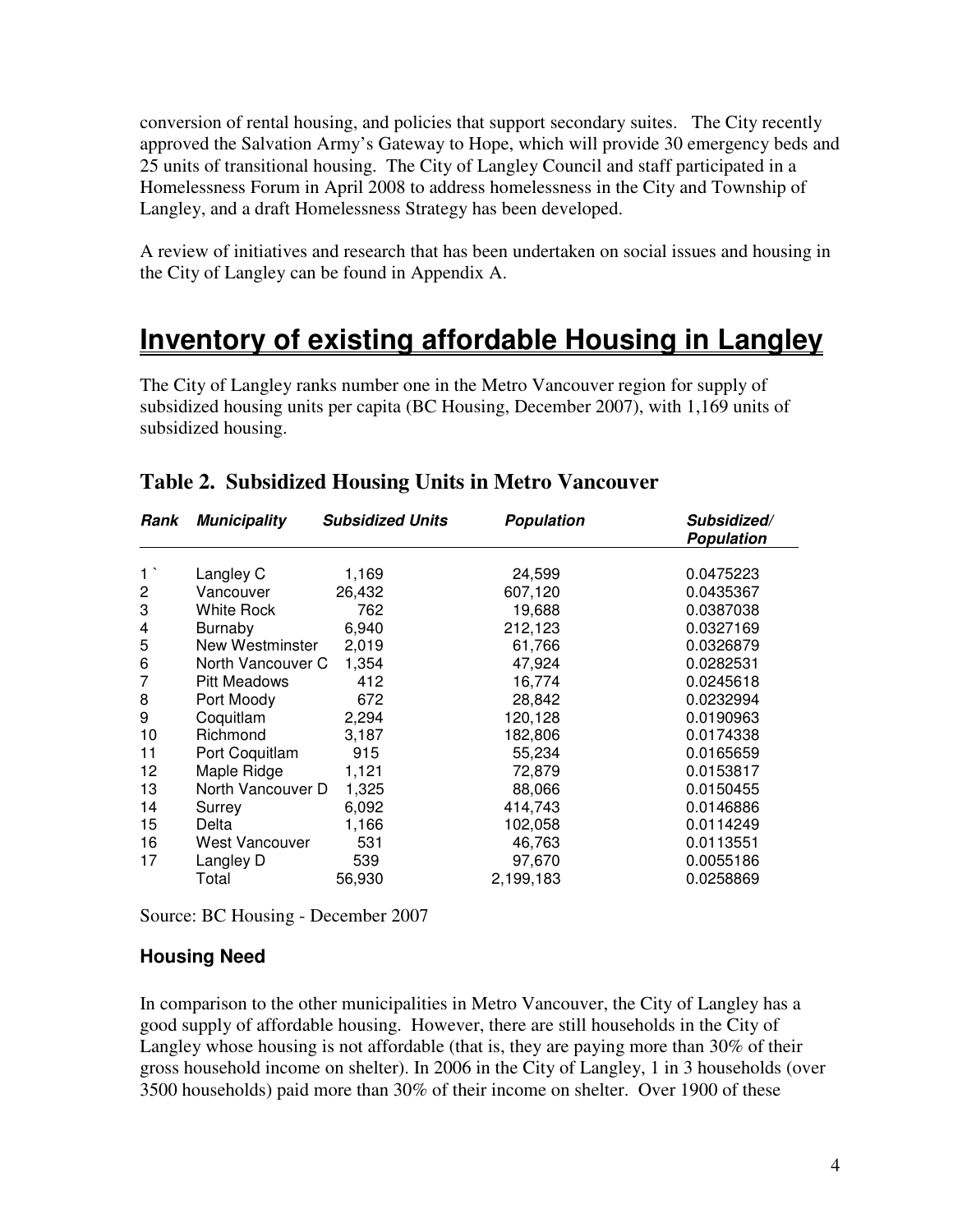households were renting, representing 46% of all renter households in the City of Langley.<sup>3</sup>. As of July 10, 2008, BC Housing reports that there are 172 households on the waiting list for subsidized housing in Langley (City and Township), including 87 families. Price Waterhouse Coopers forecasted a demand of 6,228 additional units of affordable housing in the City and Township of Langley between 2001 and  $2021<sup>4</sup>$ 

| <b>Municipality</b>    | Average<br><b>Rents</b><br>(Oct. '07) | <b>Total</b><br><b>Hhlds</b> | <b>Renter</b><br><b>Hhlds</b> | Social<br><b>Housing</b><br><b>Units</b> | <b>Social Hsg</b><br>as $%$ of<br><b>Total</b><br><b>Hhlds</b> | <b>Social Hsg</b><br>as $%$ of<br><b>Renter</b><br><b>Hhlds</b> |
|------------------------|---------------------------------------|------------------------------|-------------------------------|------------------------------------------|----------------------------------------------------------------|-----------------------------------------------------------------|
|                        |                                       |                              |                               |                                          |                                                                |                                                                 |
| City of Langley        | \$791                                 | 10,570                       | 4,150                         | 912                                      | $8.63\%$                                                       | 21.98%                                                          |
| Township of            |                                       |                              |                               |                                          |                                                                |                                                                 |
| Langley                | \$791                                 | 33,340                       | 4,660                         | 358                                      | 1.07%                                                          | 7.68%                                                           |
| City of Surrey         | \$747                                 | 131,135                      | 32,485                        | 4,626                                    | 3.53%                                                          | 14.24%                                                          |
| New Westminster        | \$751                                 | 26,030                       | 13,625                        | 1,487                                    | 5.7%                                                           | 10.9%                                                           |
| City of Vancouver      | \$945                                 | 253,385                      | 131,535                       | 23623                                    | 9.32%                                                          | 17.96%                                                          |
| <b>Metro Vancouver</b> | \$898                                 | 817230                       | 285,045                       | 47857                                    | 5.86%                                                          | 16.79%                                                          |

**Table 3: Housing Affordability (2006)** 

Source: *Housing Affordability in Greater Vancouver*, McClanaghan & Associates, May 2008

Note: This study identified 912 social housing units in the City of Langley in 2006, down from 989 in 2001. The current estimate of social housing units in the City of Langley from BC Housing is 767 units. This number does not include the market units for which rent subsidies are provided to tenants (the total including these units is 1,169 units of subsidized housing).

# **Municipal Responsibility**

The City of Langley does not have the mandate or capacity to build and operate affordable housing. However, the City does have an important role in promoting the creation of affordable housing in the community. The City has a wide range of tools and opportunities to encourage the expansion of affordable housing stock, particularly through the development and zoning process. Existing municipal policies in the City of Langley that promote the provision of affordable housing (and prevent its loss) include legalization of secondary suites, and policies that prohibit the conversion of rental suites.

 3 Statistics Canada 2006 Census

<sup>&</sup>lt;sup>4</sup> PriceWaterhouseCoopers, *Forecast demand for Affordable Housing in Greater Vancouver*, April 2004.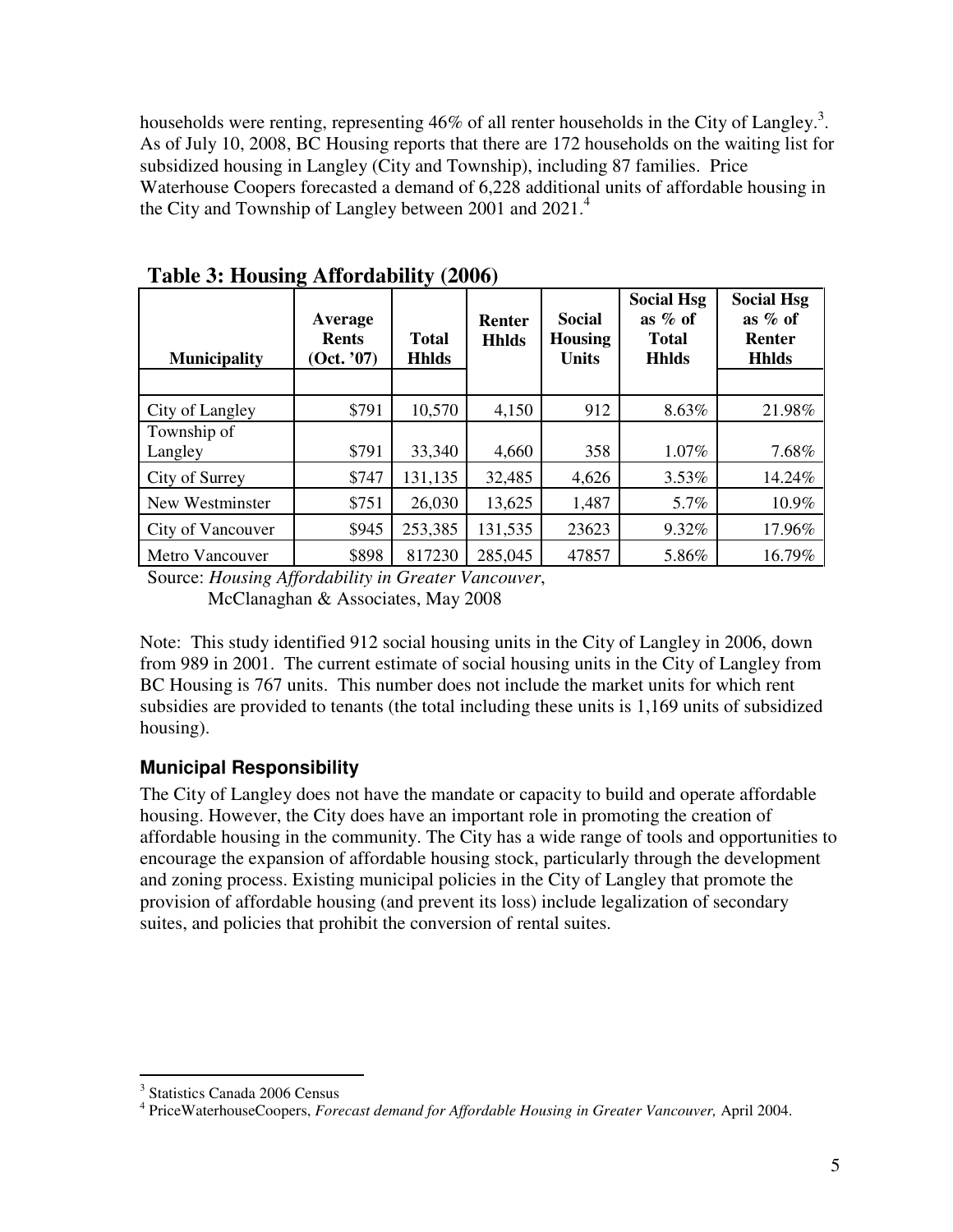# **Municipal Affordable Housing Strategies in British Columbia**

Since the mid-1990s municipalities in BC have been taking an increasing interest in exploring the ways in which they can contribute to resolving social issues in their communities. In order to ensure that residents continue to enjoy a high quality of life, a number of municipalities have developed affordable housing strategies to determine how they will respond to emerging housing challenges. The literature review in Appendix A outlines the approaches used in developing housing strategies in BC and elsewhere, and the strategies that are being implemented by municipalities. Several key documents, including the Metro Vancouver *Affordable Housing Strategy* (2007) and Smart Growth BC's *Review of Best Practices in Affordable Housing* (2007) and *Tools for Affordable Housing* (2008) outline the kinds of actions that municipalities can undertake to increase the stock of affordable housing.

Listed below are the most popular strategies being implemented by municipalities across British Columbia to preserve or create affordable housing. In the following section, short descriptions of these strategies and their applicability to the City of Langley are discussed.

- 1. Permitting secondary suites
- 2. Density bonusing
- 3. Conversion control policies
- 4. Inclusionary zoning
- 5. Densification / Encouraging smaller units
- 6. Smaller lot sizes
- 7. Affordable housing strategy
- 8. Mandated commitment in OCP, housing policy
- 9. Advocating and maintaining communication with senior levels of government
- 10. Housing agreements to provide affordable housing units in new developments
- 11. Affordable housing trust funds/Establish Land/Housing Trusts
- 12. Demolition controls
- 13. Shared Equity/Resale price restrictions
- 14. Waive DCCs for new rental/non-market accommodations
- 15. Initiating municipal partnerships with non-profit organizations
- 16. Donating land or facilities or leasing land at low or below market rates
- 17. Standards of maintenance bylaws
- 18. Public-private partnerships
- 19. Exemptions from parking requirements
- 20. Fast tracking development applications
- 21. Establishing land/housing Trusts
- 22. Establish a municipal housing corporation
- 23. Provide direct financial assistance
- 24. Allow mixed use commercial-residential development

Some communities in Canada have taken a more proactive approach to provision of affordable housing. The Cities of Calgary, Saskatoon, and Toronto, the Town of Canmore, and the County of Wellington, Ontario, have all taken an active role in the funding and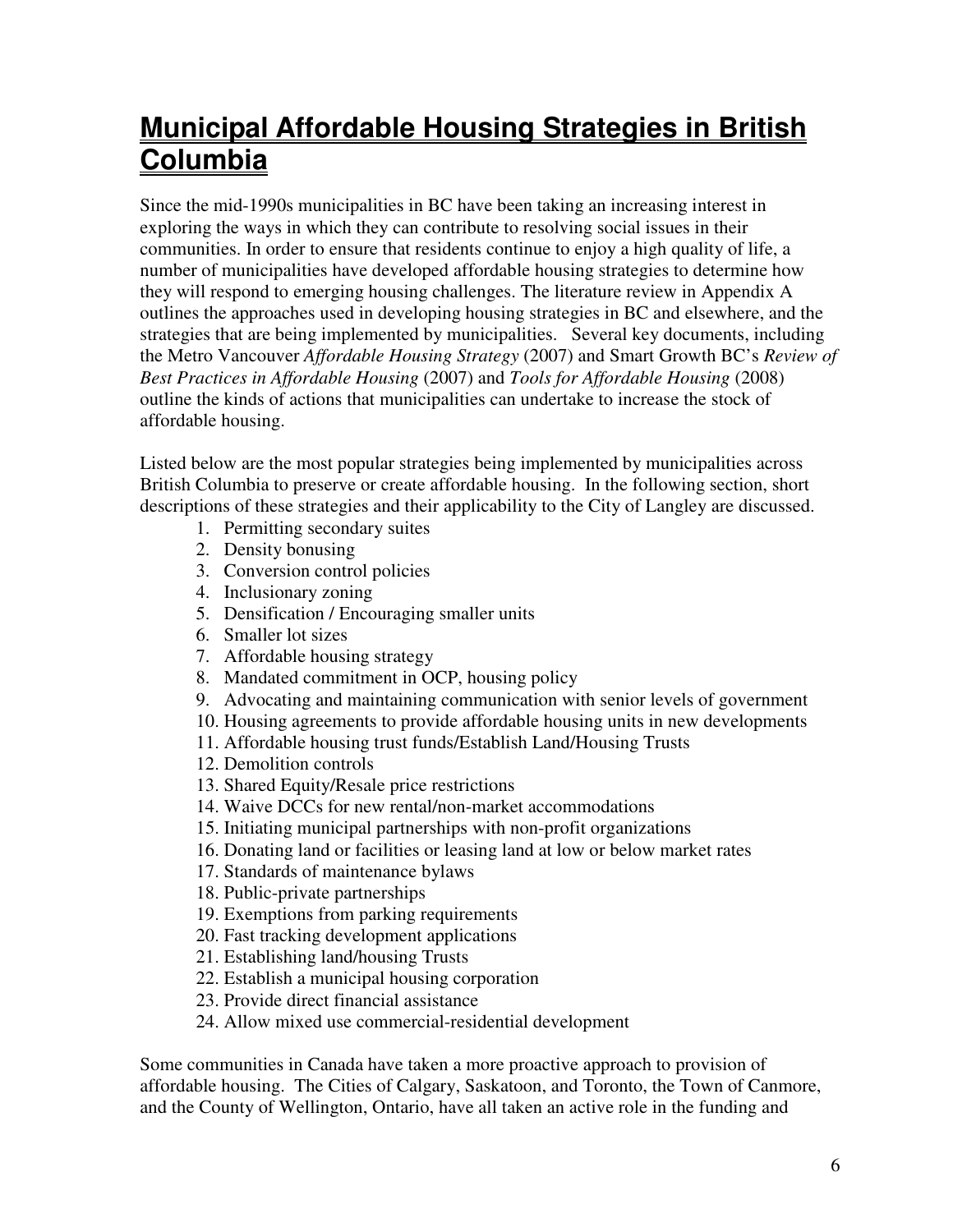provision of affordable housing. For example, in the Saskatoon Housing Initiatives Partnership (SHIP), the city is a partner in a project that facilitates social and economic investments in the community by engaging private sector resources and actors in the construction of low-income housing. 5

The BC Ministry of Community Services and the Office of Housing and Construction Standards provides numerous guides and resources, and in particular, provides sample bylaws for density bonusing and standards of maintenance. The US Department of Housing and Urban Development provides information about rehabilitating affordable housing stock, although the funding and regulatory environment does differ somewhat from the situation in BC, much of the advice is applicable in the BC context.

For a fuller discussion of municipal strategies for affordable housing, see Appendix A.

# **An Assessment of Housing Strategies**

While there is a wide range of affordable housing strategies available, not all of them would be applicable in the City of Langley context. This section examines the key strategies being employed in BC and elsewhere, and their applicability and usefulness for the City of Langley.

## **1. Permitting secondary suites**

It is not surprising that this is one of the most popular tools for creation of affordable housing in municipalities. It does not require public investment (except where municipalities choose to provide subsidies), and is generally well accepted by most citizens, especially where suites are currently legal. The City of Langley has a successful secondary suite program currently in place, and this is clearly an effective strategy that will continue to be part of an overall *Affordable Housing Strategy* for the City.

There are few drawbacks to legalizing secondary suites. Once suites are legalized, municipalities can create incentives for owners to register their suites, ensuring that the suites are safe for the occupants. One of the challenges has been developing standards for secondary suites that provide safety for the occupants, but do not require investments that will be so onerous as to discourage owners from registering their suites, or will result in the closure of a significant number of units for non-compliance. Existing suites that have been developed without a building permit may not meet health and safety standards set out in the BC Building Code. Some municipalities are reluctant to legalize suites because they are concerned they may be vulnerable to lawsuits in the case of injury or death associated with unsafe suites. One approach to dealing with this issue is to define alternative life safety standards for suites in existing homes as the City of Coquitlam has done for suites built before 2000. Building code equivalencies applied by the City can reduce the costs of legalizing a suite by up to 60%. The City of New Westminster adopted a policy stating that

 $\overline{a}$ 5 http://www.shipweb.org/index.html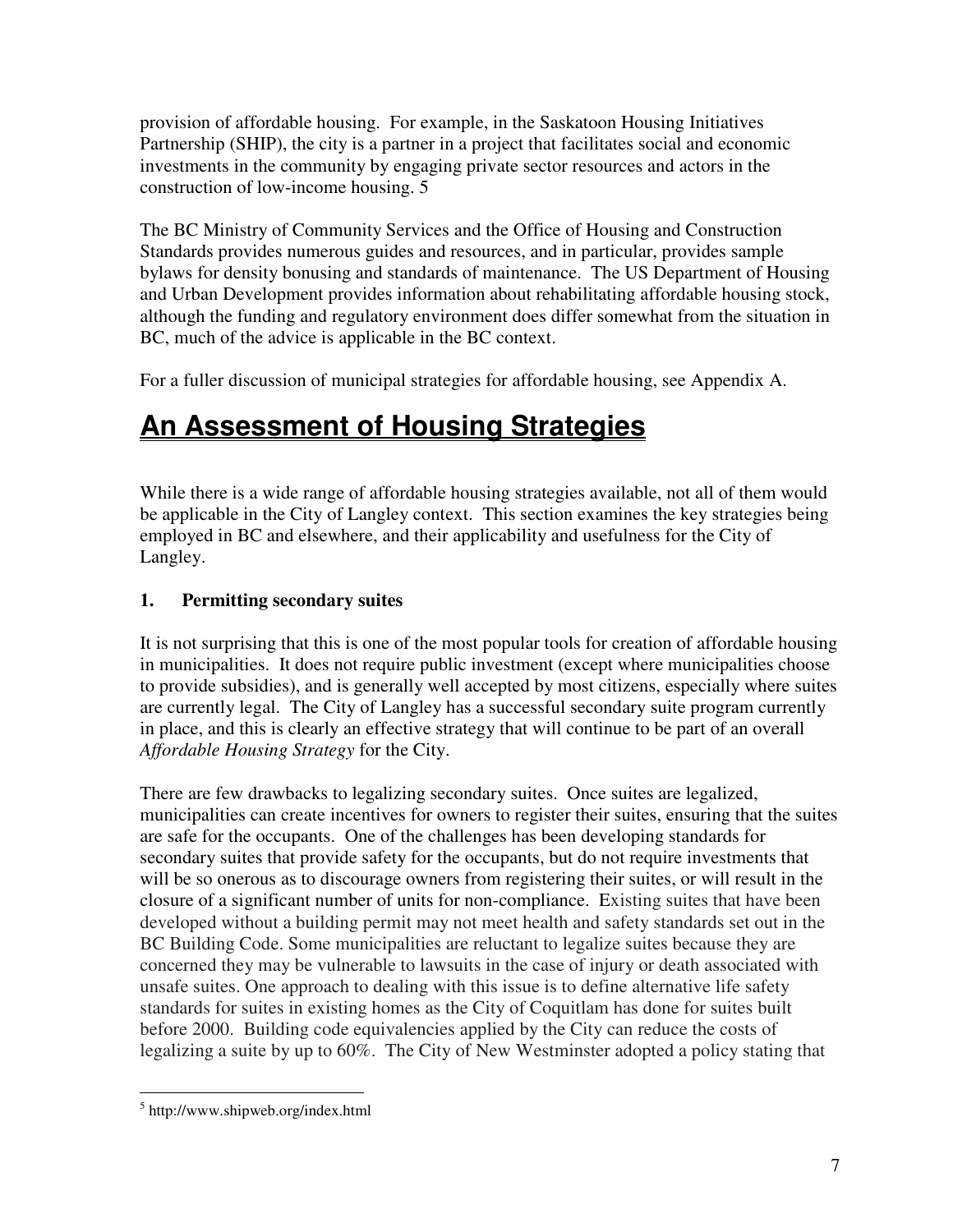suites built before July 1998 will only be closed if there are serious health and/or safety issues.

Some municipalities, but not all, choose to charge additional sewer, water and garbage fees, or require additional parking to minimize impacts on neighbours. Whether or not secondary suites are permitted in a municipality, the biggest challenge is ensuring that occupants of unregistered suites are safe, and that homeowners with secondary suites are paying a fair share of utilities and property taxes. As more municipalities shift to metered water services and garbage can limits, extra servicing costs become less of an issue.

Municipalities that charge fees for registering secondary suites attempt to keep the fees low enough to encourage owners to register their suites, but not so low that other taxpayers are subsidizing the costs of registering the suites.

In 2005 the BC Government published a Guide to Secondary suites for municipalities (http://www.housing.gov.bc.ca/housing/suites/). This Guide provides a good overview of the benefits and challenges of secondary suites, and provides case samples of how these challenges were addressed by eight BC municipalities.

## **2. Density bonusing**

Under density bonusing, developers can build additional dwelling units beyond the zoning limits in exchange for providing affordable units. The number of units provided and the amount of bonusing permitted is often negotiated on a case by case basis. A number of municipalities have chosen to develop standard formulas for bonusing that provide certainty for developers and eliminate the need for lengthy negotiation processes..

While density bonusing has been used effectively in many municipalities, it is not a useful tool for the City of Langley. Density bonusing depends upon rezoning existing land to higher residential densities. In the City of Langley, there is very limited potential for rezoning existing lands to higher densities.

More than 146 hectares (360 acres) representing 13.9% of the City's land are already designated for multiple family residential development. In May 2008, the City of Langley Council approved increases to the maximum densities for medium and high density residential zones of the City, and the Downtown Commercial Zone. These densities allow for significant growth in the City of Langley and will support the provision of more affordable multi-family units. The potential for the provision of affordable housing through additional density is further limited in the City of Langley because the soil conditions limit building heights.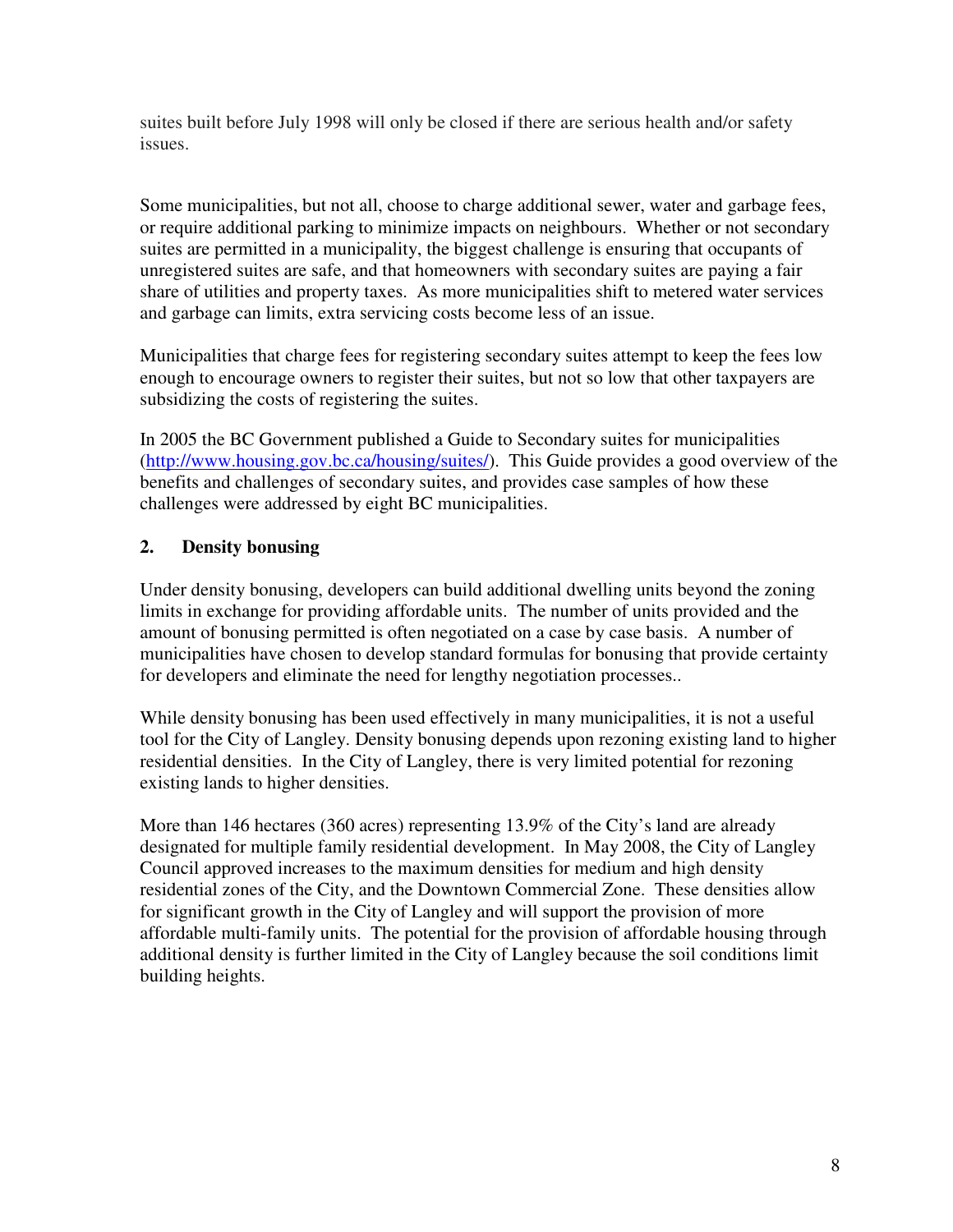#### **3. Conversion control policies**

The City of Langley, like a number of other municipalities in the Metro Vancouver Region<sup>6</sup>, has policies restricting the conversion of existing designated rental units to strata title. This policy has likely been instrumental in preserving the existing rental stock. However, there are two main drawbacks to conversion control policies. In cases where rental buildings have already been converted to strata title, such regulations have no effect. Moreover, conversion control policies do not prevent owners of existing rental buildings from demolishing existing rental buildings and developing strata titled residential buildings in their place. This is a serious concern in the City of Langley, as much of the existing rental stock was built in the 1970's or even earlier, and is deteriorating rapidly. While some of this stock needs to be replaced, the housing that replaces it will undoubtedly be more expensive, even if the existing stock is replaced by new rental units.

The City of Langley should continue to apply its conversion control policies; however the City needs to consider additional policies to support tenant relocation and encourage the construction of rental units to replace those that need to be demolished.

#### **4. Inclusionary zoning**

Inclusionary Zoning (also called Inclusionary Housing) requires developers to provide a certain number or proportion of affordable housing units when land is being rezoned for development. Customarily, the requirement for inclusionary zoning kicks in only when the development is beyond a specified size (for example, 20 or more units are being built). In most cases a percentage of the units being constructed must be affordable (usually somewhere between 5 to 20% of the total units). Some policies allow the affordable units to be built off-site, and some allow cash-in-lieu paid into a housing fund. A variation on inclusionary zoning known as linkage fees permits municipalities to charge non-residential projects a fee based on the demand for affordable housing the project is expected to generate.

In British Columbia, the Local Government Act enables B.C. municipalities to use inclusionary zoning policies, as well as to recover developmental costs through development cost charges to developers. However, there are no inclusionary zoning programs currently operating in Canada that are equivalent to the programs in the United States<sup>7</sup>. A number of Canadian cities — namely Toronto, Vancouver, Bowen Island and Burnaby — have

<sup>&</sup>lt;sup>6</sup> Municipalities with conversion control policies include the Township of Langley, the Cities of Surrey, New Westminster, and Vancouver, and the Corporation of Delta. Of 50 municipalities that were surveyed by SPARC BC in the summer of 2008, 21 had conversion control policies, and 4 municipalities were considering adopting conversion controls.

 $\sigma$  Canadian programs differ from conventional inclusionary zoning in the U.S. in that they are directed at securing developable land or monetary contributions for non-profit housing to be built with government funding rather than at obtaining below-market units constructed by for-profit developers. In the US, mandatory inclusionary zoning is popular, whereas in Canada, the only models in use employ voluntary, incentive-based approaches, most likely because of the regulatory requirement to "hold harmless" the builder's profitability if the land is already zoned for residential use.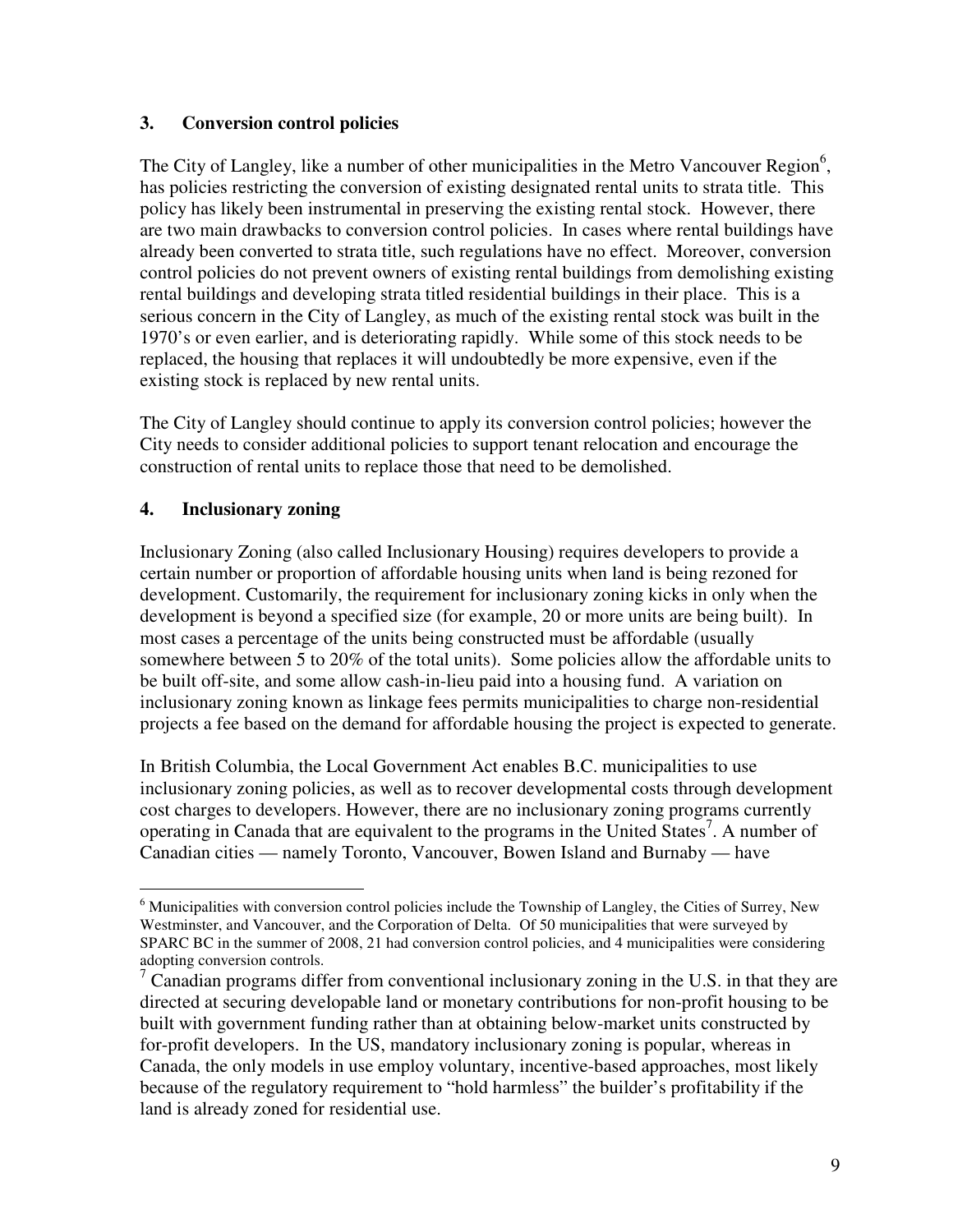successfully used a variation of inclusionary zoning through a comprehensive rezoning process for major private redevelopment sites. The City of Langford has also been able to use inclusionary zoning in residential subdivision developments. It appears that municipalities in Canada prefer incentive based approaches to providing affordable housing (such as density bonusing).

In Canada, three municipalities in British Columbia and one in Alberta currently collect fees of some type for affordable housing. Two of these — Whistler and Banff — could be considered as types of linkage fees $\delta$ . In Vancouver, there is a development charge for various capital improvements, including low-rent housing. Development cost levies range from \$3 to \$13/square foot, depending upon the type and location of development<sup>9</sup>. Richmond has collected fees through comprehensive development agreements for large residential projects, and charges \$4/buildable square foot for density bonuses.

If the land is already zoned for residential use, the municipality is required to "hold harmless" the builder's profitability, either through density bonsuses or various other cost offsets. For the reasons discussed earlier, density bonusing has very limited application in the City of Langley.

### **5. Densification / Encouraging smaller units**

The City of Langley already has strong policies encouraging densification in the City. As mentioned under the discussion on density bonusing, in May 2008 City Council approved increases to the maximum unit densities for medium and high density residential zones of the City, and the Downtown Commercial Zone. These increased densities will promote the provision of what are generally more affordable multi-family housing units. The City could also encourage the provision of smaller units by basing development costs on square footage rather than number of units<sup>10</sup>. Permitting smaller units is a viable approach to creating affordable housing for singles, however, could work against the need for affordable housing for families.

#### . **6. Allowing smaller lot sizes**

Infill development, or allowing subdivision of larger single family lots to provide for additional housing units in existing single family residential areas, has proven to be a popular tool for providing additional housing in BC municipalities. It works well in municipalities with larger single family lots, and is worth while considering in the City of Langley context. Typically the lot has to be a certain size to be eligible for subdivision. The City of Surrey requires minimum lot sizes of 320 square metres. Encouraging smaller lot size does not

 $\overline{a}$  $8$  In Whistler, fees are charged at a rate of \$10.40/square foot for commercial establishments; \$2.02 for industrial development and \$1,116 per guest room in tourist accommodation

<sup>&</sup>lt;sup>9</sup> The higher fees apply in the downtown core, and for larger residential projects that involve the demolition of existing affordable housing .

<sup>&</sup>lt;sup>10</sup> Both the City of Vancouver and the City of Richmond base development cost levies on square footage rather than per unit..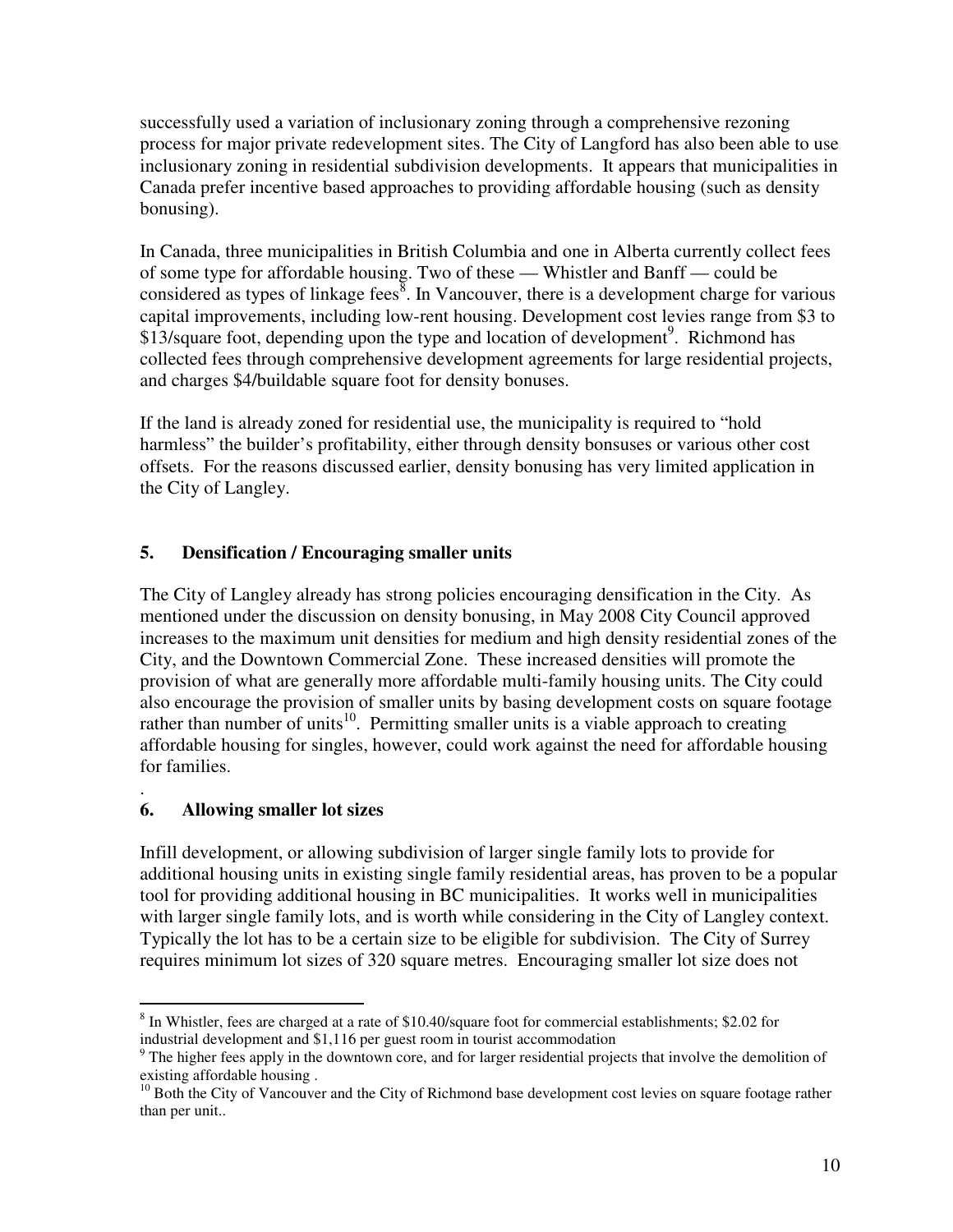provide housing for low income households, but can provide additional housing supply for moderate income families seeking to purchase a home.

# **7. Affordable housing strategy**

Many municipalities in British Columbia either have affordable housing strategies or are in the process of developing them. The City of Langley, like these other municipalities, will benefit from a strategy that explores the various options available, evaluating them for their usefulness in the City of Langley context, and selecting the approaches that will work best in the City of Langley. Currently, Delta and Maple Ridge have affordable housing strategies.

# **8. Mandated commitments in OCP, housing policy**

The BC Housing Policy Branch periodically surveys BC municipalities to see what approaches they are taking to encourage the provision of affordable housing. In 2004, the Housing Policy Branch found that 51 local governments included housing policies in community planning documents, 49 of which were in Official Community Plans (OCPs). The Township of Langley, Surrey, Vancouver, Maple Ridge, and Abbotsford all commit to affordable housing in their OCPs. Official housing policies encourage the development of housing that meets the needs of communities, and guides decision making for municipal planners and Councils. The City of Langley has been, and continues to be, committed to the provision and protection of affordable housing. It is recommended that the City of Langley Council continue to affirm their commitment to affordable housing in their Official Community Plan updates.

# **9. Advocating and maintaining communication with senior levels of government**

While municipal governments have taken a keen interest in provision of affordable housing, the resources they have to bring to the table are limited to municipal land and property tax income, and to a lesser extent, user fees and development cost charges. Without the involvement of senior governments, municipalities' ability to provide affordable housing is very limited. It is recommended that the City of Langley continue to work with other BC Municipalities to advocate for federal and provincial support for affordable housing initiatives.

# **10. Housing agreements to provide affordable housing units in new developments**

Housing agreements provide local governments with a legally enforceable means of securing affordable housing over the long term. They are negotiated between the developer and the local government during the development review process. These agreements contain specific terms relating to issues such as the form of tenure, the groups that have access to the units, rent levels and management specifications. All housing agreements are filed and registered in the Land Titles Office. As a consequence, the terms of the agreement continue in force even if ownership of the land changes. Housing agreements are generally negotiated during the rezoning process, so have limited applicability in the City of Langley. However, where a developer has made a commitment to the provision of units of affordable housing, the City of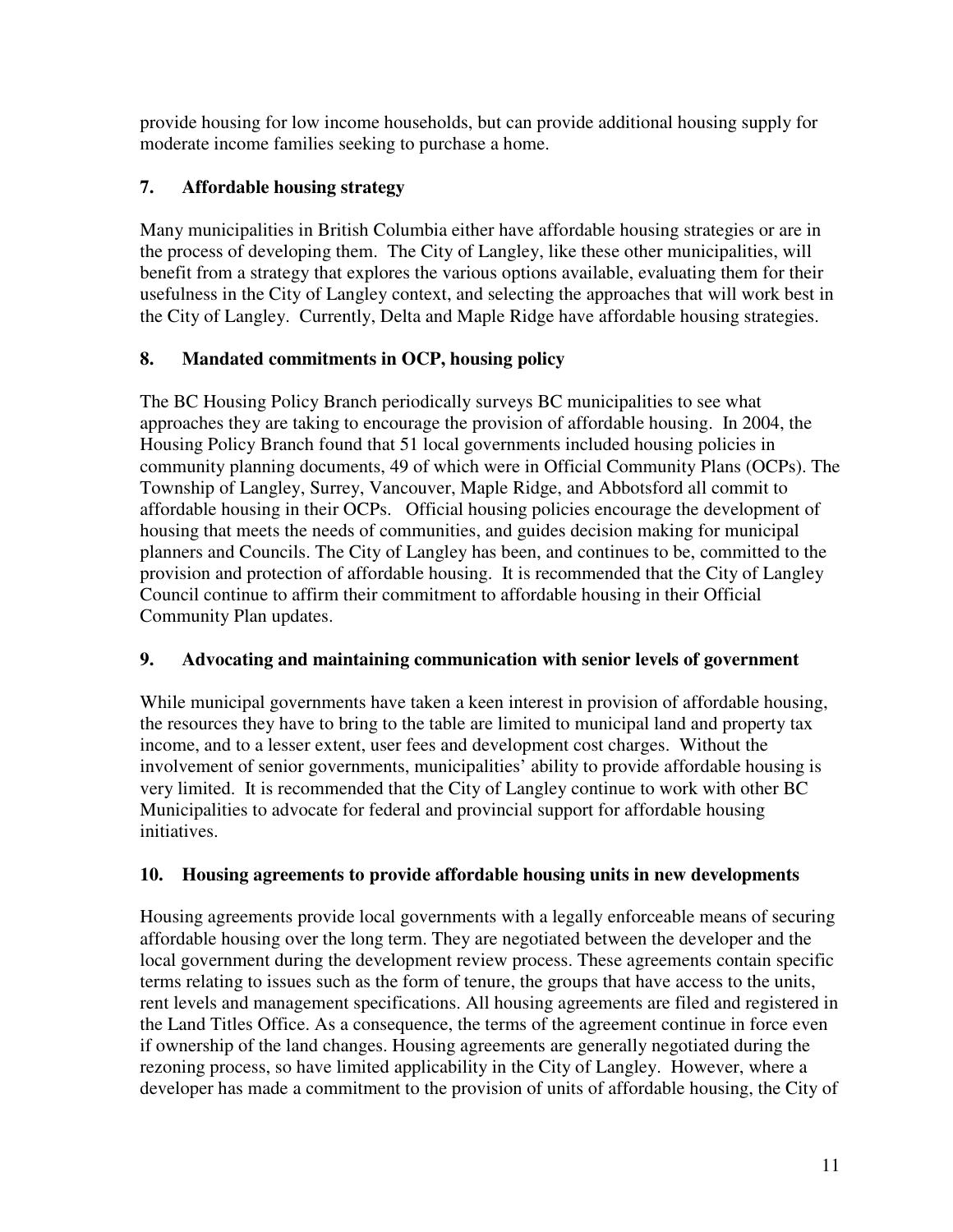Langley should be using housing agreements to ensure the new housing units remain affordable.

### **11. Housing Funds**

 $\overline{a}$ 

Affordable housing trust funds (or housing reserve funds) are funds created by municipalities or regional governments in order to provide a dedicated source of financial support for affordable housing in the community. Sources of funding can include property sales, property tax levies, gaming funds, development cost charges, a specific surcharge on new market units built, allocations from budget surpluses and corporate donations. Over time, housing funds can provide a significant source of funding for housing developments that benefit the community. The City of Surrey, for example, has used their fund to purchase land that they leased to a non-profit organization at nominal rates for supportive housing. Even relatively small communities have been able to build up housing funds: the community of Tofino has been able to build up a reserve fund for affordable housing through amenity contributions from developers over the past 4 years. Neighbouring municipalities that have established housing funds include the City of Vancouver, New Westminster and Surrey.

Municipalities have limited sources of revenue to contribute to trust funds (usually through contributions from developers and property owners). As part of its Regional Affordable Housing Strategy, Metro Vancouver proposes a regional Affordable Housing Fund, to be financed through contributions such as the property transfer tax. An earlier proposal for a regional housing levy was not supported by member municipalities. However, in the Capital Region, a regional housing trust fund was established in 2005, and 10 out of 13 municipalities in the region currently participate. Each municipality contributes to the fund in accordance with a formula based on residential and commercial assessments and number of households. Approximately \$900,000 is generated annually through the municipal contributions, and decisions on allocating the funds are made through a Housing Commission that is made up of representatives from each of the participating municipalities<sup> $II$ </sup>. This fund has allowed the participating municipalities to leverage funds from senior levels of government for affordable housing in the Capital Region.

Under the Community Charter, BC municipalities have the authority to charge development cost charges (DCCs) and apply these levies to affordable housing<sup>12</sup>, but many are reluctant to do so, for fear that additional development costs will act as a disincentive to developers to build housing in their community. If the DCC charges are regional, there will be less danger that developers will avoid working in particular municipalities to escape specialized fees. The City of Surrey applies a \$750 per residential unit rezoning charge, which goes into their Affordable Housing Fund. The City of Vancouver applies a charge based on floor area, assessed against both commercial and residential development, ranging from \$3 to \$14 a square foot, depending upon where the building is being constructed and the use of the

<sup>&</sup>lt;sup>11</sup> Henry Kamphof, Capital Regional District Housing Secretariat, personal communication, October 27, 2008. <sup>12</sup> And, conversely, municipalities have the authority to waive development cost charges for projects that will provide affordable housing units.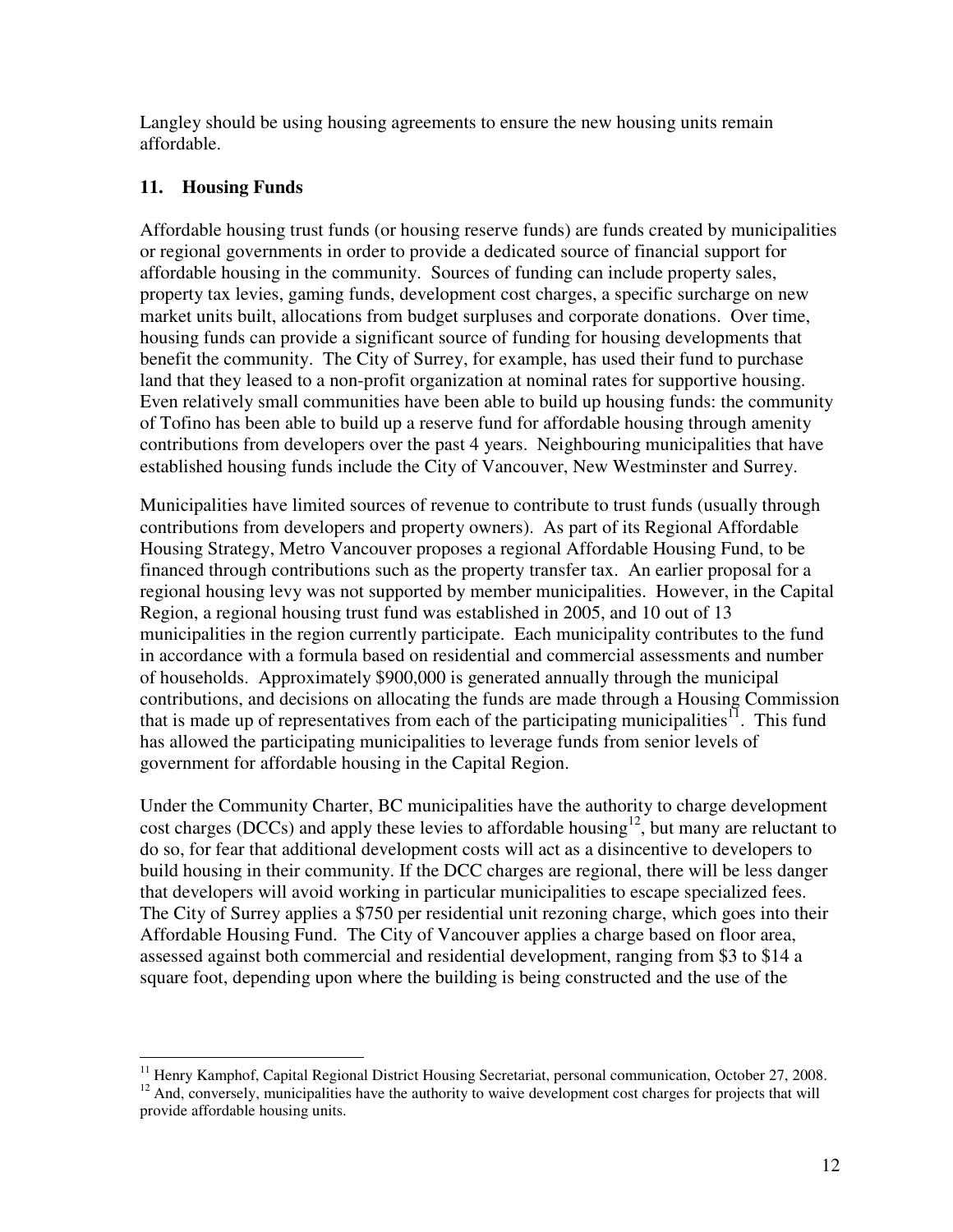building $^{13}$ .

## 12. **Demolition controls**

Demolition controls are not widely used in BC but are often used in Ontario. Vancouver, Richmond and Delta apply demolition controls for rental housing, and Langley Township, Maple Ridge, Abbotsford, the City of Coquitlam and Penticton have development controls for redevelopment of mobile home parks.

## Council approval of Demolition Permits

The Cities of Vancouver and Toronto control demolition of affordable housing units in certain areas of their Cities by requiring council approval for the issuance of demolition permits in those areas. The City of Vancouver requires Council approval for demolition of Single Room Occupancy units (SROs), and gives Council the authority to impose conditions upon the demolition, including a charge of up to \$5,000 per unit lost. Property owners who want to demolish an existing building are required to apply for a demolition permit. In designated demolition control areas, it is up to Council's discretion whether or not to issue the demolition permit. Some of the conditions that are applied before the permit will be issued can include one-to one replacement of rental units, relocation assistance for existing tenants equivalent to two months rent, and a requirement to offer the new units to the tenants for purchase (also known as "right of first refusal". In Toronto, there are a few cases where the developer was required to rent the new units to the existing tenants at their current rental rate for a period of time ranging from a few months to two years.

When BC Housing took over operation of Marie Gomes Place in Vancouver, they determined that the cost of repairs was well over 25% of the replacement value of the building, and could end up exceeding the replacement value. The City of Vancouver agreed to permit demolition of the building, with the condition that the DERA Housing Society and BC Housing relocate the tenants into other affordable housing units. Should Langley City Council decide they want to control demolitions of affordable rental units, they could adopt the 25% as a benchmark to evaluate the condition of the building. If the repairs are less than 25% of replacement value, they could withhold approval of a demolition permit and request that the landlord carry out the necessary repairs. If the repairs exceed 25% of replacement value, they would likely approve the demolition permit, on condition that tenant relocation assistance be provided.

In Australia, a more complex process is followed. The Department of Urban Affairs and Planning undertakes a financial viability assessment of boarding houses and other low rent buildings to determine whether or not they will allow the buildings to be demolished.

The City of Toronto adopted a Residential Rental Property Demolition and Conversion Control Bylaw in 2007 (http://www.toronto.ca/legdocs/bylaws/2007/law0885.pdf.) Property owners cannot demolish a building without a permit, and conditions that may be imposed on the approval of the application may include requirements to replace the rental units with

 $\overline{a}$  $13$  The higher fees are applied to multi-family residential in the downtown core.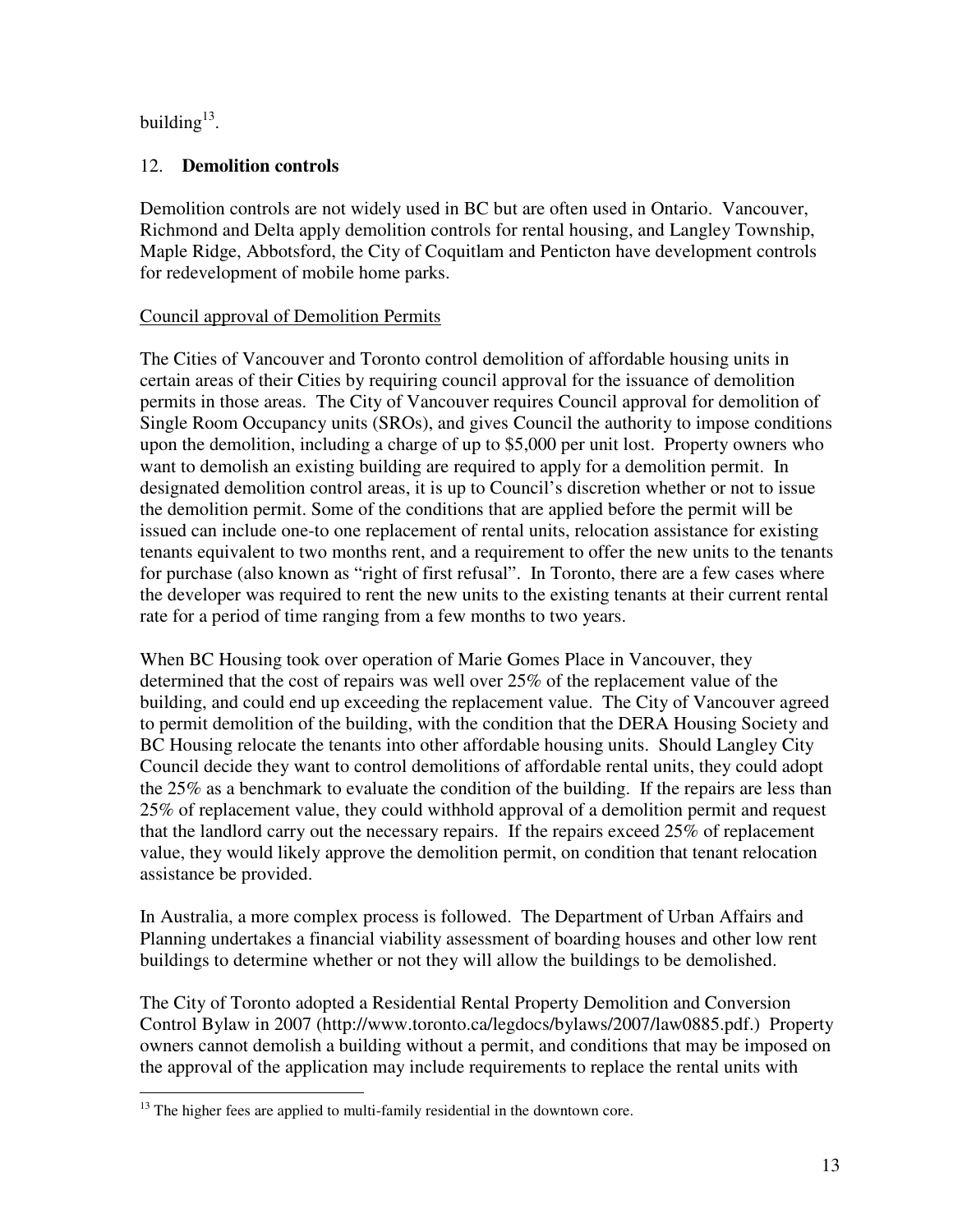rental units at similar rents, and for tenant relocation and other assistance, including the right to return to the replacement rental housing.

Some sort of demolition controls could be applied in the City of Langley, because the current stock of affordable rental housing is aging, and is coming under intense redevelopment pressure. While some of the older housing complexes may need to be replaced, tenant relocation policies can ensure that the developer provides relocation assistance for displaced tenants. Council can adopt a demolition policy that encourages owners of properties that are still in good shape to retain those properties.

#### Demolition Charges

Some municipalities charge a fee per unit demolished, and usually these fees go into an affordable housing fund. In some cases, a municipality will return the unit fees back to the developer for every affordable unit created. As discussed above, the City of Vancouver can charge up to \$5000 per SRO unit demolished in the City. The City of Toronto applies a base fee of \$5000 for a demolition permit, plus \$200 per unit.

#### Tenant Relocation Assistance

While Canadian municipal Tenant Relocation Policies do not specify the maximum compensation to be awarded, relocation assistance in the USA has ranged from \$500 per household, to 6 months rent. This is over and above compensation that is required under the Residential Tenancy Act or the Mobile Home Tenancy  $Act^{14}$ .

In Vancouver, tenants evicted from residential units as a result of redevelopment in an area covered by the City's rate of change policy receive right of first refusal to the new units, plus moving expenses and up to two months free rent. In Toronto, tenants being evicted due to renovations or redevelopment must receive at least 120 days notice, and will receive either a payment equivalent to three months rent OR offer of another rental unit acceptable to the displaced tenant.

Most BC examples of tenant relocation assistance involve mobile home parks, where it can be argued that the tenant's face hardships beyond renters of apartment units. In recognition of the difficulties faced by tenants facing eviction from a mobile home park, the Mobile Home Park Tenancy Act (MHPTA) requires a minimum of 1 years notice to tenants, plus a payment equivalent to twelve months pad rental. Municipalities such as Abbotsford, Coquitlam and Maple Ridge have introduced policies that exceed the requirements of the MHPTA.

In Maple Ridge, developers of existing mobile home parks need to provide 2 years notice to the park's tenants, as well as \$10,000 in relocation assistance. In 2006, the City of Penticton adopted a policy that required owners of mobile home parks slated for redevelopment to

 $\overline{a}$ <sup>14</sup>The Residential Tenancy Act requires the landlord to give the tenant X months notice, or . The Mobile Home Tenancy Act requires a minimum of 12 months notice plus relocation assistance equivalent to 12 months of pad rental.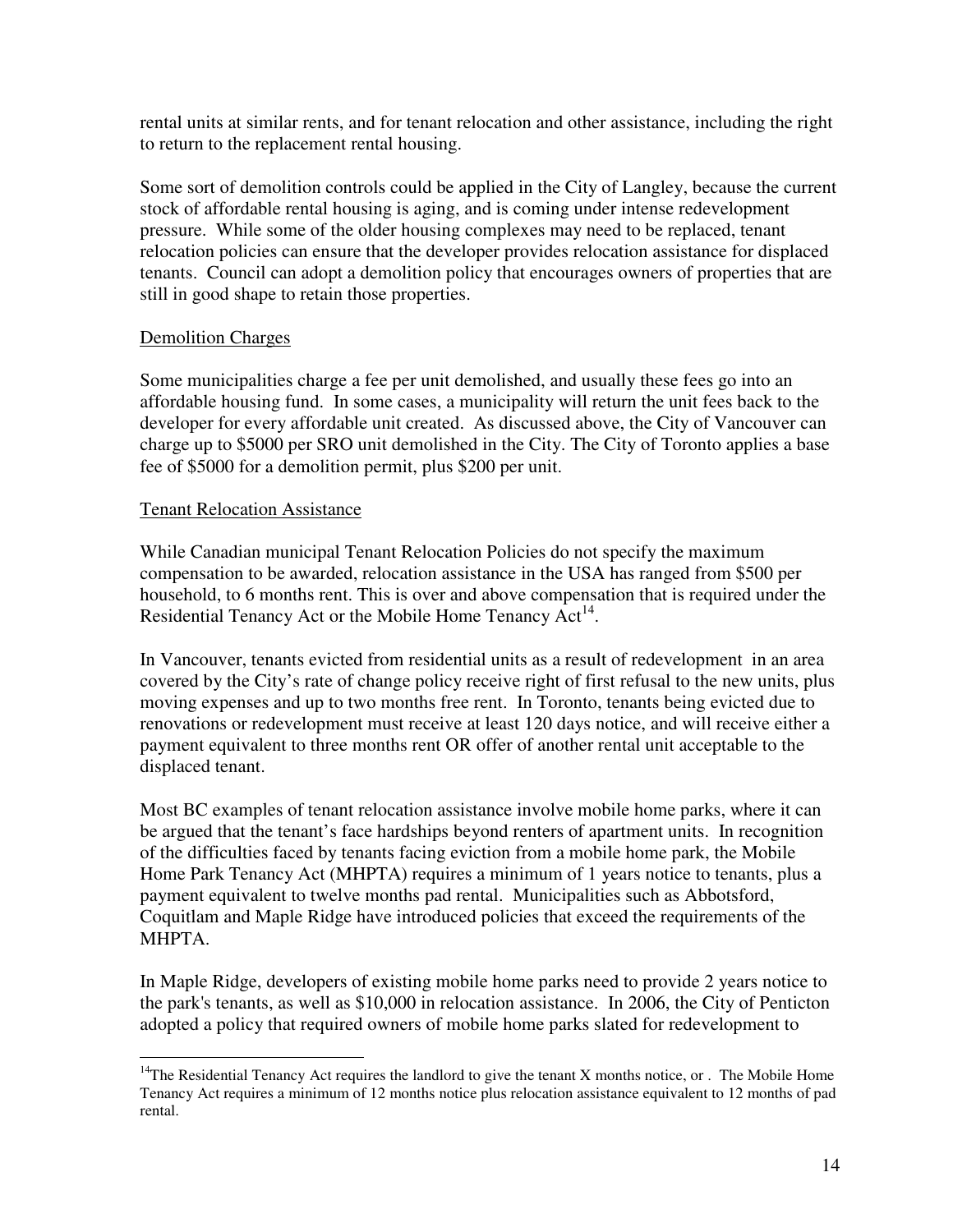develop relocation assistance plans for the tenants. Such plans could include compensation for tenants such as costs for moving their mobile home unit and costs associated with building code compliance when a home is relocated.

#### One To One Replacement Of Rental Units

Vancouver and Richmond require one-to-one replacement of rental units in certain areas. The Maple Ridge Mobile Home Park Policy requires provision of rental units where redevelopment includes residential. The District of North Vancouver effectively used policies in the Area Plan to require replacement of rental units when rezoning was not required.

#### **13. Shared Equity/Resale Price Restrictions**

Shared equity financing is an emerging as an effective model among community-minded developers and municipalities to provide affordable home ownership over the longer term. Under shared equity models, developers sell units to prospective buyers at a price that is below market but still allows the developer to receive a reasonable profit from the sale of the units. When purchasers decide to sell their units, they sell at below market rates based on a formula agreed upon at time of purchase. In this manner they are able to build some equity in their home, but the unit remains affordable to the next buyer. (They are essentially "sharing" the equity with the next purchaser.) The resale (and any ownership) restrictions are registered as covenants on Title. In the US, these are often called 'deed restricted' developments. One of the beauties of this model is that the units can become even more affordable (relative to market) over time. Existing models have generally involved partnerships, and have been utilized to create affordable workforce housing. The Verdant is a partnership between VanCity Enterprises and Simon Fraser University in Burnaby. SFU sold the land to VanCity at 50% of market value, and did the marketing of the units to its workforce, while VanCity reduced its profit from 12% to 6%. VanCity Enterprises has made its housing resale agreements for Dockside Green and Verdant available on the Metro Vancouver web site:

http://www.metrovancouver.org/planning/development/housingdiversity/Pages/default.aspx).

The Resort Municipality of Whistler has had resale restricted housing for its workforce since 1997. The covenants utilized to control the use and resale of these units are available at the following link: http://www.whistlerhousing.ca/?NmID=44.

The City of Langley can be open to opportunities to enter into partnerships that provide for shared equity ownership; however it is expected that these opportunities may be limited given the City's lack of land or financial resources to bring to the table. On the other hand, an organization like Kwantlen University could choose to enter into a shared equity arrangement with a developer without requiring a contribution from the City of Langley.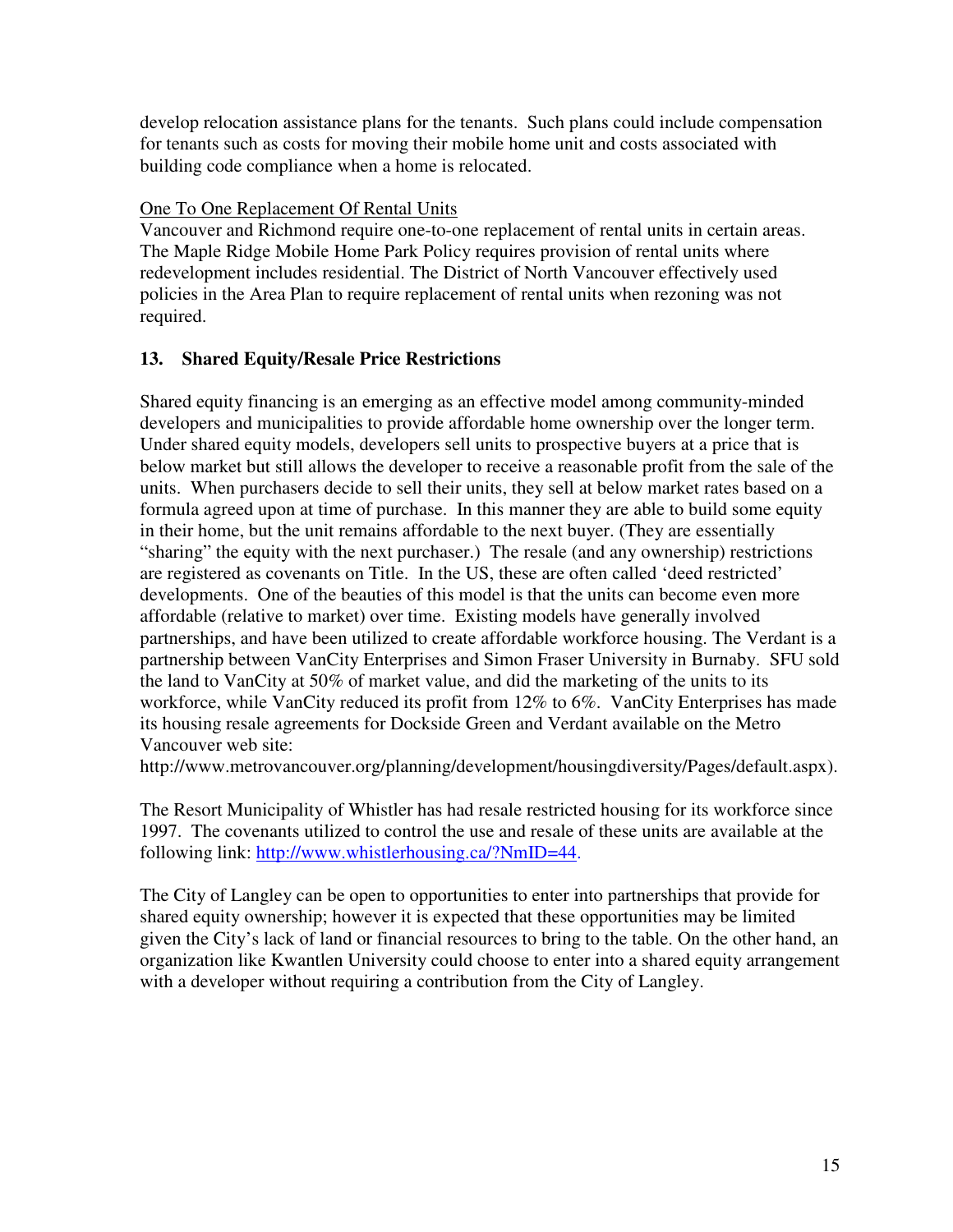#### **14. Waive DCCs for New Rental Accommodations**

Waiving development cost charges is used to remove financial barriers in the application and development process. Some local governments waive or reduce the development cost charges for affordable housing, rental housing, seniors housing, care facilities, supportive housing and institutional buildings. Some local governments also waive building permit fees. The dilemma with this approach is that other tax payers (residential, commercial and industrial land owners) end up having to make up the difference in lost revenues.

Of 49 municipalities surveyed by SPARC BC in the summer of 2008, ten have waived development cost charges for projects including non-market housing, and seven are considering doing so. Waiving development cost charges appears to be popular in the Okanagan, with Kelowna, Vernon, Summerland, Peachland, Osoyoos and Armstrong all forgiving DCCs for affordable rental housing. In the Lower Mainland, Surrey has waived all development fees for two supportive housing projects that were approved by BC Housing in 2008.

The City of Langley's current DCC bylaw exempts institutional units from Development Cost Charges, so the Salvation Army's Gateway to Hope Emergency shelter and transition housing project did not have to pay development cost charges. The City of Langley could choose to forgive development charges or provide other cost offsets for below market rental housing as well, but generally speaking, the municipality could not offset the costs to an extent that will make it profitable for developers to provide affordable units. Therefore this is a less useful strategy for the City of Langley, but could be used in conjunction with other incentives.

#### **15. Initiating Municipal Partnerships with Non-Profit Organizations**

Partnerships allow groups with different types of expertise to develop holistic solutions to housing issues at a variety of scales. Local governments have formed partnerships with other local governments, groups and agencies in the community, health authorities and provincial agencies. Municipal partnerships with non-profit organizations can be entered into for the purposes of undertaking research (such as needs assessments), or for the actual building and management of affordable units.

Many municipalities have partnered with service organizations to create affordable housing task forces. These task forces have assessed local needs and issues, and have made recommendations to local and senior governments. The Revelstoke Housing committee has broad representation from service providers, and has been meeting since the mid-l990's to identify problems, provide advocacy and support education around housing issues for marginalized residents and low income earners.

Typically the role of municipalities in partnerships for the provision of affordable housing has involved bringing land to the table (see strategy 16 below). The District of North Vancouver partnered with the Zajac Foundation and the Norgate House Society to develop the Zajac Norgate House for seniors and people with disabilities. The District leased the municipally owned land to the non-profit organizations at below market value for the project.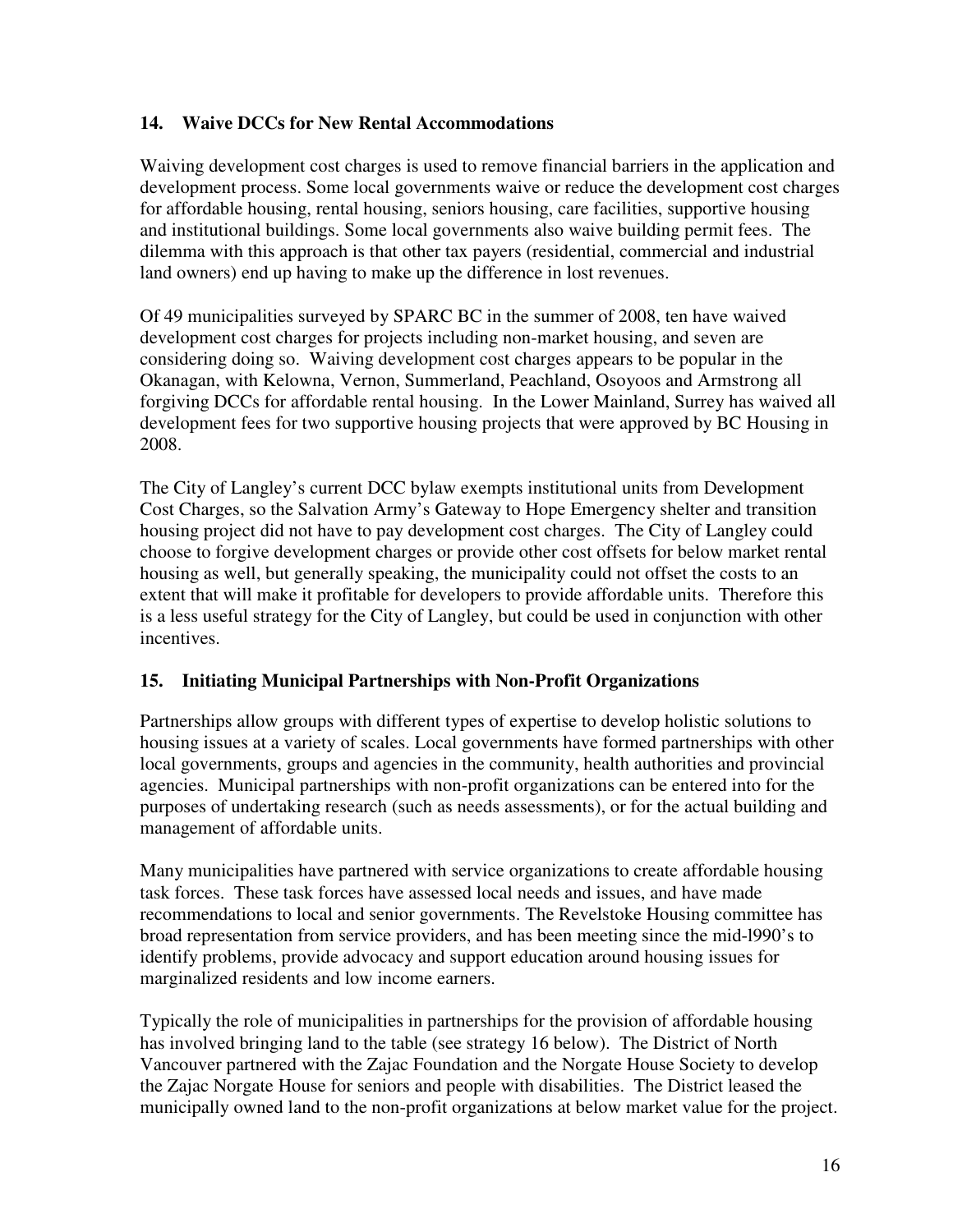The City of Burnaby purchased an existing 58 unit rental housing development under threat of demolition and leased it back to a housing co-operative for 60 years at 75% of market value.

The provincial government has recently entered into partnerships with municipalities to fund affordable housing, including the Cities of Vancouver and Surrey. The provincial government has required municipalities to contribute financially to these projects, typically through the provision of land.

The City of Langley is leasing municipal land to the Salvation Army for their Gateway to Hope Project for a dollar a year. The Gateway to Hope project will provide 30 emergency beds and 25 transitional housing units. This is an important component of the City of Langley's Affordable Housing Strategy, and the City has appropriately designated its limited supply of available land to address absolute homelessness in the community. Unfortunately, the City of Langley does not have additional suitable land available to provide additional affordable housing units.

While the City of Langley can continue to look for opportunities to enter into partnerships with both private and non-profit housing providers, the City has little land available to bring to the table and will have to find other ways of contributing to such partnerships. One way a municipality can provide support is through its planning expertise. The development of the Cool Waters non-profit housing complex in Port Alberni involved several committed community organizations and support from both the local and provincial governments. While many factors contributed to the success of this project, support from knowledgeable staff in the Port Alberni planning department was an important contribution.

#### **16. Donating Land or Facilities or Leasing Land at Low or Below Market Rates**

Recent changes in provincial legislation, including Bill 11-2008 and 27-2008, indicate that local governments will only be considered for provincial social housing funding if they contribute to the cost of providing social housing through nominal land lease charges, property tax exemptions, development cost charges and other fee reductions. The provincial commitment is to pay all costs to design and build supportive housing, including development and building permits, and consultant fees. In addition, the Province commits to arranging all capital and operating funding.

As discussed above, the City of Langley has leased land at below market rates to the Salvation Army for the Gateway to Hope emergency shelter and transition housing. While this is a good mechanism for providing emergency and affordable housing, the City of Langley does not have a supply of additional surplus land that they can use for similar types of partnerships in the future.

#### **17. Standards of Maintenance Bylaws**

Standards of maintenance bylaws can help ensure that rental apartment buildings, detached houses, secondary suites and condominiums meet basic standards of health, safety and comfort. Local governments are showing an interest in using standards of maintenance bylaws to ensure maintenance of the affordable housing stock in their community and protect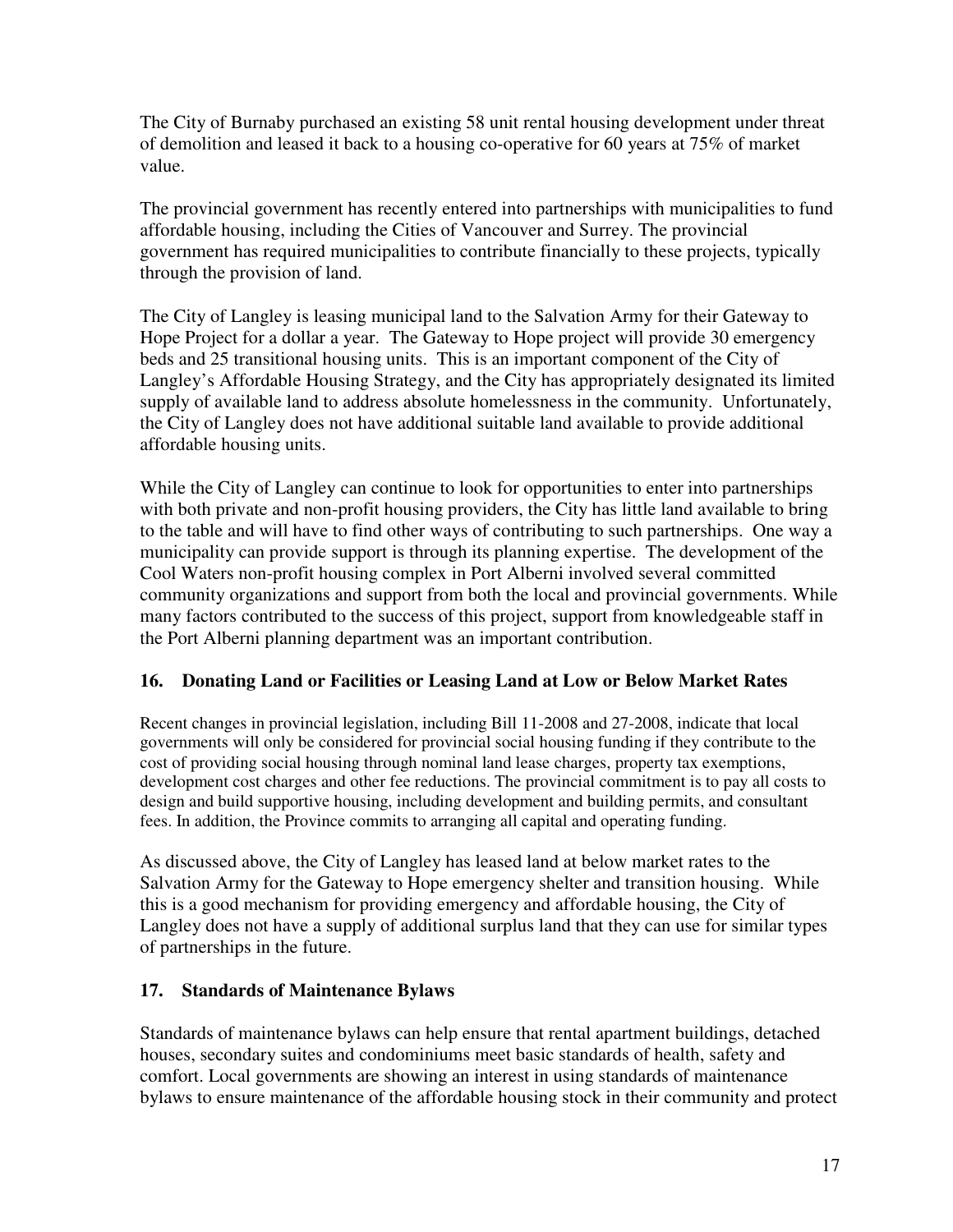it from premature demolition. The City of Langley already has a standards of maintenance bylaw. The City of Langley can also encourage landlords to access the Residential Rehabilitation Funds available through Canadian Mortgage and Housing Corporation to upgrade existing housing stock.

## **18. Public-Private Partnerships**

Municipalities can enter into partnerships with private or non-profit developers to build affordable housing. A partnership is a relationship between two or more parties where the parties invest resources (e.g. financial, materials, expertise or time) and share in the risks, responsibilities and benefits. Partnerships can be distinguished from the normal purchase of goods or a contract for services by the fact that each partner makes a contribution that would not normally be expected under an ordinary business transaction.

In Burnaby, City Club was developed through a partnership between the City, the developer, and the Community Living Society. The City provided a density bonus to the developer in exchange for providing 10 virtually free units to the Community Living Society. The Society, in turn, prepaid for their units as a loan to the developer. Other partners included MRS Trust that provided the financing, and CMHC that provided mortgage insurance.

In Meadow Lake, Saskatchewan, the Province, the Town of Meadow Lake and Meadow Lake Properties partnered to convert an empty school building into affordable housing units for 12 low income families.

CMHC's Canadian Centre for Public-Private Partnerships in Housing (CCPPPH) promotes and facilitates partnerships to increase the supply of affordable housing. The Centre gives advice on legal, financial and regulatory solutions, experiments with new financing and tenure agreements and disseminates information on successful practices. It provides business leads, interest-free Proposal Development (PDF) loans, and facilitates access to mortgage insurance to assist groups to access low-cost housing financing.

CMHC has also developed a *Guide to Affordable Housing Partnerships* which can be downloaded for free from http://www03.cmhc-schl.gc.ca/b2c/b2c/init.do?language=en can b

## **19. Exemptions from Parking Requirements.**

Municipalities like the Cities of Burnaby, Surrey and North Vancouver have exempted affordable housing projects from parking requirements, particularly for seniors or special needs housing. In Surrey, this is done on a case by case basis, depending upon the type of tenants and the proximity to public transit<sup>15</sup>. The YWCA project for low income single mothers will be permitted a parking exemption, based on the rate of car ownership on other similar BC Housing projects in Metro Vancouver. For the addictions recovery project, no parking is required for the residents, but parking will be provided for staff and for visitors.

 $\overline{a}$ <sup>15</sup> However, specific parking standards for seniors' housing are currently being developed.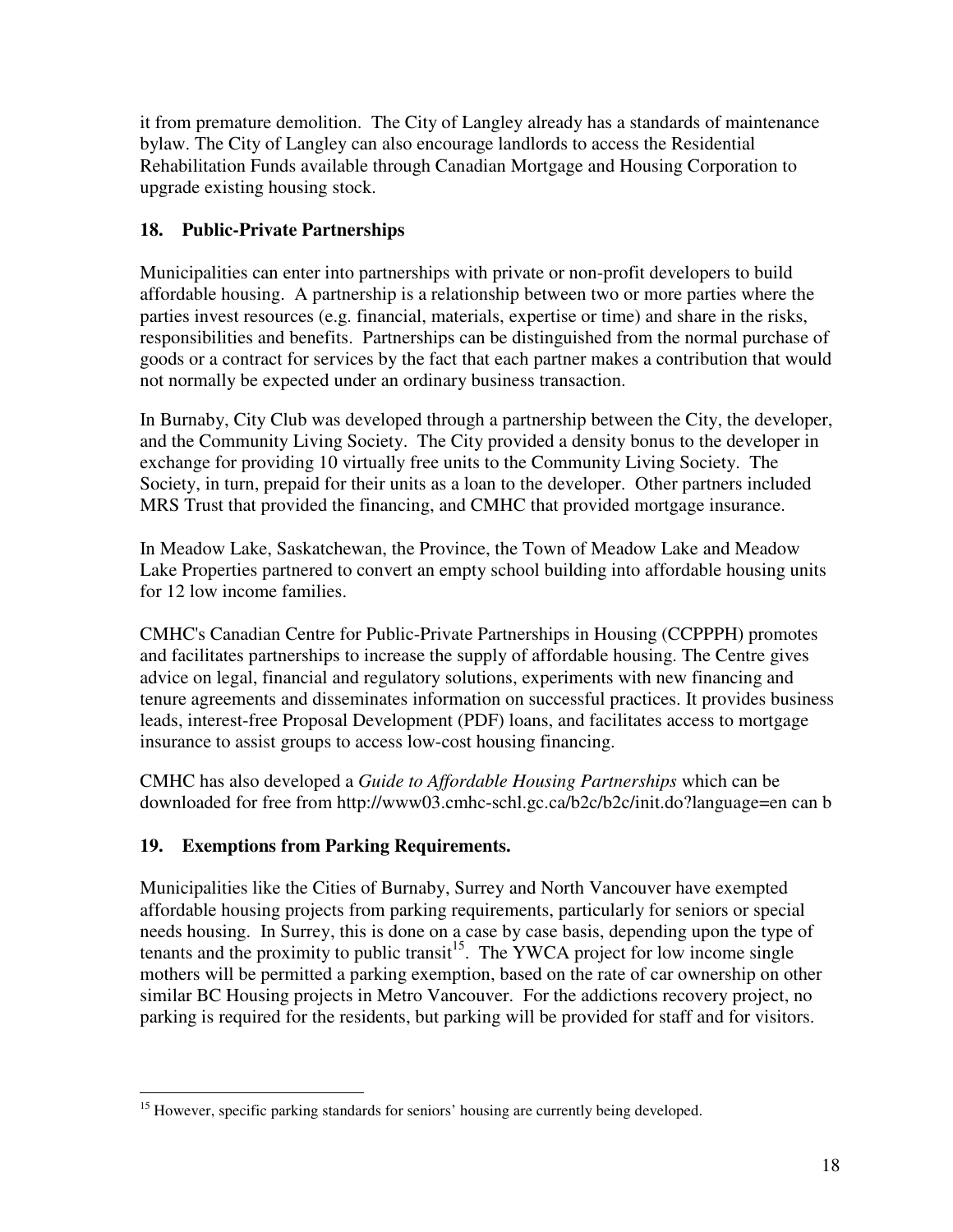Parking exemptions can be an appropriate way to increase the affordability of housing units, when the provision of a parking space adds from \$30,000 on up to the cost of a unit. However, the City of Langley recently revised their parking requirements downward to increase general affordability. Furthermore, in an area like Langley that is not well served by public transit, most residents will continue to depend upon their vehicles and relaxing parking requirements further may not be appropriate at this time.

## **20. Fast Tracking Development Applications**

Giving priority to, or fast-tracking, proposals that include affordable or special needs housing encourages developers to include these forms of tenure in their developments. Lengthy approval processes also add costs to developments. Fast-tracking is a method to reduce the time and cost, thereby creating opportunities for less costly housing. Because the City of Langley already has a very streamlined development application process, fast tracking is unlikely to add any significant incentive for developers to provide affordable housing.

## **21. Establishing Land/Housing Trusts**

Land or housing trusts (also known as land banking) is a method of removing land and its associated dwelling units (rental or owned) from the open market. This can provide a stock of permanently affordable housing during a time of rapidly appreciating land prices. 'Land banking' or acquiring land for affordable housing has been used successfully by BC communities to ensure the provision of affordable housing for their residents. The City of North Vancouver has been able to negotiate for the provision of affordable housing units when municipal land has been made available for development, as a condition of the sale. The Town of Canmore has created a community housing corporation to administer an inventory of permanent affordable housing units. Detailed qualification requirements restrict those who can purchase a permanent affordable housing unit and restrict resale prices that ensure lower than-market selling prices over a long period of time. In some situations, like the Resort Municipality of Whistler, the purchaser is required to sell the unit back to the municipal housing authority at below-market based on a formula. The municipality then sells the unit to a qualified purchaser from a waiting list.

Land can be acquired from developers in exchange (for example) for density bonusing, donated, or purchased outright by the municipality. Dedicating land already owned by the municipality is one of the least costly options, so the municipalities that are in the best position to establish land trusts for housing are those that already own significant land that is suitable for housing. Again, the City of Langley has no surplus land available to contribute to a land trust, and limited options for obtaining land through development.

#### **22. Establish a Municipal Housing Corporation**

A non-profit housing corporation has the capacity to own land, manage finances, address community issues, do research, explore options, and act as a liaison or centre-point between the community-at-large, the municipality, provincial associations, senior governments, and other communities. It is 'arms-length' from municipal government and so can sometimes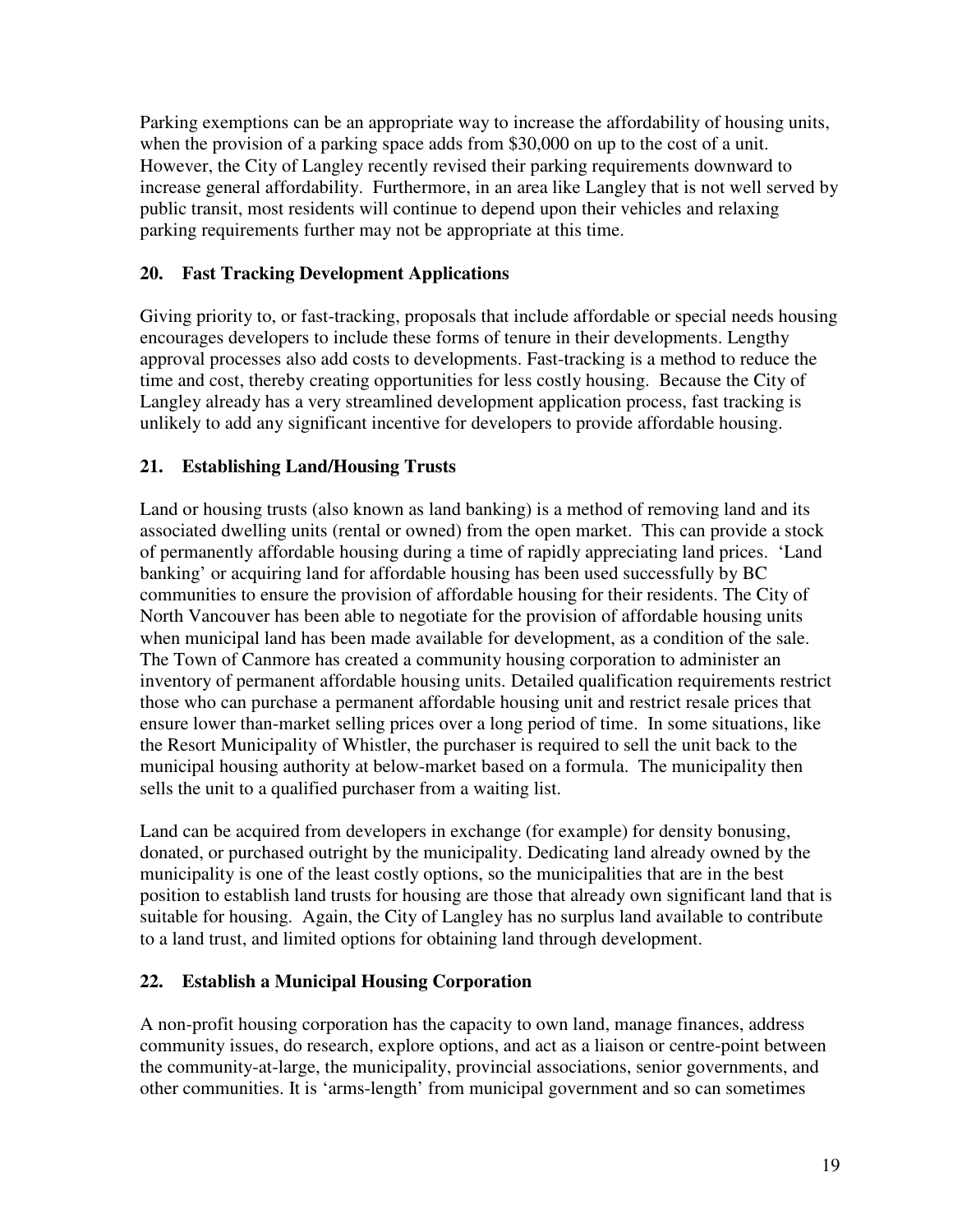make difficult decisions on behalf of the municipality. The Resort Municipality of Whistler established the Whistler Housing Authority in 1997 to manage its resident restricted housing. It will not be necessary for the City of Langley to establish a housing corporation until such time as it builds a stock of municipally owned land and/or housing.

## **23. Provide Direct Financial Assistance**

Larger centres like the City of Vancouver and Burnaby have the capacity to provide direct financial commitment for affordable housing through staff positions like Social Planners/Housing Planners and/or direct capital grants. Some smaller communities provide staff time or direct operational funding for their housing corporations. Others provide tax incentives for the provision of secondary suites or affordable housing (such as permissive tax exemptions). However, it is very difficult for smaller communities to squeeze funds out of strapped municipal budgets that rely on a limited tax base for income. The City of Langley has very limited capacity to provide direct financial assistance to other groups.

## **24. Allow Mixed Commercial/Residential Use (Residential over Commercial)**

Providing for rental units over commercial is one way of providing affordable housing in communities where the commercial district is undergoing revitalization, and it also adds to the vibrancy of the commercial areas. In Gibsons BC, an existing grocery store site was redeveloped to retain the grocery store, but add underground parking, additional commercial space and 11 townhouse units. The City of Langley Official Community Plan already encourages mixed use developments in the Downtown Commercial Area.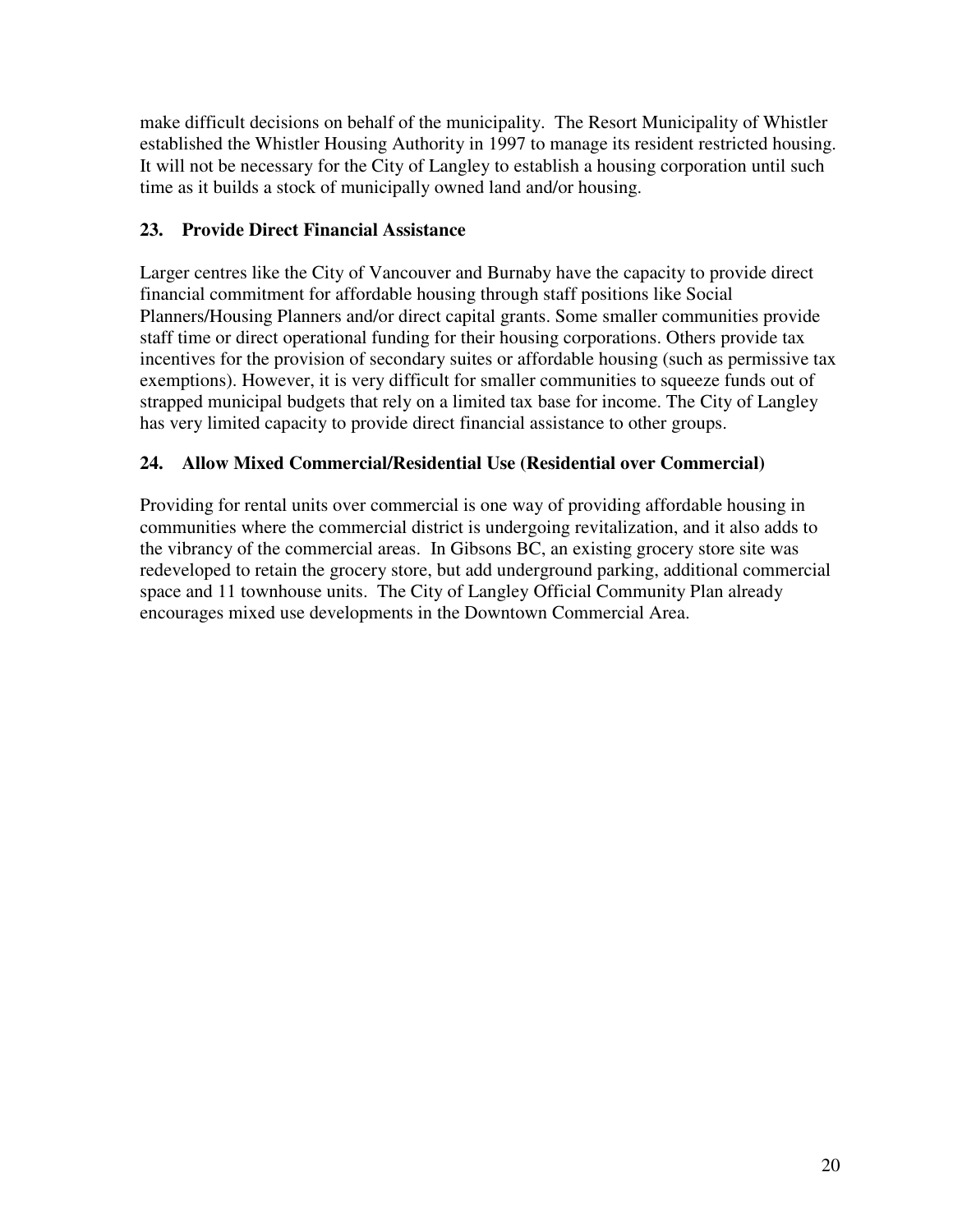# **Proposed Affordable Housing Strategy for the City of Langley**

The remainder of this report presents potential affordable housing actions for City of Langley, and provides some discussion on the housing targets for the City that have been proposed by Metro Vancouver. The potential actions and targets were initially reviewed with Langley City Council on July 28, 2008. A further Council workshop on November 3rd provided City Council with the opportunity to further refine the potential strategies and determine an appropriate process for moving the *Affordable Housing Strategy* forward. At the November  $3<sup>rd</sup>$  meeting, Council determined that they would receive the Strategy as a draft and engage key stakeholders in the community to review the proposed strategy prior to it being adopted by City Council, to ensure that the plan fits with the goals and aspirations of the community.

# Proposed Strategy

The Strategy below is presented to City of Langley Council for discussion with key stakeholders. It presents the potential measures that appear to have the most utility in the City of Langley context. Council may want to implement a few priority strategies annually, as resources allow. Consultation with key stakeholders such as the Homeless Advisory Committee will help City Council determine community priorities.

See Appendix E for an overview of which of the City of Langley's neighbour municipalities have applied these 7 strategies. Details of the pros and cons of each strategy are provided in the following pages.

- 1. **Policy Development and Implementation** 
	- **a. Ensure affordable and special needs housing objectives and policies are included in the Official Community Plan, the Downtown Master Plan, regional context statements and any housing action plans.**
- 2. **Advocacy** 
	- **a. Advocate for the municipality's housing issues and needs to public and senior governments.**
	- **b. Lobby senior governments to develop tax incentives for the creation of purpose-built affordable rental housing.**
	- **c. Support senior government initiatives that enable municipalities to better provide for affordable housing activities such as providing grants and other financial incentives, and tax benefits or reductions.**
	- **d. Participate in and support regional and provincial housing initiatives**
	- **e. Support Metro Vancouver's proposal to establish a regional affordable housing fund, to be financed from sources such as the provincial property tax revenue.**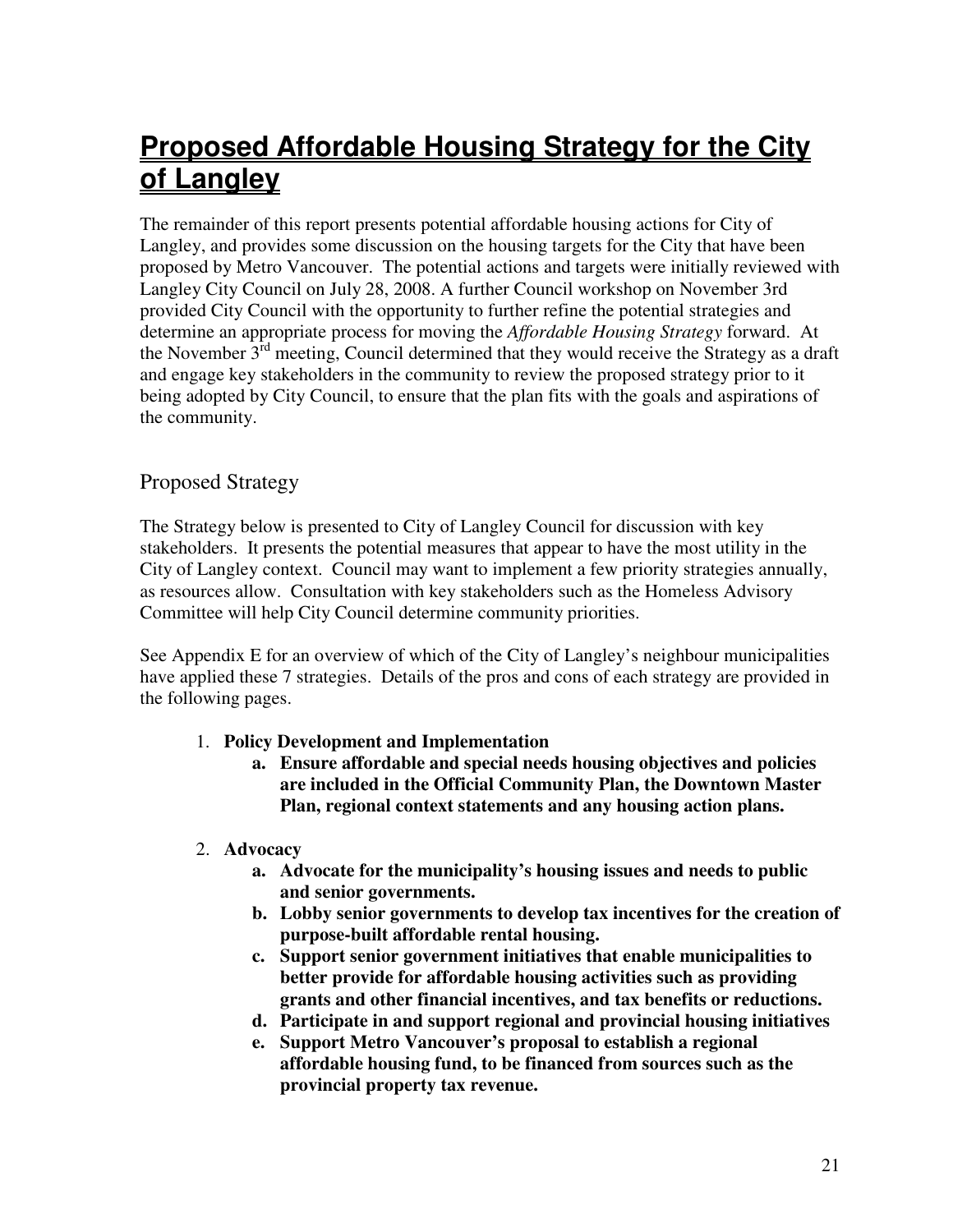- 3. **Protect tenants of existing rental housing** 
	- **a. Require developers to give existing tenants the first opportunity to purchase or rent one of the new units in the redevelopment.**
	- **b. Require developers to provide tenant relocation assistance (offer of a replacement unit or the equivalent of up to two months rent).**
	- **c. Support the retention of existing affordable market rental units by continuing to restrict conversion of existing rental units to strata tenure.**
	- **d. Work with landlords and support them to upgrade existing affordable rental suites and access CMHC's Rental Residential Rehabilitation Assistance Program for upgrades to existing suites (Rental RRAP – up to \$24,000 per unit). See Appendix D for a description of the RRAP programs.**
- 4. **Continue to support the provision of affordable rental housing through policies and programs that support secondary suites in Single Family Areas** 
	- **a. Continue to support the development of secondary suites in existing Single Family homes.**
	- **b. Encourage new detached homes to be built as "secondary suite ready".**
	- **c. Host a CMHC Secondary suite workshop for homeowners to encourage them to develop affordable suites for seniors and people with disabilities.**
- 5. **Encourage the provision of new affordable units** 
	- **a. Work with the development community, non-profit housing providers and health authorities to build seniors' and other special needs housing with support services.**
- 6. **Promote affordable home ownership** 
	- **a. Encourage developers to support of modified ownership options such as equity co-operatives or shared equity residential projects.**
	- **b. Continue to support infill development and small lot subdivision.**
- 7. **Set housing targets.**

.

a. **Adopt the housing targets proposed by Metro Vancouver in their September 2008 Growth Strategy (Draft).** 

# **DISCUSSION OF PROPOSED STRATEGIES**

- 1. **Policy Development and Implementation** 
	- **a. Ensure affordable and special needs housing objectives and policies are included in the Official Community Plan, the Downtown Master Plan, regional context statements and any housing action plans.**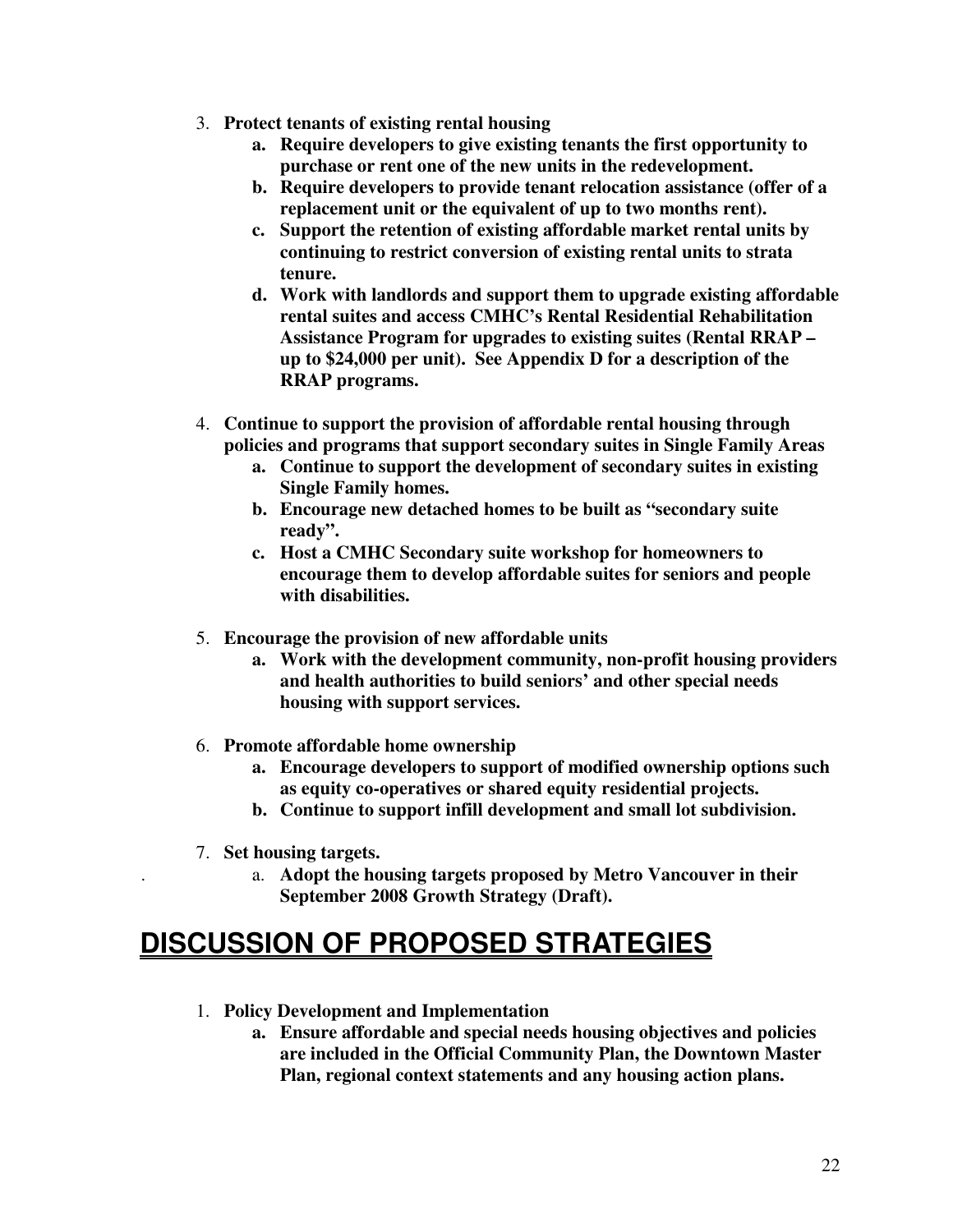**Pros:** Provides guidance for Council and staff when making land use and housing decisions. Including housing policies in the OCP ensures that housing goals are integrated with other planning goals.

**Cons:** Very few. Housing Advocacy groups could use these policies to try and put pressure on Council to support specific initiatives.

**Used by:** Township of Langley City of Vancouver, Surrey, Maple Ridge, Abbotsford, and many others. Some municipalities have chosen to keep housing policies in a separate Housing Strategy.

- 2. **Advocacy** 
	- **a. Advocate for the municipality's housing issues and needs to public and senior governments.**
	- **b. Lobby senior governments to develop tax incentives for the creation of purpose-built affordable rental housing.**
	- **c. Support senior government initiatives that enable municipalities to better provide for affordable housing activities such as providing grants and other financial incentives, and tax benefits or reductions.**
	- **d. Participate in and support regional and provincial housing initiatives**
	- **e. Support Metro Vancouver's proposal to establish a regional affordable housing fund, to be financed from sources such as the provincial property tax revenue.**

**Pros:** It is virtually impossible for smaller municipalities to provide any significant number of affordable housing units without support from senior levels of government. Previous lobbying efforts by municipalities, the public and public interest groups appear to have been effective in encouraging both the federal and provincial governments to support housing initiatives. There appears to be significant support from the public for affordable housing initiatives at this time.

**Cons:** Lobbying efforts can be time intensive, vary in effectiveness, and results are not always apparent.

**Used by:** Union of BC Municipalities. Most municipalities in BC have advocated to senior governments on at least one of these issues, including the Township of Langley, Surrey, Delta, New Westminster, Vancouver, Pitt Meadows, Abbotsford and Burnaby.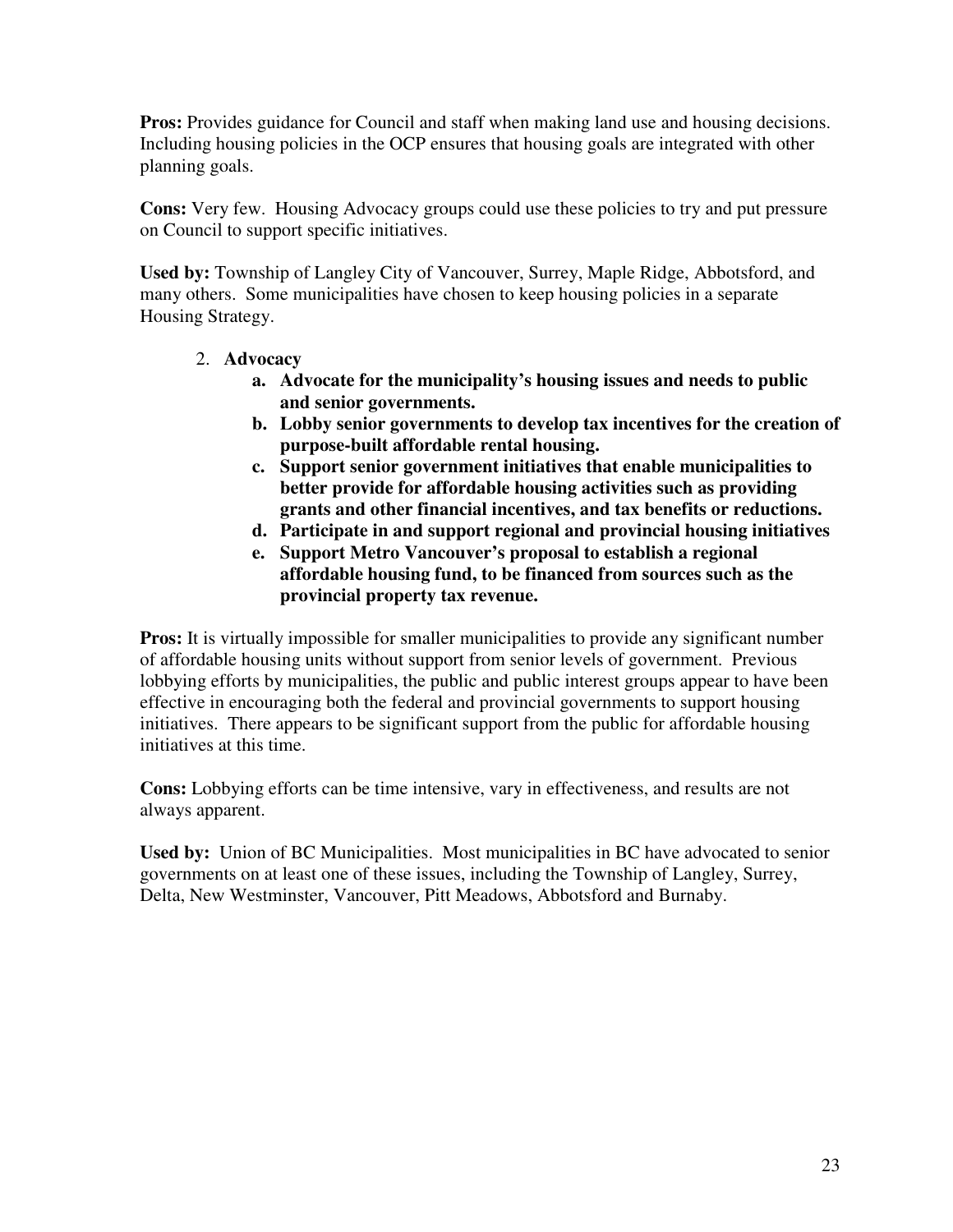#### Regional Affordable Housing Fund

Proposed sources of income for the AHF can include property transfer taxes and financial transfers from the provincial and federal governments. The concept of a regional levy incorporated into development cost charges or demolition fees was rejected by most of the Metro Vancouver municipalities (although initially supported by the City of Richmond).

**Pros:** A regional fund would be able to focus affordable housing where it is most needed in the region, including smaller municipalities who would not be able to collect sufficient funds on their own to provide any significant amount of housing. A regional fund could be used to encourage municipalities to support affordable housing projects, through financial incentives.

**Cons:** Several Metro Vancouver municipalities opposed the imposition of a regional levy, as they prefer to manage their own affordable housing funds as they see fit. Therefore other sources of funding would need to be found.

**Used by:** Proposed by Metro Vancouver in their Regional Affordable Housing Strategy.

In response to opposition by many of their member municipalities, Metro Vancouver dropped the proposal that funds for the RAHF come from a regional development levy. Municipalities expressed some support for a Regional Affordable Housing Fund, but wish to have input into how this fund is structured and sources of funding.

Of note is the fact that several municipalities have their own Affordable Housing Funds, most funded through developers' fees. Municipalities with AHFs include Vancouver, Surrey, Richmond, North Vancouver City, Coquitlam, and Burnaby.

#### 3. **Protect tenants of existing rental housing**

- **a. Require developers to give existing tenants the first opportunity to purchase or rent one of the new units in the redevelopment.**
- **b. Require developers to provide tenant relocation assistance (offer of a replacement unit or the equivalent of up to two months rent).**
- **c. Support the retention of existing affordable market rental units by continuing to restrict conversion of existing rental units to strata tenure.**
- **d. Work with landlords and support them to upgrade existing affordable rental suites and access CMHC's Rental Residential Rehabilitation Assistance Program for upgrades to existing suites (Rental RRAP – up to \$24,000 per unit). See Appendix D for a description of the RRAP programs.**

a) Give existing tenants the first opportunity to purchase/rent the new unit.

**Pros:** Can protect tenants of older (affordable) rental stock.

**Cons:** This strategy is most effective when rezoning is necessary, although the District of North Vancouver effectively used policies in the Area Plan to require replacement of rental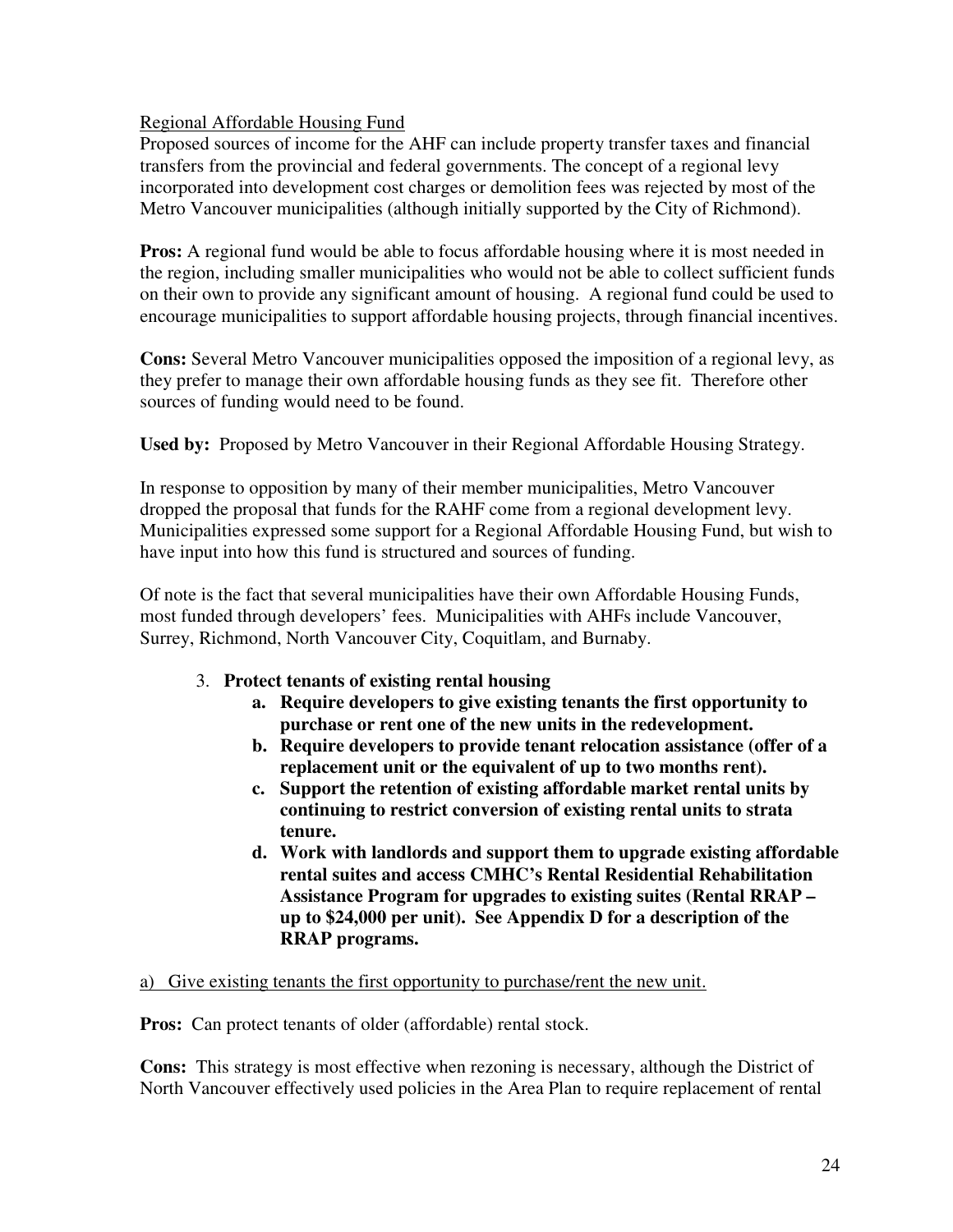units when rezoning was not required. As part of the agreement, the existing tenants were given the opportunity to purchase or rent in the new development. However, these were much more expensive than the existing units they replaced, so low income tenants were still displaced.

**Used by:** Vancouver, North Vancouver District, Delta, Richmond, Kelowna, and Golden. Under consideration by Abbotsford

#### b) Tenant relocation assistance:

**Pros:** Where it is advisable to permit demolition, relocation assistance can mitigate the impacts on existing tenants. If the property owner has other rental properties in the community, relocation assistance can work very well, as the owner can offer tenants spaces in their existing buildings. There are also opportunities for the developer and property owner to work with other landlords in the City for the mutual benefit of the landlords and the displaced tenants.

**Cons:** Unless subsidized rental units are included as part of the redevelopment, existing tenants may not be able to afford the new units. While relocation assistance can help cover the actual costs of moving, tenants are going to have difficulty finding rental units at rents comparable to their existing units. Relocation assistance can help mitigate the impact of redevelopment on existing tenants, but does not address the overall need to maintain an adequate stock of affordable rental in the community.

**Used by:** The Cities of Toronto and Vancouver. The Township of Langley, Maple Ridge, Vernon and Abbotsford require tenant relocation assistance for tenants of mobile home parks over and above the assistance required under the Mobile Home Park Tenancy Act

c) Support the retention of existing affordable market rental units by continuing to restrict conversion of existing rental units to strata tenure

**Pros:** Preserves rental stock.

**Cons:** Does not protect units that are already strata titled.

**Used by:** More than 22 BC municipalities, including City of Langley, Surrey, Vancouver, Maple Ridge and Abbotsford.

d) Work with landlords and support them to upgrade existing affordable rental suites and access Canada Mortgage and Housing Corporation's Rental Residential Rehabilitation Assistance Program for upgrades to existing suites

**Pros:** This strategy supports landlords to access federal dollars for repairs and upgrades. Up to \$24,000 per unit is available through CMHC's Rental RRAP Program, and it does not require a municipal contribution. It can help extend the life of existing affordable housing, and ensure that existing tenants are living in safe conditions.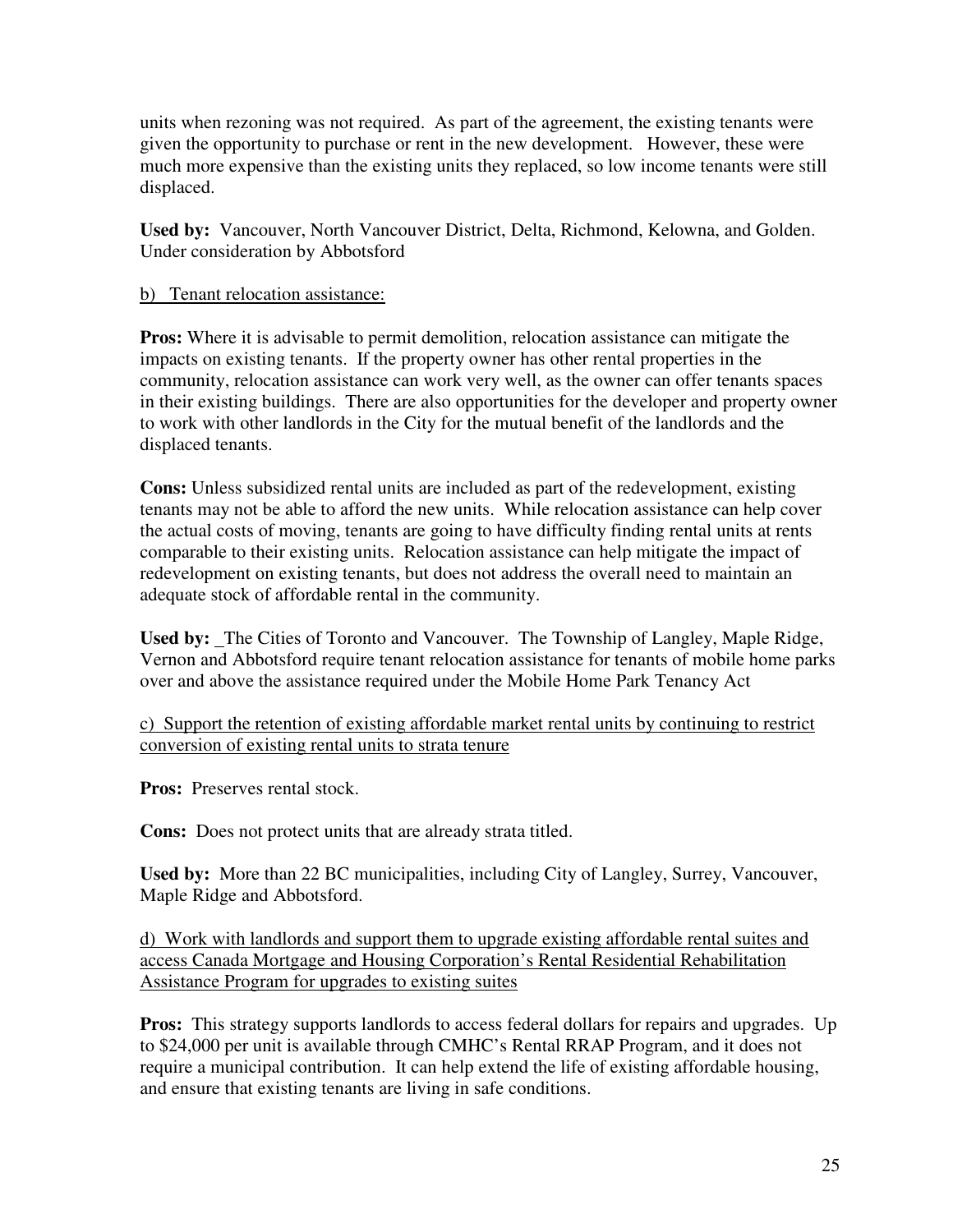**Cons:** Funds are available only for health and safety issues.

**Used by:** Cities of Abbotsford and Burnaby

- 4. **Continue to support the provision of affordable rental housing through policies and programs that support secondary suites in Single Family Areas** 
	- **a. Continue to support the development of secondary suites in existing Single Family homes.**
	- **b. Encourage new detached homes to be built as "secondary suite ready".**
	- **c. Host a CMHC Secondary suite workshop for homeowners to encourage them to develop affordable suites for seniors and people with disabilities.**

**Pros:** A good way to provide affordable housing without the need for financial contributions from the City. Preserves single family neighbourhoods, and provides affordable home ownership as well as affordable rental for families and singles.

**Cons:** Some suites are built without appropriate permits and may not be safe (but these will be built in absence of a supportive secondary suite policy anyway). Secondary suites can create additional traffic in existing single family areas (and also parking, if an additional onsite parking is not a requirement). If fees are too high, they can add to the cost of the secondary suites for the tenants, making them less affordable.

**Used by:** Most municipalities in BC, including Township of Langley, Surrey, New Westminster, Vancouver, and Abbotsford.

#### 5. **Encourage the provision of new affordable units**

**a. Work with the development community, non-profit housing providers and health authorities to build seniors' and other special needs housing with support services.** 

**Pros:** While municipal financial and land contributions are helpful, the City can also support the provision of special needs and supportive housing through helping proponents find appropriate sites, and providing planning and developing support and advice. Many municipalities expedite affordable housing applications, which saves developers money, but because the City of Langley has such a quick development process, this has less applicability here.

**Cons:** Depends upon the actions of other partners.

**Used by:** City of North Vancouver, Vancouver, Port Alberni, Burnaby, Richmond, Surrey, New Westminster, City of Langley (Gateway to Hope). Municipalities that expedite affordable housing applications include Burnaby, North Vancouver District, Surrey, Vernon,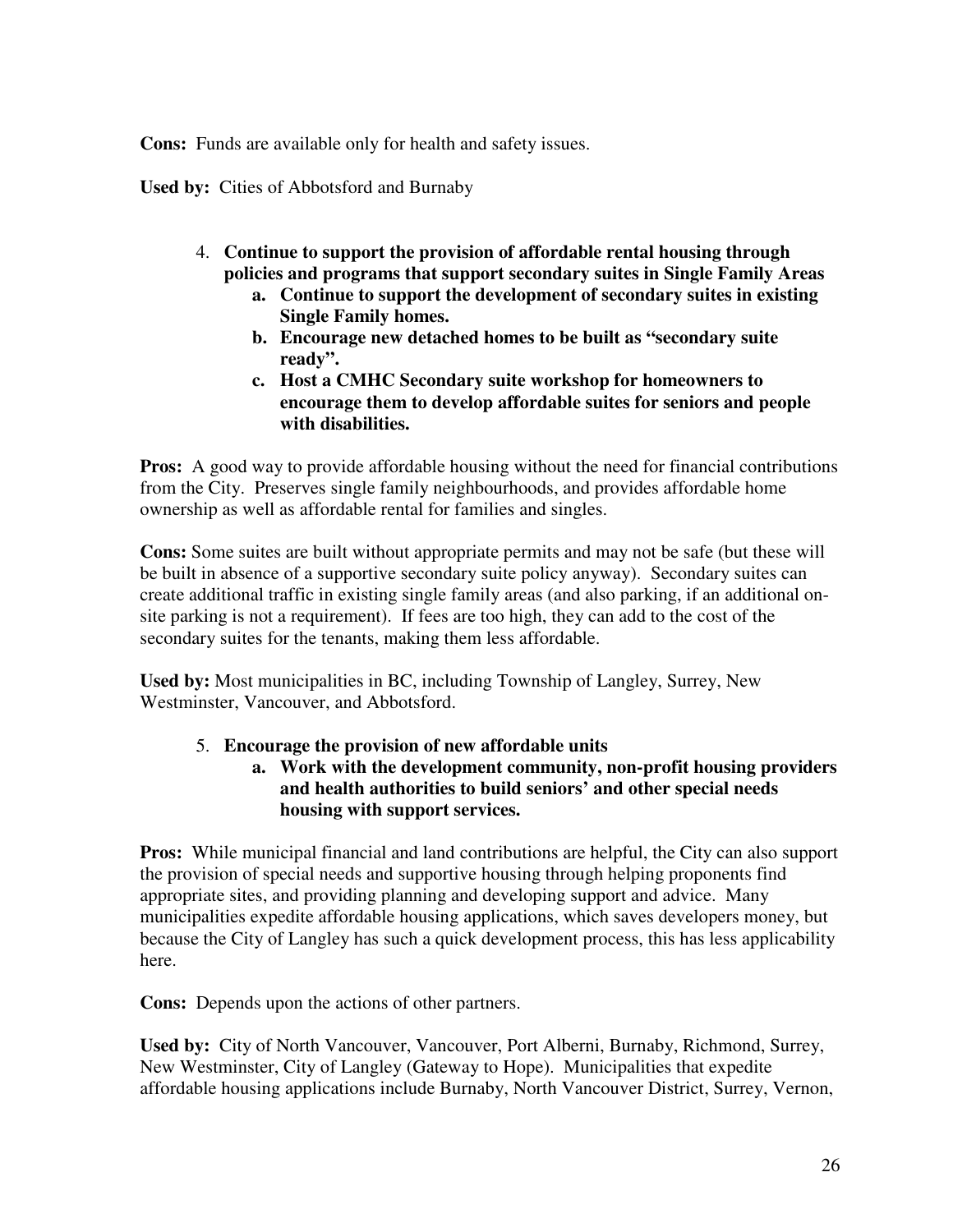Abbotsford and Squamish.

### 6. **Promote affordable home ownership**

#### **a. Encourage developers to support of modified ownership options such as equity co-operatives or shared equity residential projects.**

**Pros:** Shared equity is proving to be a popular model with developers and financial institutions. Developers appear to be willing to reduce their profits to make these projects work. If the housing agreements are appropriately structured with resale restrictions, the affordability of the units is protected over time. Depending upon how the resale price is structured, the affordability of the units will actually increase over time. This can work very well in rising markets, because even if the initial subsidy is quite small and the units sell at or just below market value, the value of the subsidy can increase over time as market values rise. This model can also work without municipal contributions, if partners (the developer and the land owner, for example) are willing to make contributions to the project through a reduction in the size of their profit.

**Cons:** If the municipality does not have resources to bring to the table, there may be little incentive for developers to reduce their share of the profits. Some models tie resale value to a proportion of market value; if market values rise rapidly, the shared equity units will not be affordable to low income households, even if they are priced below market.

**Used by:** Burnaby, Victoria, Whistler, Kelowna, Vernon, Terrace, Sechelt, Squamish, Langford, Golden.

Modified ownership options are quite new in the Metro Vancouver region, but are receiving a lot of support. Simon Fraser University partnered with VanCity Enterprises to develop Verdant in Burnaby, while VanCity partnered with the City of Victoria to develop Dockside Green. The Resort Community of Whistler was a pioneer in shared equity, as they have been providing employee restricted housing using this model since 1997.

#### **b. Continue to support infill development and small lot subdivision.**

**Pros:** Generally can be built using existing infrastructure, protects single family neigbourhoods, generally well accepted by the public.

**Cons:** Increased densities in existing single family neighbourhoods increases traffic volumes on residential streets. In sellers markets, the homes on smaller lots may still sell at high prices, with little impact on affordable home ownership.

**Used by:** Vancouver, Richmond, Kelowna, Coquitlam, Burnaby, North Vancouver City and District, and many others.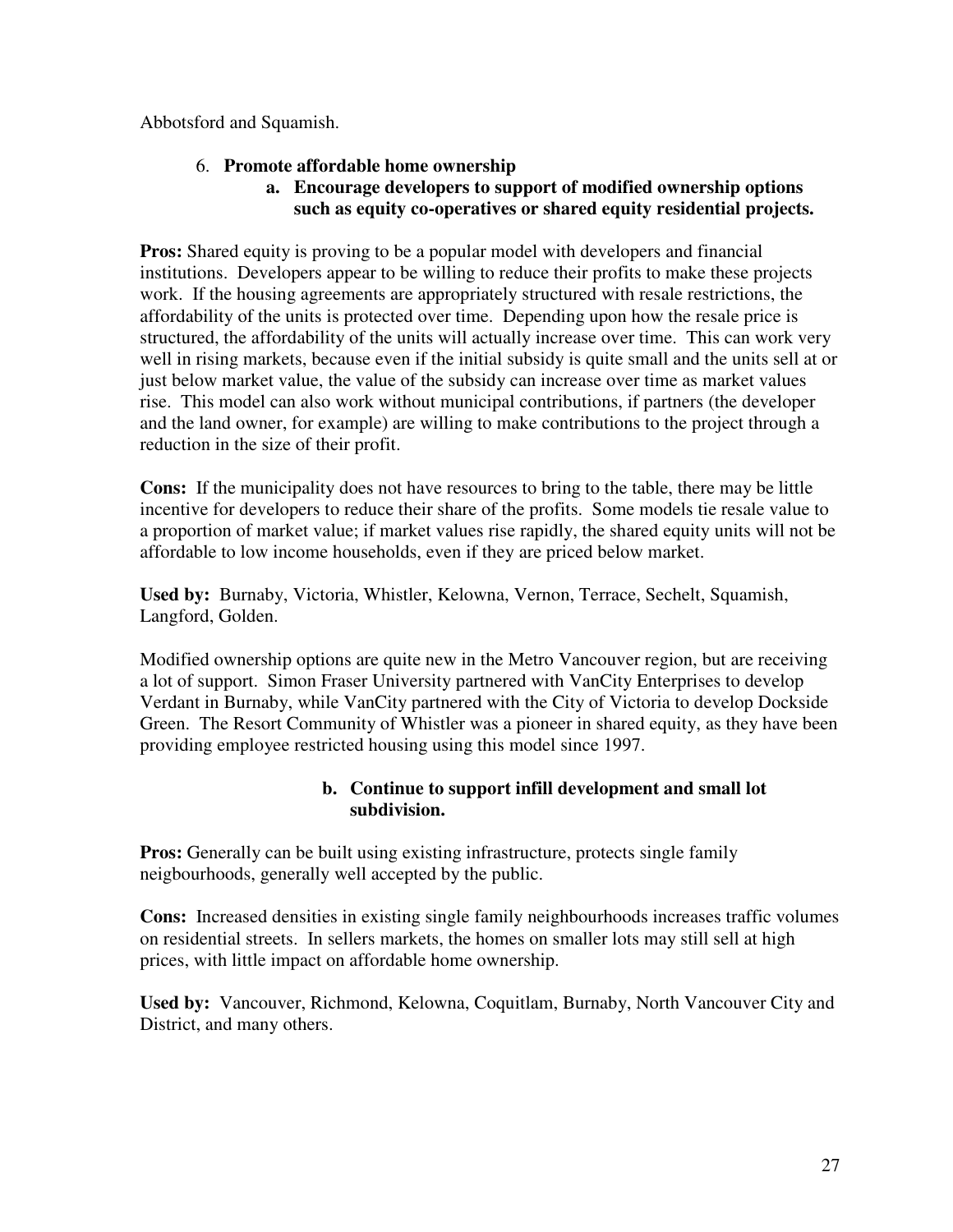#### 7. **Set housing targets**

.

#### a. **Adopt the housing targets proposed by Metro Vancouver in their September 2008 Growth Strategy (Draft).**

**Pros:** The preliminary affordable housing targets that have been put forward by Metro Vancouver are based on current need and projected future need, and these targets are supported by solid research. The biggest benefit to these targets is that they put subtle pressure on municipalities that have not been as supportive of affordable housing initiatives to date. It is useful to set targets based on need, even if they are beyond the ability of the City to achieve these targets on their own, because these targets can be used to lobby senior governments for adequate funding for affordable housing.

**Cons:** The ability to achieve targets is dependent upon many factors, including funding from senior levels of governments. Currently, the provincial government is providing funding for affordable housing, but is expecting significant contributions from recipient municipalities (most often in the form of land). The danger is that lack of necessary outside supports will mean that targets that are set will not be met, which could reflect negatively on the City of Langley.

**Used by:** Metro Vancouver set regional and sub regional targets for affordable housing in the 2007 Metro Vancouver Affordable Housing Strategy, and further broke these targets down into municipal targets in the Draft Growth Strategy (September 2008). Metro Vancouver member municipalities are expected to respond by either adopting these targets or rejecting them and coming up with their own targets. Some municipalities like the City of Vancouver have housing targets that pre-date the Metro Vancouver AHS. It is expected that most Metro Vancouver municipalities will adopt targets in the near future.

# **Setting Housing Targets for the City of Langley**

There is no "right" way to set housing targets for a municipality. It is beyond the means of most (if not all) municipalities to provide sufficient subsidized housing to ensure that all low income residents in their community are able to find accommodation that is affordable (that is, shelter that costs no more than 30% of gross household income). With limited sources of revenue and current levels of support from the provincial and federal governments, municipalities have limited means to meet any kind of non-market housing targets. However, Metro Vancouver's Preliminary Housing Targets (Metro Vancouver, March 2008) aim to reduce the number of households in core need in the Metro Vancouver Region by 50% over the next ten years.

In February 2009, Metro Vancouver set ten year housing targets that would see 225 additional units of social housing, and 275 additional units of "affordable rental housing"<sup>16</sup> in

 $\overline{a}$ <sup>16</sup> Housing that will require 30% or less of household income, for households that make between 50% and 80% of the median income for the region.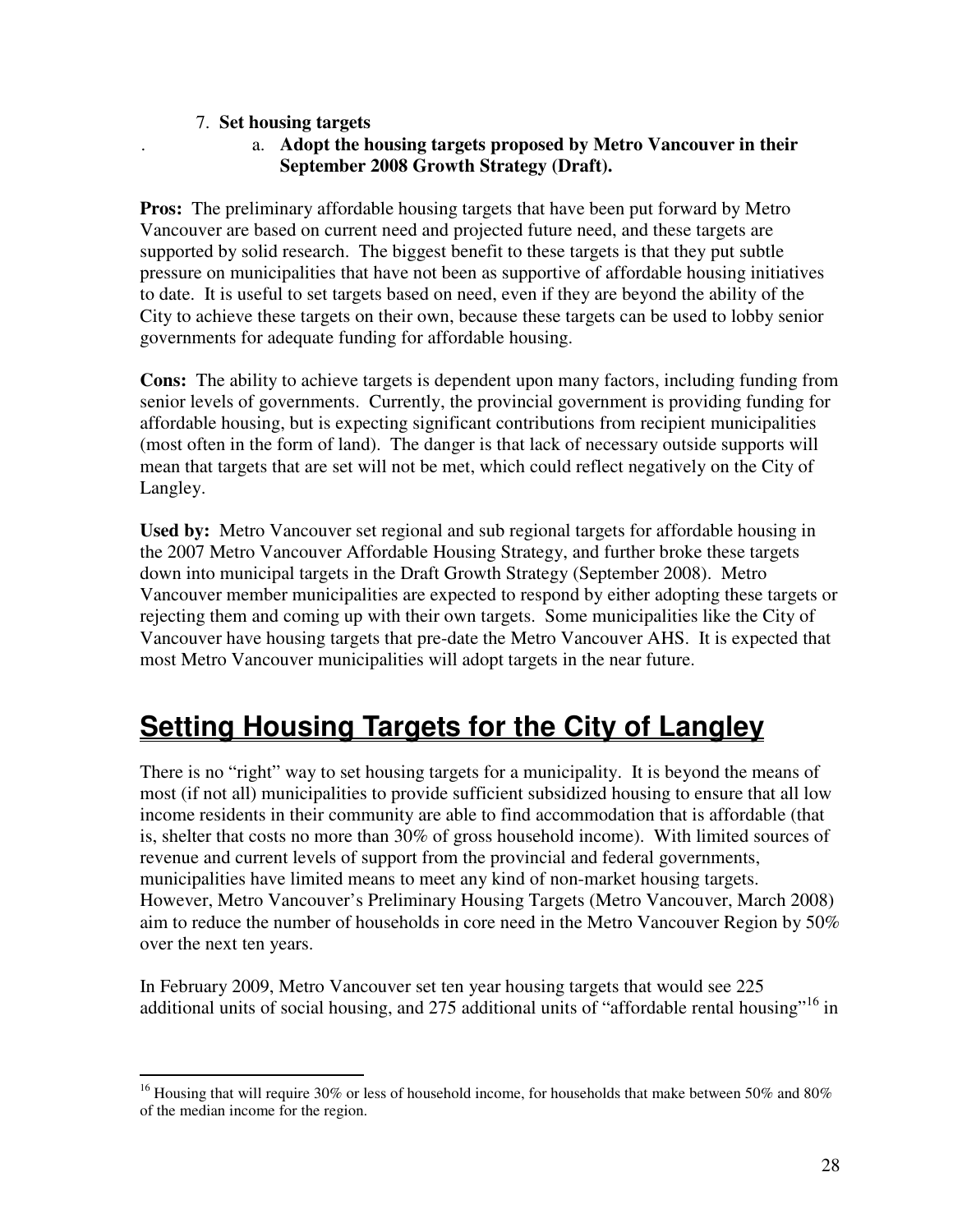the City of Langley, as well as 200 moderately priced units<sup>17</sup> An additional 200 units of market rental would also be needed. The Metro Vancouver Housing targets are based on a projected increase of 17,000 households per year in the Metro Vancouver region, assuming a housing mix of 65% ownership and 35% rental, with 45% of the rental stock designated rental<sup>18</sup>, and a target of 28% of all designated rental to be "affordable" rental units.

Metro Vancouver has set affordable rents in the Metro Vancouver region at \$735 to \$1,175 per month. The lower range (\$735) is based on households with low incomes (less than 50% of the regional median income, or annual incomes below \$29,400). The high end of the range (\$1175) is based on households with low to moderate incomes (those with incomes below 80% of median regional income, or incomes between \$29,400 and \$47,000).

Currently the City of Langley provides the highest ratio of subsidized units per capita in the Metro Vancouver region, while the Township of Langley has one of the lowest ratios of subsidized units per capita<sup>19</sup>.

The Metro Vancouver Housing targets employ a needs based formula, and provide a reasonable target for the City of Langley to aim for. It also recognizes the City of Langley's existing inventory of affordable housing, and its small size relative to neighbouring municipalities. However, without the financial support of senior governments, it will be very difficult to achieve the targets for subsidized and non-market rental units. Langley City Council may choose to adopt the targets set by Metro Vancouver, or may wish to set their own targets. It is recommended that Langley adopt the Metro Vancouver targets as outlined below.

| Table 4 – Metro Vancouver 10 year Housing Targets      |         |                   |               |        |  |
|--------------------------------------------------------|---------|-------------------|---------------|--------|--|
|                                                        |         | (number of units) |               |        |  |
| Subsidized<br><b>TOTAL</b><br>Low end of<br>Non-market |         |                   |               |        |  |
|                                                        | Housing | rental            | Market rental |        |  |
| City of Langley                                        | 225     | 275               | 200           | 700    |  |
| Township of Langley                                    | 1,750   | 2,150             | 1,600         | 5,550  |  |
| Surrey                                                 | 5,700   | 6,900             | 5,100         | 17,700 |  |
| Delta                                                  | 600     | 800               | 500           | 1900   |  |
| New Westminster                                        | 700     | 800               | 600           | 2100   |  |
| Maple Ridge                                            | 740     | 960               | 650           | 2350   |  |
| <b>Pitt Meadows</b>                                    | 100     | 150               | 100           | 350    |  |
| City of Vancouver                                      | 2800    | 3300              | 2500          | 8600   |  |

Source: Metro Vancouver, *Our Livable Region 2040: Metro Vancouver's Growth Strategy,*  February 2009

 $\overline{a}$  $17$  Housing that will require 30% or less of household income, for households that make 80% of the median income for the region.

<sup>&</sup>lt;sup>18</sup> The remaining rental stock will be provided through the secondary market; that is, strata titled units that are rented out by their owners.

<sup>&</sup>lt;sup>19</sup> The Villages of Lions Bay, Anmore and Belcarra, all smaller communities, do not have any subsidized units.

 $21$  Developers are required to build one rental unit for each rental unit they are demolishing.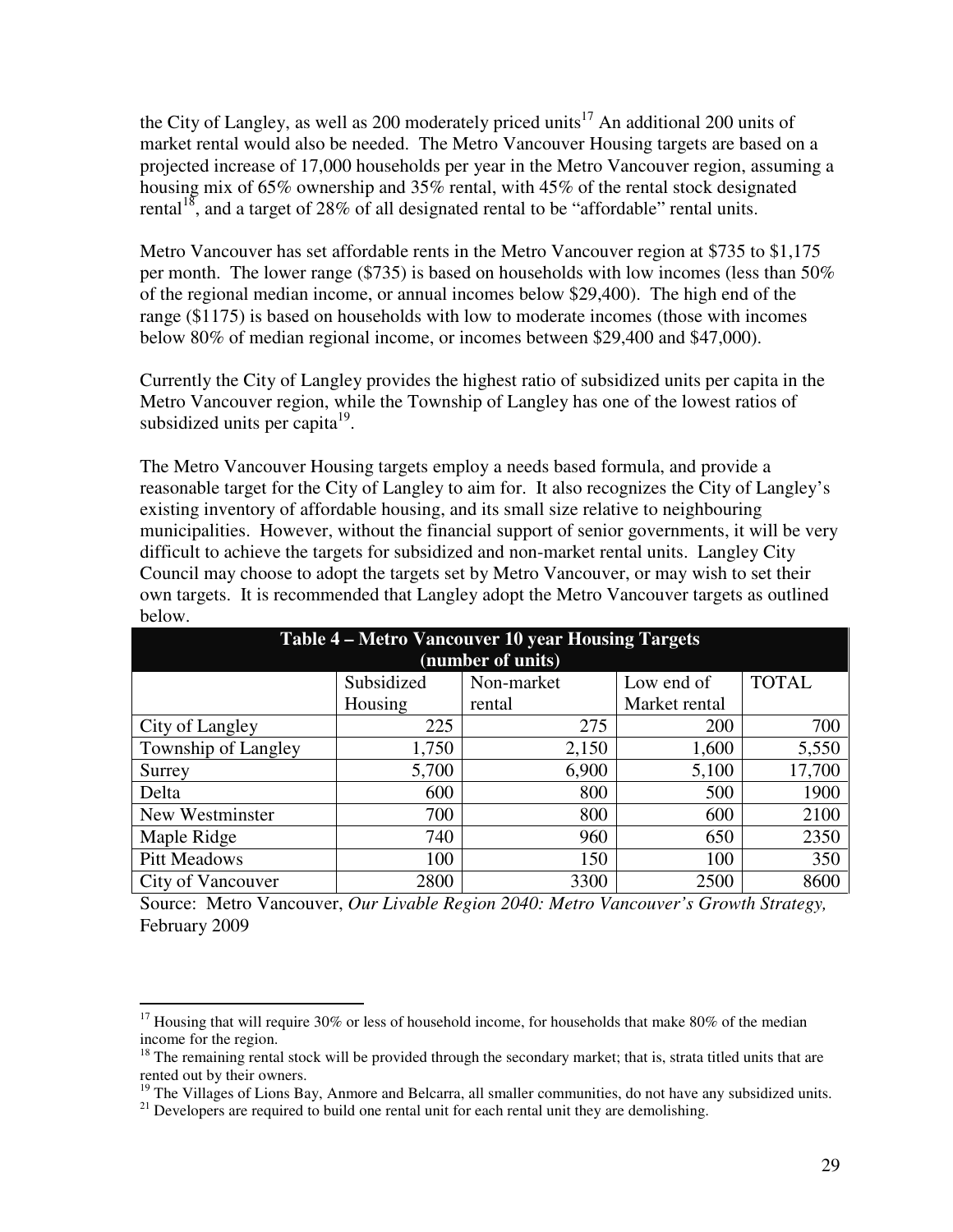In addition to setting targets for new affordable housing, the City of Langley Council will likely want to set targets for the retention of existing affordable rental housing. Discussions with City staff revealed that not all of the existing stock may be suitable for retention and/or renovation. While other municipalities have introduced a one-to-one replacement policy<sup>21</sup>, there are particular challenges for the City of Langley, in that the owners of existing rental properties already have the zoning they need to redevelop their properties, leaving City Council with little room to negotiate with developers.

# **Conclusion**

The City of Langley has shown considerable leadership in supporting social services in the community. Developing and implementing an action plan for retaining and promoting affordable rental housing in Langley will ensure that the City of Langley remains a leader in this area, and that the quality of life in the City of Langley remains high.

While the proposed Affordable Housing Strategy for the City of Langley looks at housing needs over the next ten years, City Council is also considering the longer term implications of rising energy prices, global warming and the need for a sustainable future on housing needs. The City of Langley may be particularly well placed to deal with the impacts of both of these crises, in cooperation with the surrounding agricultural communities, because the City is a relatively compact community, surrounded by viable farm land. Challenges that will need to be addressed will include protection of adequate farm land to ensure availability of local food, effective public transportation, and the provision of housing that is both affordable and energy efficient..

The City of Langley has the opportunity to plan for a socially, economically and environmentally sustainable future that will remain viable far into the future. Maintaining a stock of affordable housing is one key component of that sustainable future. The City can also promote the use of voluntary standards for adaptable design<sup>22</sup> when new multi-family units are being developed.

The following Affordable Housing Strategy is being presented to the City of Langley as a framework for discussion with key stakeholders, prior to final adoption of an Affordable Housing Strategy. Over the next 3 to 6 months, the City of Langley can meet with stakeholders such as the local MPs, MLAs, landlords, property owners, developers, tenants, and providers of affordable housing to review these strategies and confirm whether these strategies are the right ones for the City of Langley, and to work out the details. In the case of proposed community amenity charges, further exploration will be required to assess the desirability of introducing a CAC for affordable housing.

 $\overline{a}$  $22$  Adaptable housing units are designed so that they can easily be adapted at a later stage if the occupant becomes disabled. For example, reinforced bathroom walls allow for the installation of grab bars, while doorways that are 3 feet wide allow passage of a wheelchair without requiring expensive retrofitting.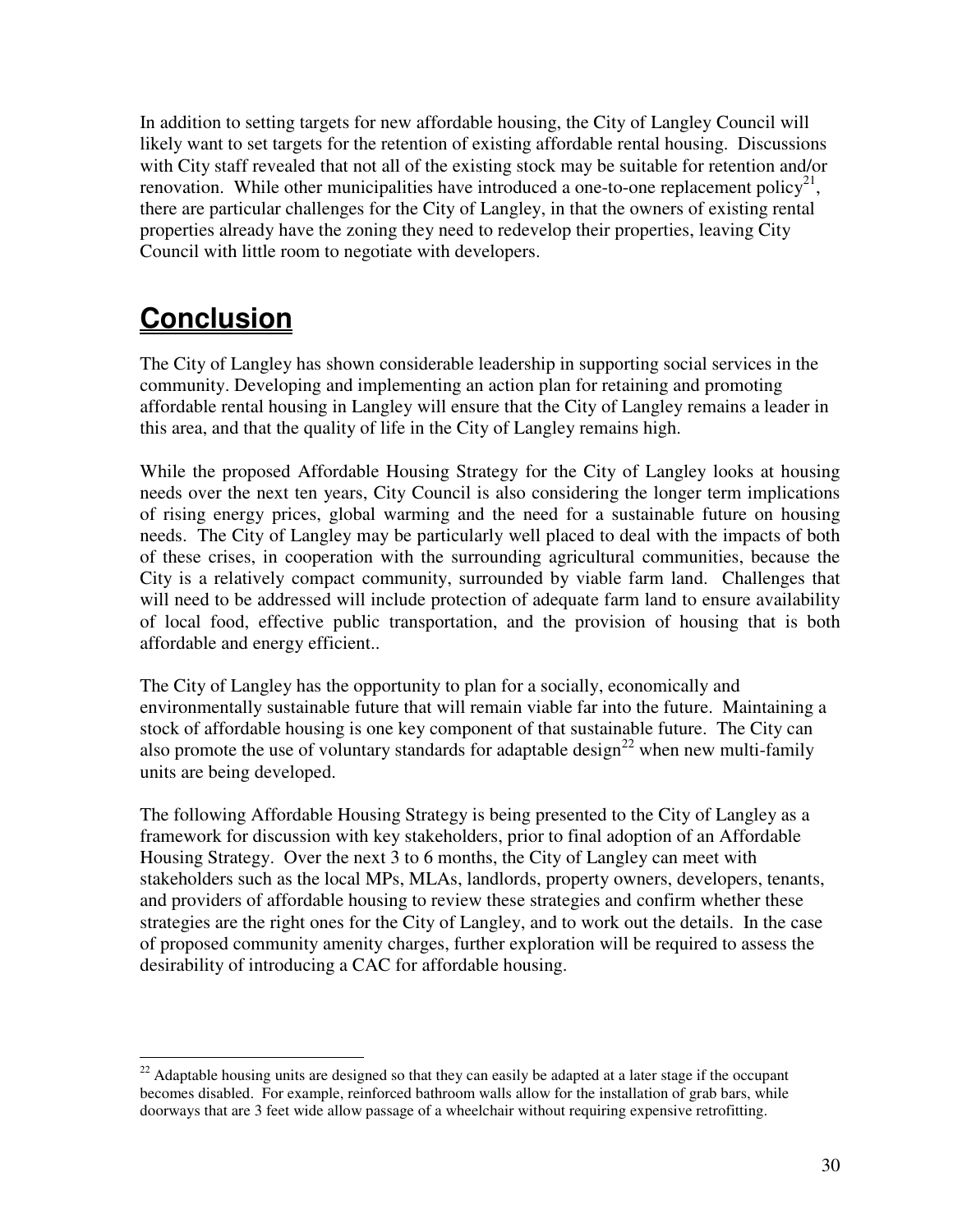## **TABLE 5. PROPOSED AFFORDABLE HOUSING STRATEGY FOR THE CITY OF LANGLEY**

- 1. Include commitment to affordable housing in OCP, housing plan and/or policies
- 2. Advocate to senior levels of government for additional funding/housing programs
- 3. Protect existing rental housing and tenants
	- a) Right of first refusal to existing tenants for new units
	- b) Relocation Assistance
	- c) Keep current conversion control policies
	- d) Encourage use of RRAP to repair units
- 4. Continue to encourage secondary suites in Single Family areas
- 5. Encourage development of new affordable units
	- a) Initiate partnerships with government, non-profits, and developers
- 6. Promote affordable home ownership
	- a) Shared Equity/Resale price restrictions
	- b) Infill development/smaller lot sizes
- 7. Set targets for below market/rental housing
	- b) Adopt Metro Vancouver ten year housing targets:
		- a. 225 units social housing
		- b. 275 units below-market rental housing
		- c. 200 units low end of market rental housing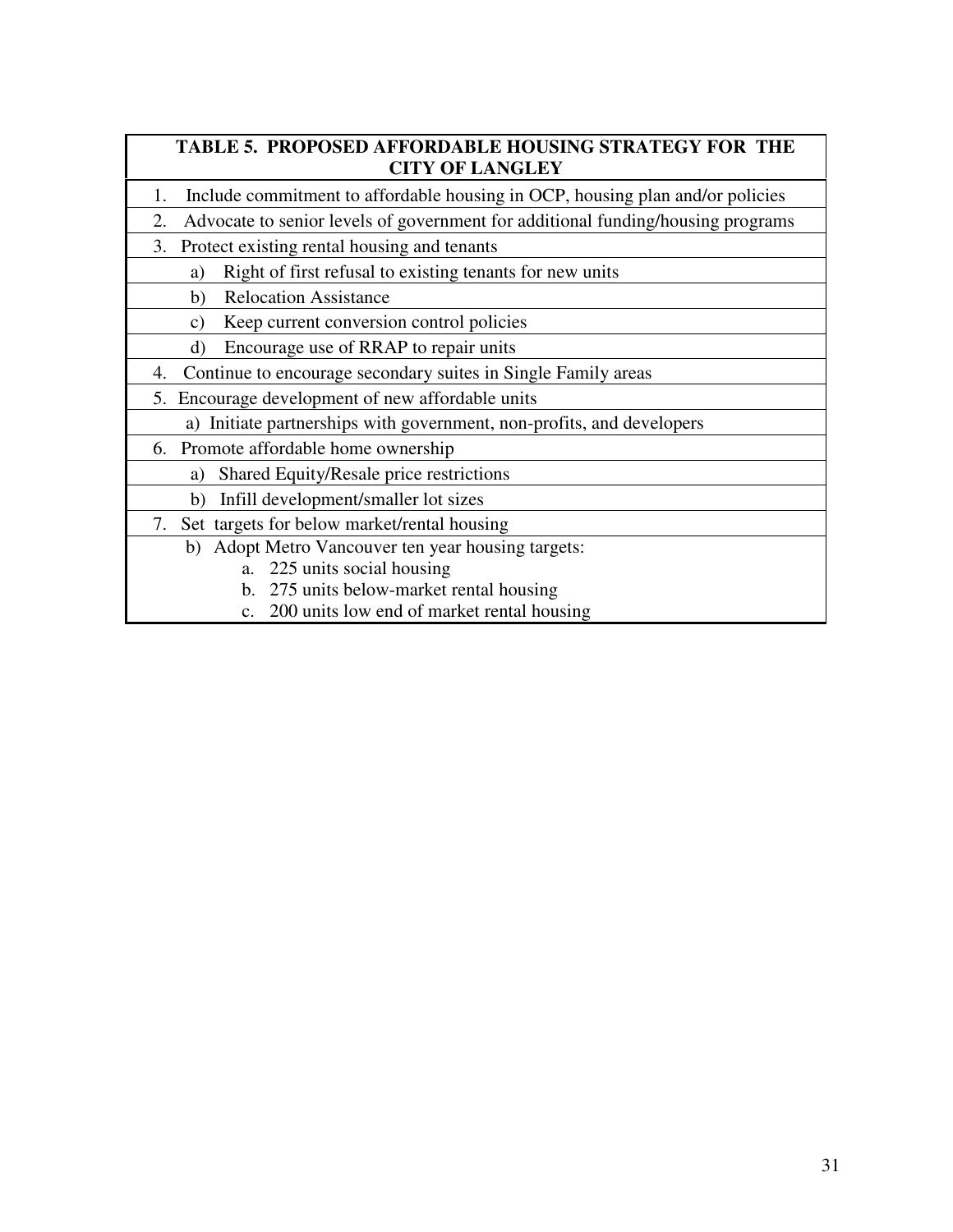# **Appendix A: Literature Review**

This literature review is intended to assist Council in identifying the existing housing issues in the community, as well as to provide background about the scope of existing issues and potential solutions or ideas that might contribute to addressing those issues. To the extent possible, the literature review also seeks to identify existing capacity in the community.

The first section of the literature review addresses the above considerations and is specific to the Langley context. Section two provides an overview of the approaches taken in developing affordable housing strategies in other municipalities in BC, other parts of Canada, and internationally.

# **Literature Review Exploring the Langley Context**

#### **City of Langley (2004). "Report to Director of Development Services: Statistical Indicators for Social Planning – City of Langley in GVRD Context." November 15.**

For informational purposes only, this report identifies demographic statistics that may indicate a presence of socio-economically disadvantaged communities in Langley. The City of Langley ranks at the top of the following potential indicators for need of social services within the population:

- Lone parent families (21.1% in City of Langley, 15.3% GVRD)
- Income derived from government transfer payments  $(13.2\%$  in City of Langley, 9.6% GVRD)
- Incidence of low income individuals  $(43.3\%$  in City of Langley,  $39.8\%$  GVRD)
- Population aged 20 years and over without high school diploma  $(22.4\%$  in Langley, 14.7% GVRD)

The City of Langley also ranked higher than the Metro Vancouver average on the following indicators: incidence of low income families; percentage of persons living alone, percentage of total population over 65 years; and percentage of total population aged five and over that lived at a different address five years earlier.

The report also identifies the potential social service implications of the census statistics outlined in the report, as well as the affected social service agencies and government department related to the indicators.

## **City of Langley (2006). "Affordable Housing: What are we Doing?"**

This document outlines six areas in which the City of Langley is acting to ensure the existence of adequate affordable housing in the city. The Official Community Plan designates large areas around the downtown core, currently zoned as single family residential, for multifamily residential development. In 2006, City Council adopted a secondary suites bylaw and is waiving all applicable permit fees until January 2008. The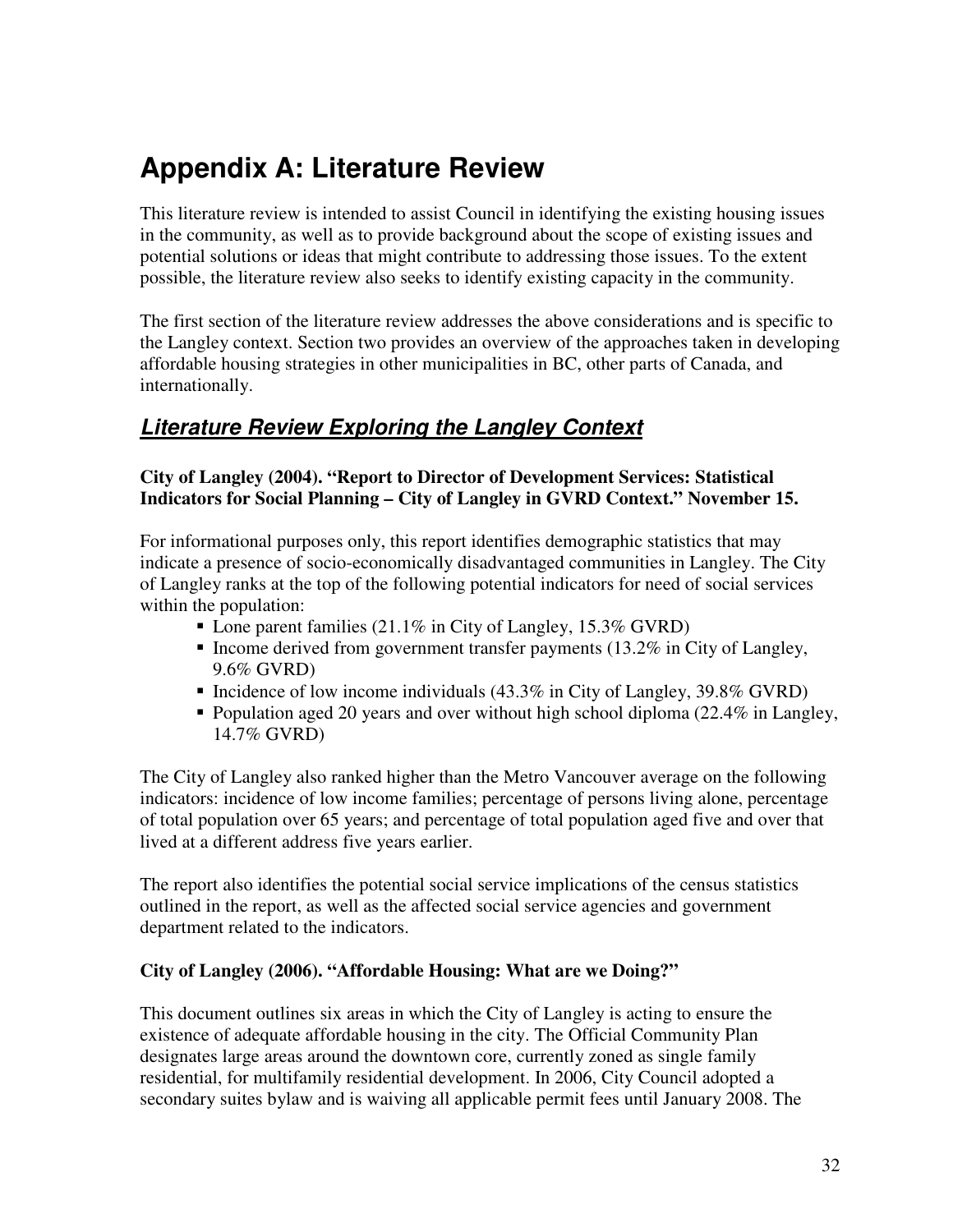2001 Census indicates that the City of Langley had the fifth highest proportion of rental housing within the Metro Vancouver area and since the 1970s the City has had restrictive policies on the conversion of rental housing units to condominium tenure. The policies have prevented the conversion of any rental housing stock in the last 25 years. The City has the second highest proportion of social housing units in the GVRD. Through cooperation with other government and not-for-profit societies, 112 new social housing units have been built in the community. Since this report was completed, the City has provided municipal land to the Salvation Army for a dollar a year for a homeless shelter called "Gateway to Hope". In 2007 the zoning and development application for the shelter was approved by City Council

### **Ipsos Reid Public Affairs (2007). "2007 Community Survey." Report for the City of Langley.**

The first public opinion survey for the City of Langley in three years, the results show very strong overall perceptions towards the community and the City. However, the results are not as favourable as in 2004. Quality of life is seen to have taken a "downward turn" in the last several years. The top issues to emerge from the survey are as follows:

- **Transportation** (30%)
	- Congestion, condition of the streets/sidewalks, and public transit
- Social issues  $(30\%)$ 
	- Poverty and homelessness
- $\blacksquare$  Crime and personal safety (21%)
	- 54% feel less safe in their community than five years ago

Perceptions of issues are also an important consideration in social planning. At a two to one ratio, citizens would rather see an increase to taxes than a cut in municipal services. There is a lack of understanding about the City's casino proceeds policy, but the pollsters concluded that most citizens would be inclined to support the policy if they knew more about it.

## **SPARC BC (2007) City of Langley Social Plan**

In 2007, SPARC BC completed a social plan for the City of Langley. Based on a series of community workshops and key informant interviews, 10 priority areas were identified for the Social Plan. Of those 10 priorities, three fell within the theme of housing needs

- 1. affordable housing;
- 2. homelessness; and
- 3. second stage housing.

 $A$  4<sup>th</sup> priority, detox and residential treatment, has a housing component.

The following strategies were developed in the area of Housing as part of the Social Plan: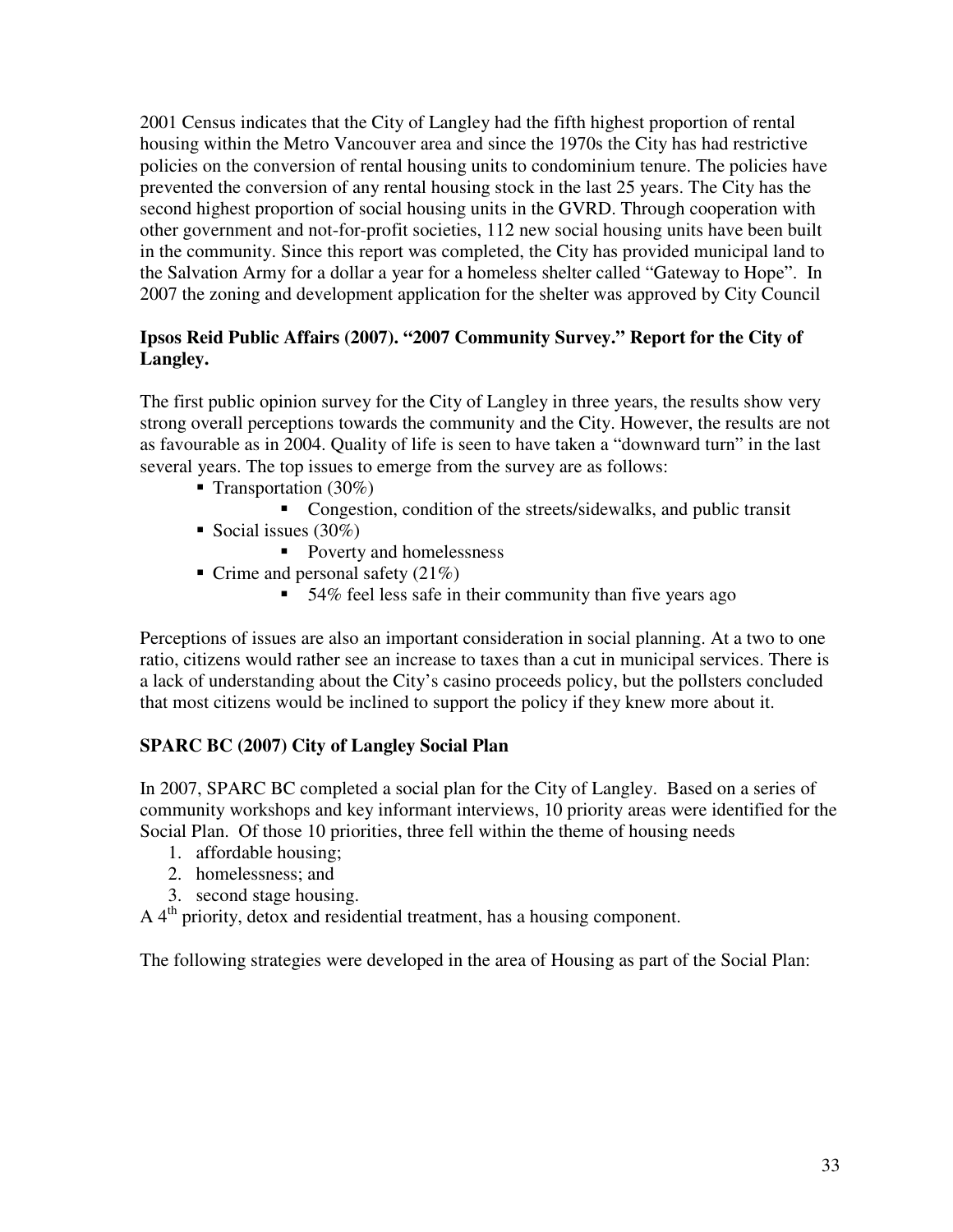| <b>Social Service</b><br><b>Element</b> | <b>Short Term (1 to 3 years)</b>                                                                                              | Long Term (3+ years)                                                                                                                          |
|-----------------------------------------|-------------------------------------------------------------------------------------------------------------------------------|-----------------------------------------------------------------------------------------------------------------------------------------------|
| Affordable Housing                      | Develop an Affordable Housing<br><b>Strategy once Metro Vancouver</b><br>releases their affordable housing<br>targets         | Continue to champion the<br>creation of low cost housing                                                                                      |
|                                         | Develop strategies to mitigate loss<br>of low end market housing                                                              | Explore tax and DCC breaks for<br>affordable housing                                                                                          |
|                                         | Promote homelessness prevention<br>strategies                                                                                 |                                                                                                                                               |
|                                         | Continue to encourage legalization<br>of secondary suites                                                                     |                                                                                                                                               |
|                                         | Advocate to senior governments for<br>increases to rent supplements and<br>housing allowances                                 |                                                                                                                                               |
| <b>Second Stage</b><br>Housing          | Develop partnerships with<br>community groups to address<br>housing issues                                                    | Explore tax and DCC breaks for<br>second stage housing                                                                                        |
|                                         | Advocate to funders for second<br>stage housing                                                                               |                                                                                                                                               |
|                                         | Engage business community to<br>support affordable and second stage<br>housing                                                |                                                                                                                                               |
| Homelessness                            | Support the 'Gateway of Hope'<br>project or an equivalent shelter<br>projec <sup>23</sup> t                                   | Adopt policy affirming City's<br>role in engaging with the<br>community on social issues                                                      |
|                                         | Continue to Participate in Homeless<br><b>Steering Committee</b>                                                              | Continue an ongoing dialogue<br>with the community on social<br>issues                                                                        |
|                                         | Advocate for services for those who<br>are homeless or at risk                                                                |                                                                                                                                               |
|                                         | Support volunteer recruitment for<br>extreme weather beds                                                                     |                                                                                                                                               |
| Detox and<br>Residential<br>Treatment   | Work with the Health Authority,<br>community social service agencies<br>and neighbouring municipalities to<br>determine needs | Work with the province,<br>neighbouring communities,<br>local agencies and the<br>community to find sites and<br>develop appropriate services |
|                                         | Partner with neighbouring<br>municipalities to advocate for<br>provision of services in the region                            |                                                                                                                                               |

 $\overline{a}$ 

 $23$  The Gateway of Hope project has since been approved by the City, providing 30 emergency shelter beds and 25 transitional housing units.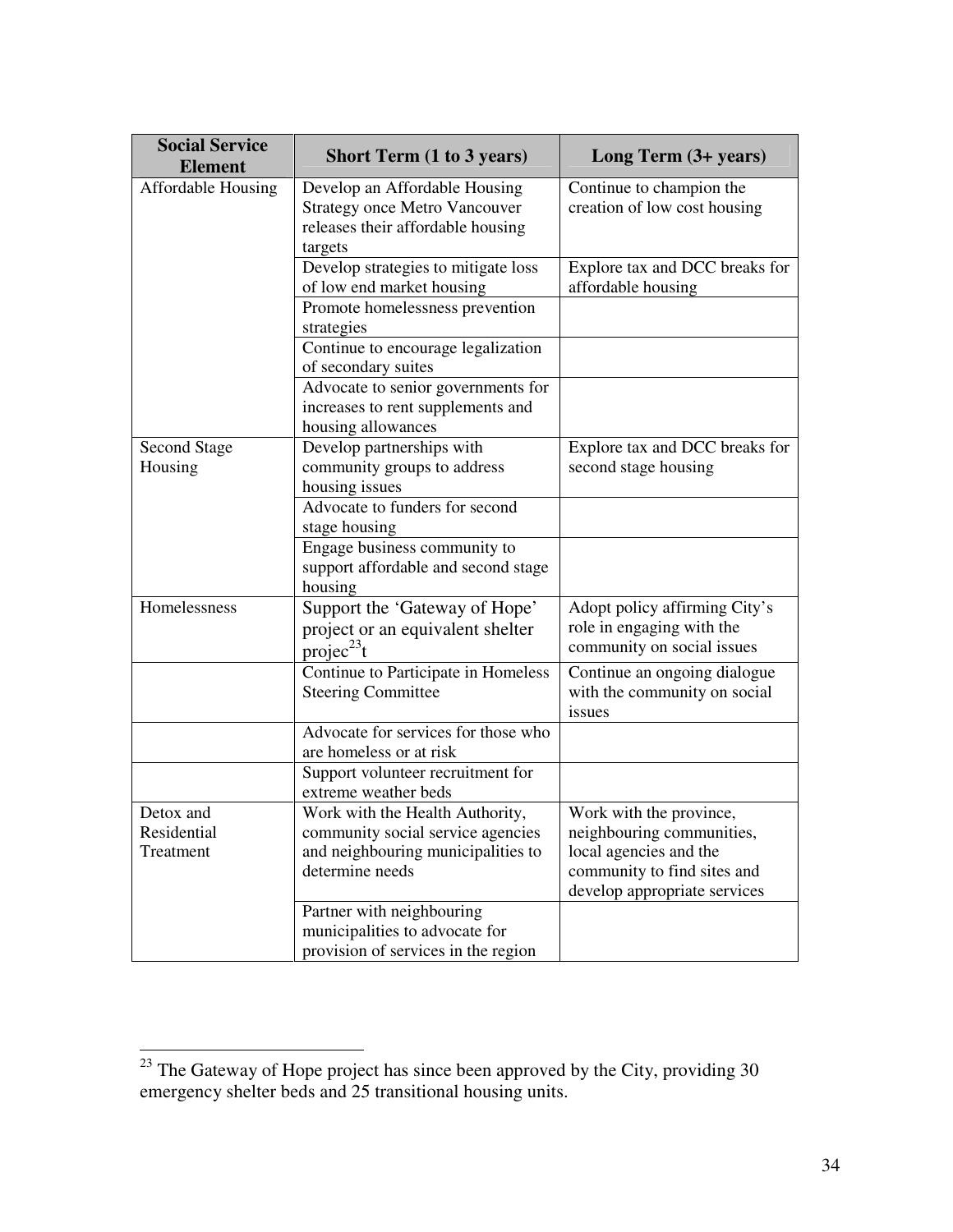#### **City of Langley, (May 2008) "Report to CAO on Multiple Family Residential Densification"**

This report by the Director of Development Services made recommendations for amendments to the OCP and the Zoning Bylaw that would allow for increased maximum densities for RM2 (medium density residential) RM3 (high density residential) and C1 (downtown commercial). A community amenity contribution of \$500 per dwelling unit will be used to provide amenities such as parks, civic plazas and recreational facilities. The increased densities will allow for development of a compact downtown consistent with the Metro Vancouver's Liveable Region Strategic Plan, support housing diversity and affordability, provide sufficient densities for improvements to public transit, and promote revitalization of the downtown core.

#### **SPARC BC (pending) 2008 Metro Vancouver Homeless Count , Metro Vancouver Regional Steering Committee on Homelessness**

The most recent report on homelessness in the Metro Vancouver Region, the 2008 Count showed a 22% increase in the numbers of homeless in the Metro Vancouver Region since 2005. Virtually all of the increase occurred in the unsheltered/street/service homeless (that is, people found living outside, couch surfing, or in other tenuous arrangements, but not in emergency housing), representing a 40% increase in the street homeless over 2005. Eighty homeless people were found in Langley City and Township on March 11, 2008, including 8 in emergency shelter beds. In 2005, 2 sheltered homeless were counted and 52 additional homeless people were enumerated during the day time portion of the count (see Jim Woodward and Associates (2005).

#### **Jim Woodward and Associates (2005). "Report to Langley City Council on Homelessness in Langley in 2005 and Recommended Action Plan."** *Confidential and not for public release***.**

The report on homelessness in Langley is comprised of an overview of the 2005 regional homeless count results and reviews local reports that had recently been completed on homelessness in Langley. It also provides examples of initiatives related to addressing homelessness in other municipalities in the region. Based on the information outlined in the report, the authors develop an action plan centred on four recommendations.

The nighttime portion of the homeless count enumerated two sheltered individuals in the Township and City of Langley, while the daytime counted recorded 52 people. Nearly half of respondents indicated that their last permanent home was outside of Langley, but elsewhere in the GVRD 11 respondents indicated that their last permanent home was in Langley. The overall numbers from the 2005 homeless count represent a significant increase in the homeless population in the Langleys. The recommendations contribute to both building capacity to address homelessness in Langley and building planning capacity to determine how to address homelessness. They are as follows: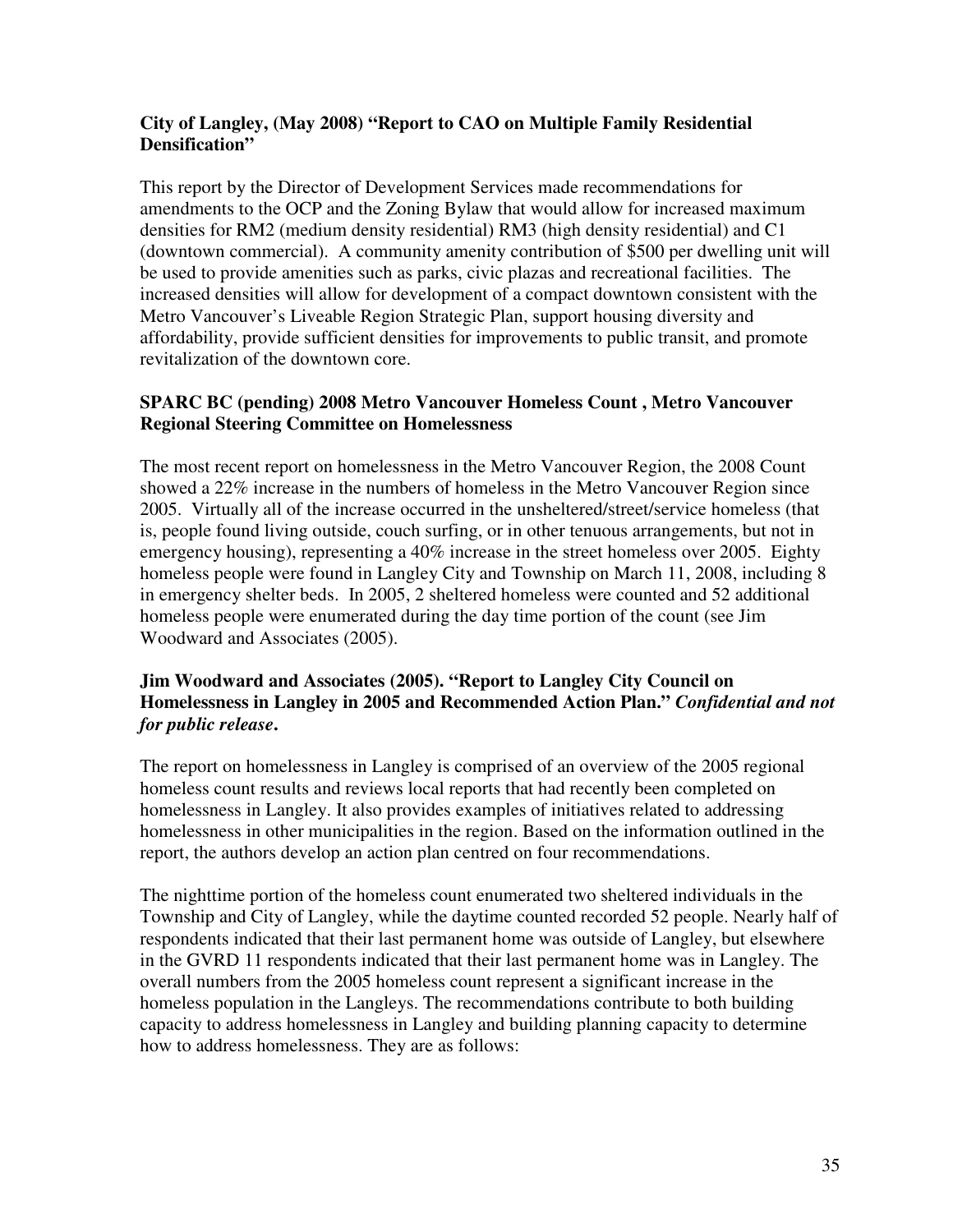- That the City of Langley support and assist the Langley Homeless Steering Committee and the Salvation Army with their efforts to identify an appropriate location for an emergency shelter/transitional housing facility in the City.
- That the City of Langley embark on a homeless priority-setting initiative with the Township of Langley and the Langley Homeless Steering Committee.
- The City of Langley continue to actively participate in and support the work of the Langley Homeless Steering Committee
- That the City of Langley consider adopting the Communities in Action program to support building close working partnerships with community organizations particularly with continuing efforts to address homelessness in the City.

### **Jim Woodward and Associates (2002). "Langley Study on Homelessness and Action Plan." The Langley Stepping Stone Rehabilitative Society.**

Although GVRD 2002 homeless count figures indicated that the homeless population in Langley is relatively low (10 sheltered homeless and 7 absolute homeless), anecdotal evidence suggests that the figure is considerably higher. Although not generalizable, the data emerging from seven interviews with formerly homeless individuals is interesting. Interview participants indicate that relationship breakdowns, mental health issues and poverty were the most frequent triggers contributing to homelessness. A minority of interview participants sought help prior to becoming homeless, but once homeless they indicated a number of barriers to receiving help: pride, lack of awareness of service available, drugs and alcohol and low self-esteem.

The homelessness study and action plan also overviews the demographic make-up of the City of Langley, which indicates that there is a relatively large seniors' population and a relatively low level of ethno-cultural diversity. The study also indicates that 9.2% of households in the City of Langley are at-risk of becoming homeless and looks at types of households that comprise the at-risk population. In the City of Langley, 67% of at-risk households have a female primary maintainer, which is a contrast to the Township of Langley and the GVRD overall where 55% of primary maintainers are male.

Using the "three ways to home" framework adopted by the Regional Homeless Plan for Greater Vancouver, the study looks at Langley housing continuum, its income security measures and the nature of its support services.

The action plan outlines several recommendations for addressing homelessness in Langley:

- The development of 4-5 cold/wet weather barrier-free beds
- Service and housing providers assess the needs of the frail elderly, individuals with serious and persistent mental illness and others with disabilities to determine the gaps in assisted and supported housing.
- Langley Stepping Stone Rehabilitative Society to develop a proposal for supportive housing to accommodate mental health consumers
- City of Langley to create an affordable housing reserve fund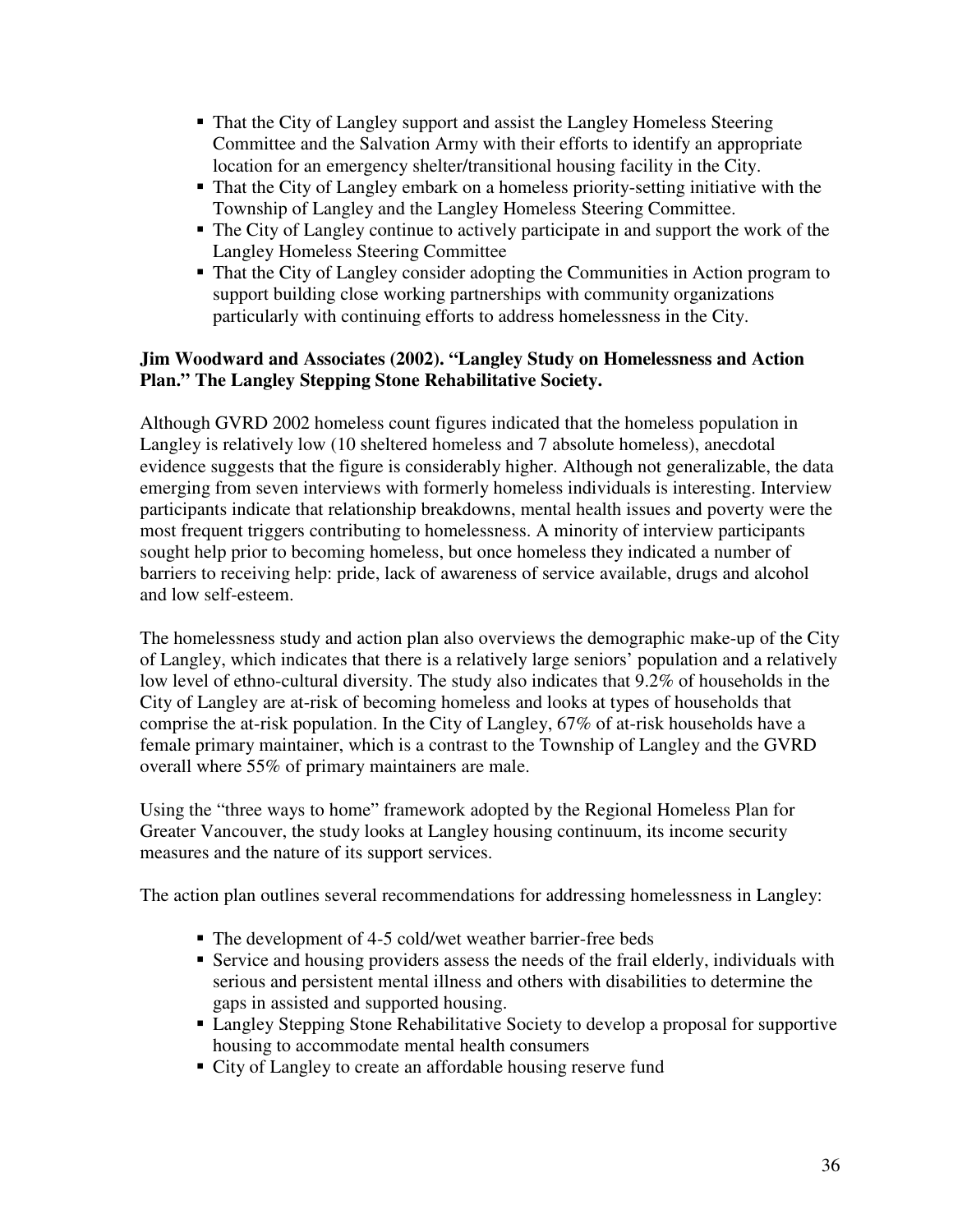- City of Langley to continue to advise the provincial and federal governments of the ongoing need for affordable rental housing for families
- City of Langley to consider legalizing secondary suites
- Langley Youth Resource Centre to develop and integrated strategy to provide coordinated services for youth
- Develop a working group to research and document specific gaps in detox and residential addiction treatment services
- City of Langley to seek through the GVRD an update of the INALHM tabulation with 2001 census data when it's available and conduct a subsequent survey of the homeless.

#### **Partners in Prevention (1999). "Strengthening Families: A Community Approach." Proposal submitted to The National Crime Prevention Centre.**

The proposal outlines steps that the project would take to achieve a safer, healthier community with an overall reduction in criminal activity through work with families. The project focuses on the Douglas Park and Nicomekl Inner City Areas, and highlights that the two communities have a greater percentage of single-parent families, a higher unemployment rate, a higher frequency of family moves and have lower household incomes than either the City of Langley or the GVRD. The targeted areas also have significantly higher Aboriginal and ESL populations, a higher number of residents on income assistance and lower scores in all academic areas.

# **Municipal Affordable Housing Strategies**

Since the mid-1990s municipalities in BC have been taking an increasing interest in exploring the ways in which they can contribute to resolving social issues in their communities. In order to ensure that residents continue to enjoy a high quality of life, a number of municipalities have developed affordable housing strategies to determine how they will respond to emerging housing challenges. This literature review outlines the approaches used in developing housing strategies in BC. It also identifies the types of strategies that are being employed by municipalities.

The following are the 20 most popular strategies developed by the municipalities across British Columbia to preserve or create affordable housing:

- 1. Permitting secondary suites
- 2. Density bonusing
- 3. Conversion control policies
- 4. Inclusionary zoning
- 5. Densification / Encouraging smaller units
- 6. Allowing infill
- 7. Affordable housing strategy
- 8. Mandated commitment in OCP, housing policy
- 9. Advocating and maintaining communication with senior levels of government
- 10. Housing agreements to provide affordable housing units in new developments
- 11. Affordable housing trust funds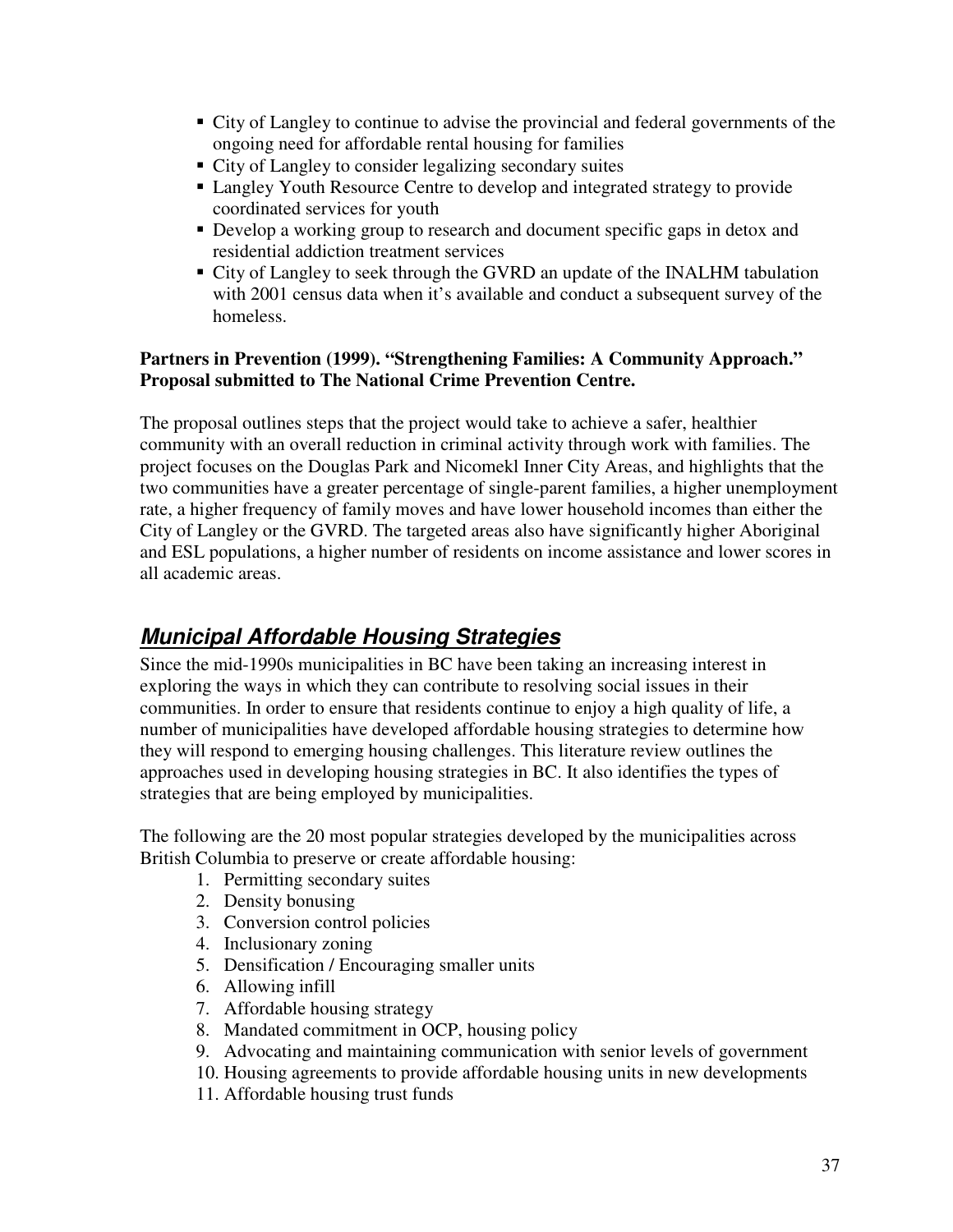- 12. Demolition controls
- 13. Resale price restrictions
- 14. Waive DCCs for new rental accommodations
- 15. Initiating municipal partnerships with non-profit organizations
- 16. Donating land or facilities
- 17. Rent or lease land at low or below market rates
- 18. Standards of maintenance bylaws
- 19. Public-private partnerships
- 20. Exemptions from parking requirements.

The following are a sample of good practices proposed by British Columbian municipal and regional governments in their affordable housing strategies:

#### 1. **Policy Development / Regulatory actions**

- a. Ensure affordable and special needs housing objectives and policies are included in Official Community Plans, area and neighbourhood.
- b. Develop and continuously implement an Affordable Housing Strategy.
- c. Work with residential developers towards the goal of an inclusionary<sup>24</sup> housing mix in residential and mixed use developments.
- d. Set targets for the number of new affordable housing units required by 2020.
- e. Adopt a Secondary Suite Policy.
	- i. Allow newly constructed duplexes, townhouses and condominiums to have a secondary suite.
	- ii. Allow the development of secondary suites in existing Single Family homes or Duplexes.
	- iii. Require that all rezoning applications involving a single lot that is being rezoned but not subdivided and at least 50% of any new lots that are being rezoned and subdivided include either a secondary suite or a coach house unit.
	- iv. Encourage new detached homes to be built as "secondary suite ready".
- f. Incorporate Smart Growth standards into the OCP.

#### 2. **Zoning, Subdivision, and Building Regulations**

- a. Minimize regulatory barriers for residential developers.
- b. Adopt inclusionary housing policies or density bonus provisions.
	- i. Require each four storey low rise apartment and every high rise development containing more than 80 residential units to construct at least 5% of the building area and not less 4 low end market rental units.
	- ii. Accept cash-in-lieu contributions for affordable housing from townhouse developments where a minimum of 4 affordable housing units are not provided.
- a. Reduce parking requirements in areas with good access to public transit.
- b. Explore the feasibility of up-zoning appropriate sites for multiple-unit development following Council's adoption of area and neighbourhood plans.

 $\overline{a}$ 

 $24$  inclusive of various income, ability and support needs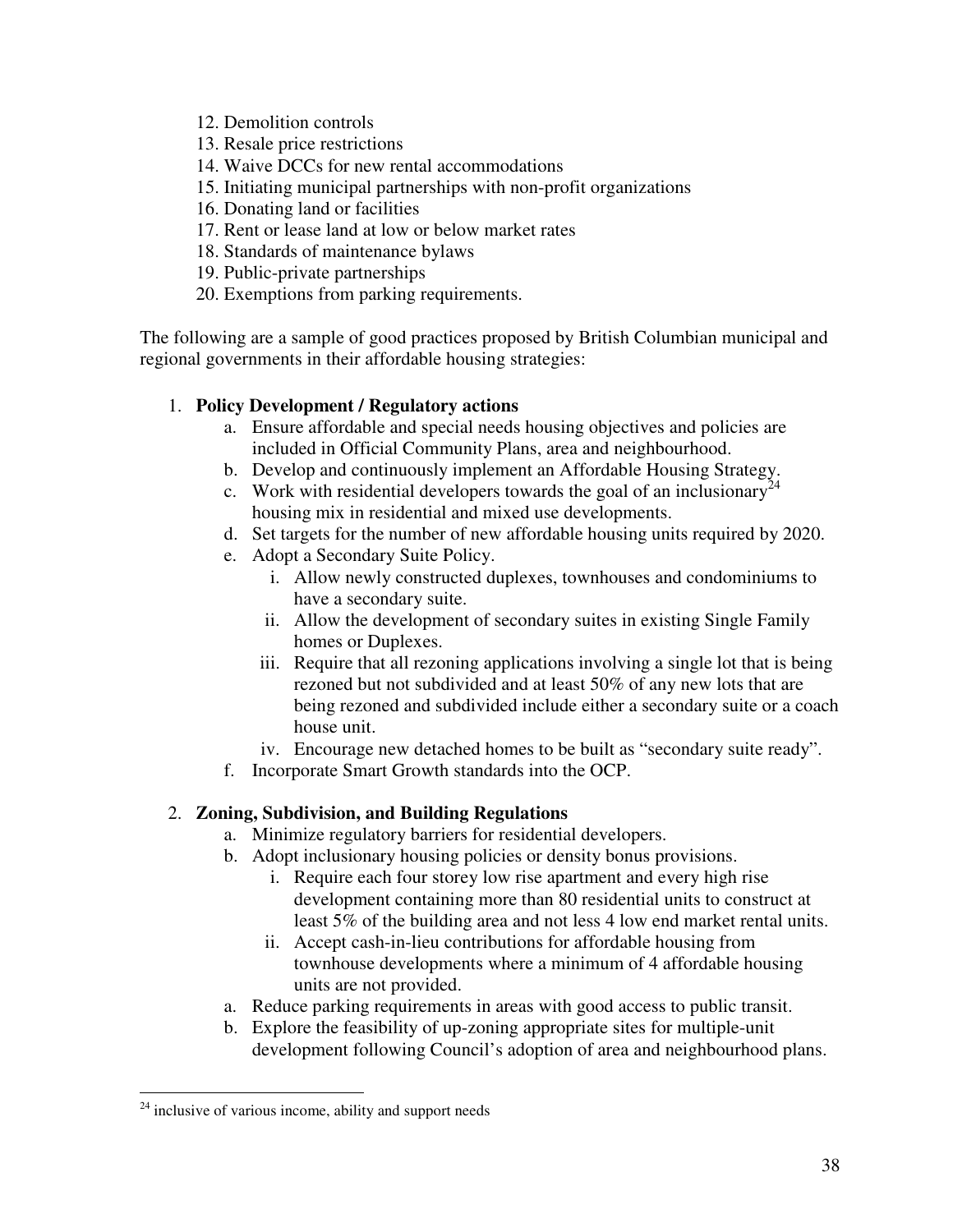- c. Explore the feasibility of incentive-based approaches for securing affordable housing and community amenities from large scale commercial, office and industrial developments.
- d. Allow infill.
- e. Adopt a policy to fast-track rezoning when it includes affordable housing.
- f. Control vacation rentals and absentee homeownership through zoning.

#### 3. **Land Supply / municipally-owned land**

- a. Maintain a planned supply of serviceable land for residential development of various types and densities.
- b. Rent or lease land at low or below market rates.
- c. Designate and/or acquire land for a "land bank" for affordable and special needs housing as opportunities become available.
- d. Donate land or facilities (surplus land, unopened road right-of-way) (e.g. to assist with the development of a seniors housing project).
- e. Create a Community Land Trust.
- f. Establish perpetually affordable units through life lease models and deed restricted housing.

#### 4. **Establish an Affordable Housing Fund**

- a. Sources of income for this AHF can include DCC levies (against both residential and other development, based on a formula), demolition permit charges, casino funds.
- b. Utilize the monies collected in the Affordable Housing Reserve Fund first and primarily for subsidized housing.

#### 5. **Investigate creating a municipal housing corporation:**

- a. to manage non-market units;
- b. to provide affordable housing;
- c. to use funds to develop, own and manage your own affordable housing property.
- 6. **Negotiate support for tenants who are evicted as a result of redevelopment, as part of the redevelopment process** 
	- a. Adopt a demolition control policy that directs planners to work with developers to achieve the following objectives:
		- i. One to one replacement of rental units.
		- ii. First right of refusal to existing tenants for new units.
		- iii. Agreement to rent to existing tenants at existing rental rates for 2 years and/or relocation assistance.
		- iv. Apply a demolition fee per unit, (e.g. \$5000 per unit) to be put into an affordable housing fund. Demolition fee to be returned for each designated rental unit created.

#### 7. **Support the retention of existing affordable market rental units**

a. Continue to prohibit conversion of rental units to strata.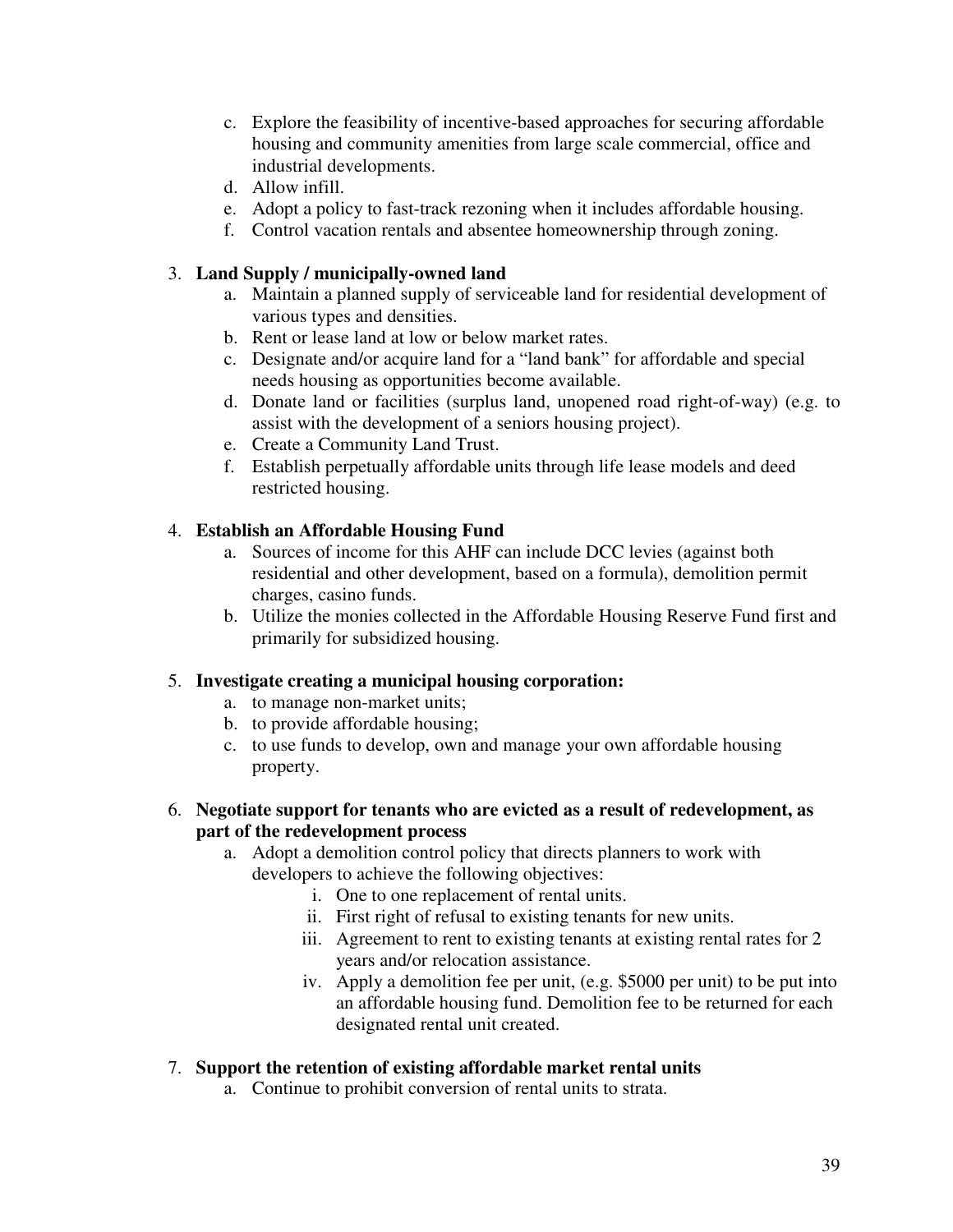- b. Adopt a standards of maintenance bylaw for rental housing.
- c. Access CMHC's Rental Residential Rehabilitation Assistance Program for upgrades to existing suites.
- d. Encourage the development industry to add more rental housing and landlords to upgrade existing rental housing.
	- i. Consider providing tax exemptions to landlords of affordable rental units as long as they provide rental units at affordable rents.
- e. Explore partnerships with non-profit organizations and provincial and federal government to purchase an existing rental housing facility to add to the stock of permanent rental housing (HPI funds, Real Estate Foundation of BC, mix of low end market and non-market housing).

#### 8. **Encourage the provision of new affordable rental units**

- a. Encourage the construction of smaller apartment units and/or lower cost finishings.
- a. Support mixed-income and mixed use development. Rezoning approvals to be contingent upon provision of a minimum of 20% "affordable units", to be secured in perpetuity through housing agreements registered against title.
- b. Explore the designation of land in the OCP for future multi-family development or mixed use development. Rezoning approvals to be contingent upon provision of a minimum of 20% "affordable units", to be secured in perpetuity through housing agreements registered against title.
- c. Calculate Development Cost Charges (DCCs) based on floor area instead of number of units, and charge lower DCCs for designated rental units vs. strata units.
- d. Waive or reduce DCCs for below market units that meet certain criteria.
- e. Offer low cost loans and grants to non-profit organizations building belowmarket rental housing.
- f. Exempt new designated rental units from property tax for a period of time (e.g. 10 years). (Example: Saskatoon: Five Year Tax Abatement for all rental and co-op affordable housing developments provided by a non-profit housing developer).
- g. Reduce parking requirements for designated rental units and/or non-market units.

#### 9. **Promote affordable home ownership**

- a. Encourage the private market to provide modest and more affordable units through the requirement of a proportion of smaller units.
- b. Encourage developers to support modified ownership options such as equity co-operatives or shared equity residential projects.
- c. Limit the resale price of a home that has been sold initially at lower than market value (Can be tied to a resale price formula or a percentage).
- d. Encourage infill development and SF lot subdivision.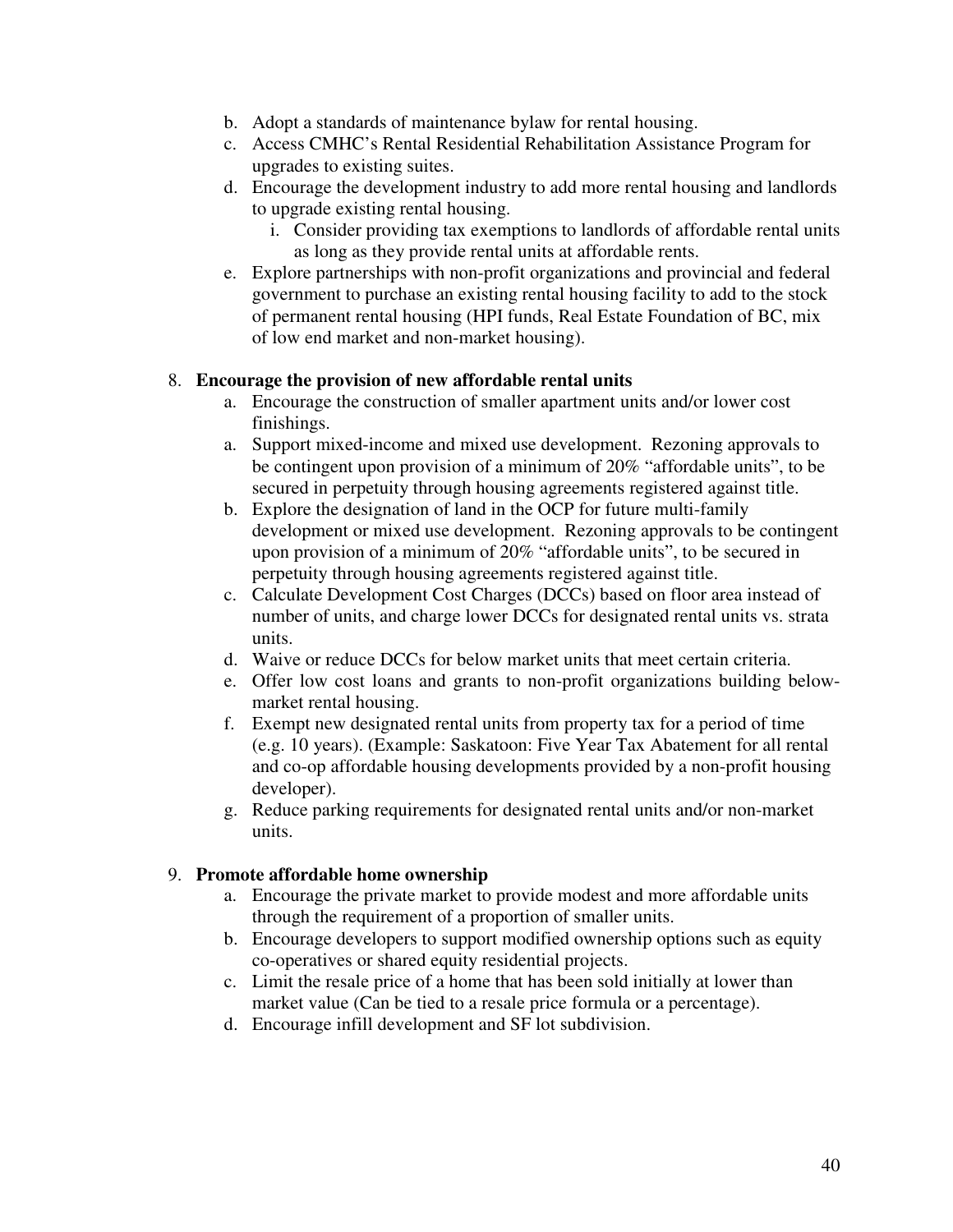#### 10. **Assistance to Non-market Housing Providers**

a. Assist Non-market housing providers to produce additional rental and special needs affordable housing.

#### 11. **Collaboration, partnerships**

a. Establish housing agreements and partnerships with the provincial and federal governments, the private sector and non-profit organizations to provide a means of securing affordable housing.

#### 12. **Measure Accomplishments**

- a. Analyze measures associated with achieving goals, spot emerging trends and monitor issues.
- b. Produce and distribute annual reports on "Progress Toward Affordable Housing" for community feedback and discussion.

#### 13. **Information and Outreach / Research**

- a. Inform, educate and work with the community on the affordable housing needs, issues, benefits and progress.
- b. Develop research on affordable housing.

#### 14. **Advocacy**

- a. Lobby senior governments to develop and implement National and Provincial Housing Strategies, including but not restricted to the following<sup>25</sup>:
	- i. tax incentives for the creation of purpose-built affordable rental housing.
	- ii. provision of funding for subsidized housing and supportive housing.

Some communities in Canada have taken a more proactive approach to provision of affordable housing. The Cities of Calgary, Saskatoon, and Toronto, the Town of Canmore, and the County of Wellington, Ontario, have all taken an active role in the funding and provision of affordable housing. For example, in the Saskatoon Housing Initiatives Partnership (SHIP), the city is a partner in a project that facilitates social and economic investments in the community by engaging private sector resources and actors in the construction of low-income housing<sup>26</sup>.

The BC Ministry of Community Services and the Office of Housing and Construction Standards provide numerous guides and resources, and in particular, provides sample bylaws for density bonusing and standards of maintenance. The US Department of Housing and Urban Development provides information about rehabilitating affordable housing stock, although the funding and regulatory environment does differ somewhat from the situation in BC, much of the advice is applicable in the BC context.

 $\overline{a}$ 

<sup>25</sup> *In France: According to the "1% logement" national law, all the non agricultural industries with more than 20 employees devote 1% of their payroll to the funding of both their employees' home and other social housing units.* 

<sup>&</sup>lt;sup>26</sup> http://www.shipweb.org/index.html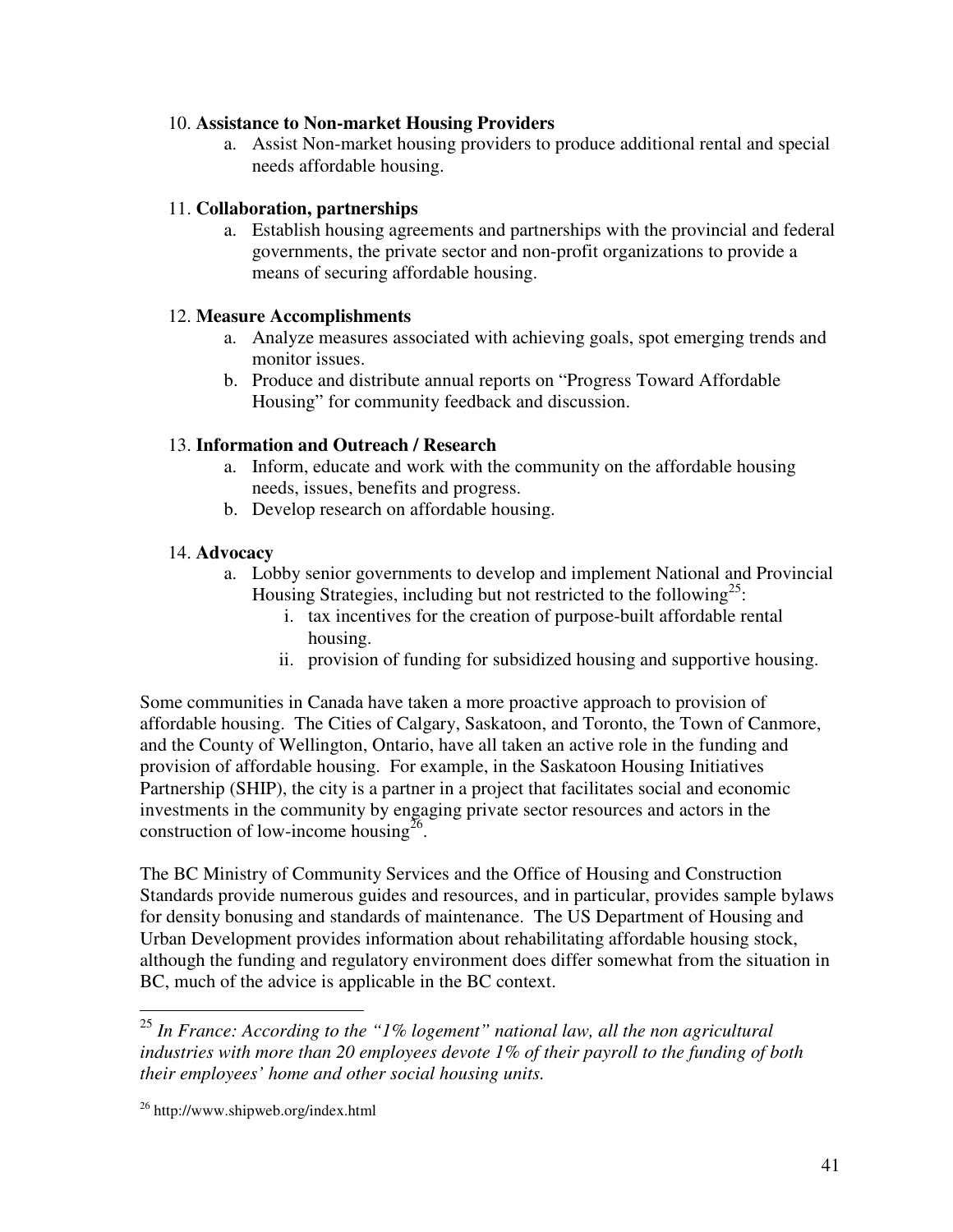# **Appendix B: Excerpt from City of Langley Social Plan (2007)**

# **Current Housing and Homeless Initiatives**

The City of Langley has been a leader among municipalities in the Metro Vancouver Region in promoting the provision of affordable and social housing. Before setting out a plan for action, it is important to identify what is already being done. Therefore, this section summarizes the actions the City has already taken.

# **Homelessness**

The City of Langley has provided a City-owned site for the Salvation Army's proposed "Gateway to Hope" facility which will provide emergency shelter beds, transition housing and support services. The City will lease the site (valued at \$1.0 million) to the Salvation Army for \$1 a year, and is prepared to provide property tax exemptions to the Salvation Army for the facility. The City also participates on the Homelessness Steering Committee. The Langley Food Bank and Free Store and the Salvation Army provide services to low income people, including food and clothing distribution, hot lunches, showers, counselling, addiction services and other programs.

# **Affordable Housing**

The City has implemented a number of initiatives to ensure the existence of adequate affordable housing in the city. The Official Community Plan designates large areas around the downtown core, currently zoned as single family residential, for multifamily residential development. In 2006, City Council adopted a secondary suites bylaw and is waiving all applicable permit fees until January 2008. The 2001 Census indicates that the City of Langley had the fifth highest proportion of rental housing within Metro Vancouver and since the 1970s the City has had restrictive policies on the conversion of rental housing units to condominium tenure. The policies have prevented the conversion of any rental housing stock in the last 25 years. Through cooperation with other government and not-for-profit societies, 112 new social housing units have been built in the community since 2001. The City has 989 social housing units, representing 45% of the social housing units in the South Fraser Region and the second highest proportion of social housing units in the GVRD (after Vancouver City).

# **Second Stage Housing**

There is currently no second stage housing in the City of Langley, but the Salvation Army's proposed "Gateway to Hope" facility described under homelessness will provide 25 units of transitional housing once it is constructed. The City is leasing the land to the Salvation Army at nominal cost and will provide a tax exemption for the project.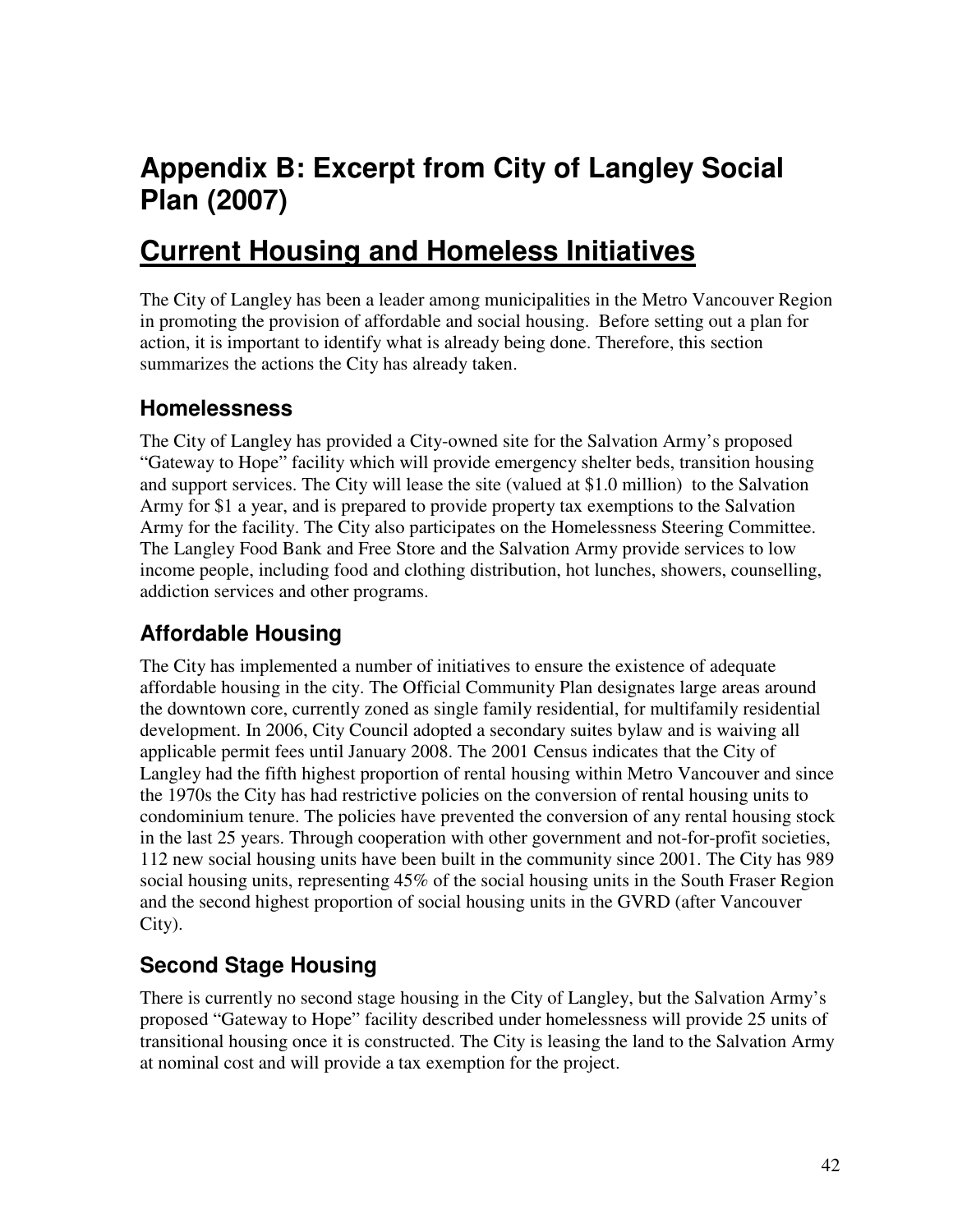# **Priorities, Opportunities & Actions**

The following section outlines the current capacity and recommended actions for the City of Langley.

# **B. Homelessness**

In recent years homelessness has emerged as a pressing issue in communities across British Columbia. The social and economic costs of homelessness have become increasingly significant over time, and a corresponding shortage of housing and services has exacerbated the problem for many. Homelessness often overlaps with many other social issues, including addictions, health services, employment and public safety. Efforts to address and prevent homelessness in the City of Langley could have a significant impact on reducing the overall social and economic costs of homelessness in the community.

The existence of homelessness was identified as an issue in the City of Langley Social Planning process. The 2005 regional homelessness count identified 52 homeless individuals in the Langleys, though workshop participants estimated the total to be closer to 125. Participants in the June prioritization workshop thought that homelessness, and strategies to address and reduce it, should be a priority for the City of Langley Social Plan. Participants also referenced the heightened need for shelter in the cold and wet weather season, and a need for barrier free shelter beds in the communities.<sup>28</sup> Populations identified as in particular need of support include youths, women, seniors and people with mental illnesses.

# **Current Capacity**

The current inventory of services addressing homelessness includes a range of services at the Langley Food Bank and Free Store and the Salvation Army. Services through these two agencies include food and clothing distribution, hot lunches, showers, counselling, addiction services and other programs. Additional services are discussed under the affordable housing priority.

While there are currently no emergency shelter beds in the City of Langley, the City has recently received an application for the Salvation Army's 'Gateway of Hope' project, which would include some shelter beds as well as a wide range of other services for the homeless and at-risk population. The City would provide the land, and the Salvation Army would be able to lease the land from the City of Langley at a nominal fee. If approved, the facility could be ready in 2009, and would include 30 emergency beds (8 for women), 25 transitional supportive independent living beds (13 for women), a 104 seat dining room and community family services referral process for alcohol and drug addiction. Workshop participants noted that the new facility would be an important addition to the community, but that the project is still in the proposal stage and there remain at least two full winters before the doors would open, so a need exists for immediate services as well.

 $\overline{a}$  $28$  'Barrier-free' shelters are spaces in which persons under the influence of alcohol or other substances may still access shelter. Most existing shelter services require people to be sober on entry.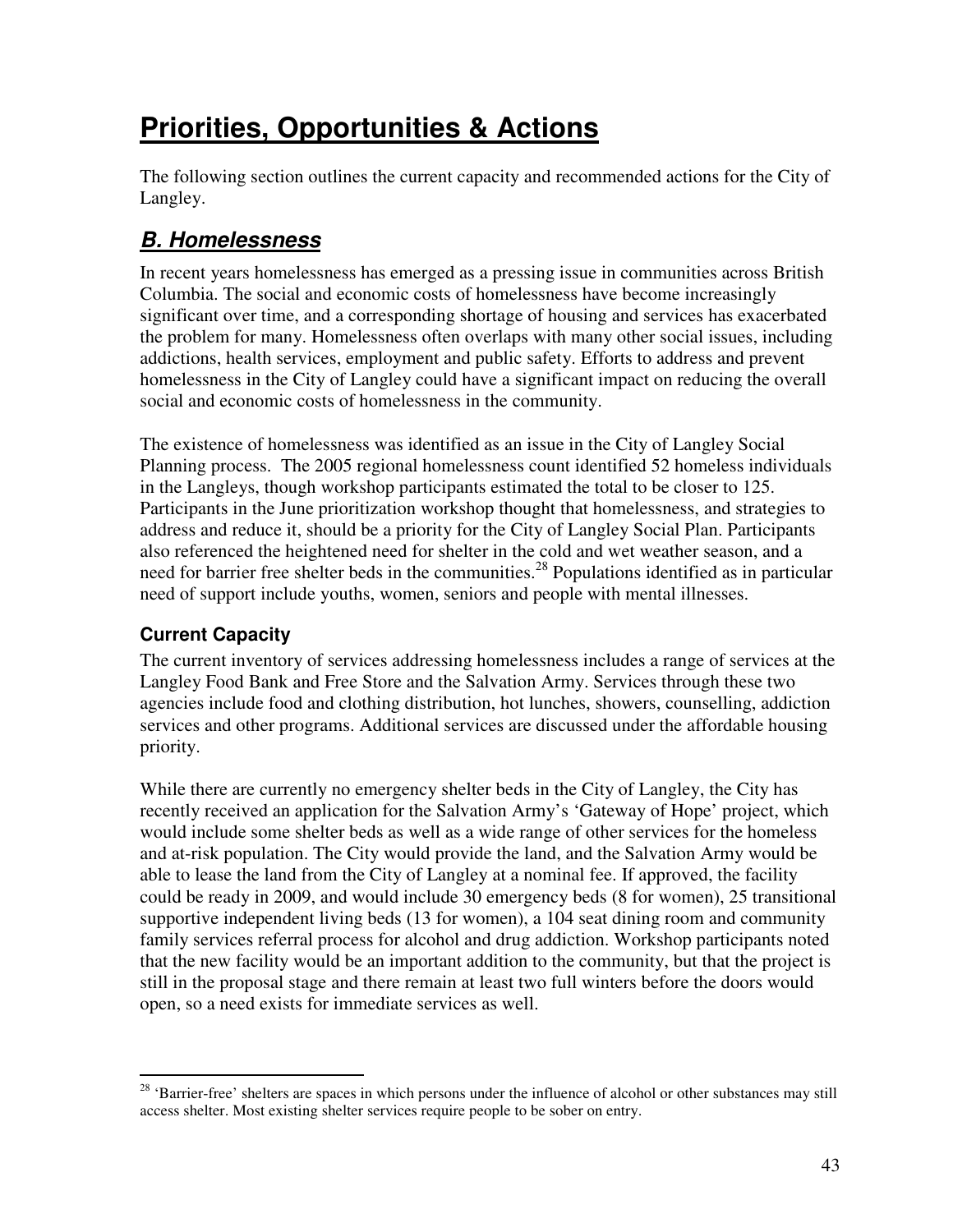# **Municipal Responsibility**

The City of Langley has neither the capacity nor the mandate to build or operate facilities and programs that address homelessness. However, as with all local issues, the City of Langley has an important role to play in addressing the issue, and has some significant responsibility in supporting the development of locally needed solutions and programs. These can include planning and zoning support, regulation and business licensing, and the enforcement of bylaws and building regulations. The Salvation Army has proposed the Gateway of Hope project, comprising 30 emergency shelter beds and 25 units of transitional housing on a site that would be leased from the city for a nominal fee. Should the project be approved, this would go a great way towards addressing the issue of homelessness in the City and Township of Langley.

The City also has a range of advocacy and support options available for it to promote solutions to homelessness, and these are explored below.

## **Recommendations**

Recommendations related to homelessness are divided into both short-term (1-3 years) and long-term (more than 3 years).

### **Short-Term**

- Support the 'Gateway of Hope' project or an equivalent shelter project.
- Continue to participate in the Homelessness Steering Committee.
- Advocate to other levels of government to ensure that the homeless and at-risk populations are able to access the services they need in the community.
- Support volunteer recruitment efforts for the extreme wet weather beds in the winter.

## **Long-Term**

 $\overline{a}$ 

- Develop a policy statement assigning the staff resources necessary to develop a long-term engagement with social issues in the community.
- Develop and implement a mechanism for ongoing dialogue with the community on social issues, including homelessness.

## **Options and Ideas to Explore**

Participants in the workshops presented a wide range of ideas and options that the City might consider in implementing the social plan. While most of these ideas are not directly the responsibility of the City, they do reflect a range of positive options that the City could support or promote. The City of Langley may wish to work in partnership with local not-forprofit organizations to support the following initiatives:  $29$ 

- Develop a strategy to engage with youth in the community, possibly including a youth advocate.
- **Promote the development and expansion of housing for people with mental illnesses,** including some form of supportive housing.

 $29$  Support for these initiatives does not necessarily mean financial support, but could come in the form of staff planning support and letters of support for applications to senior levels of government.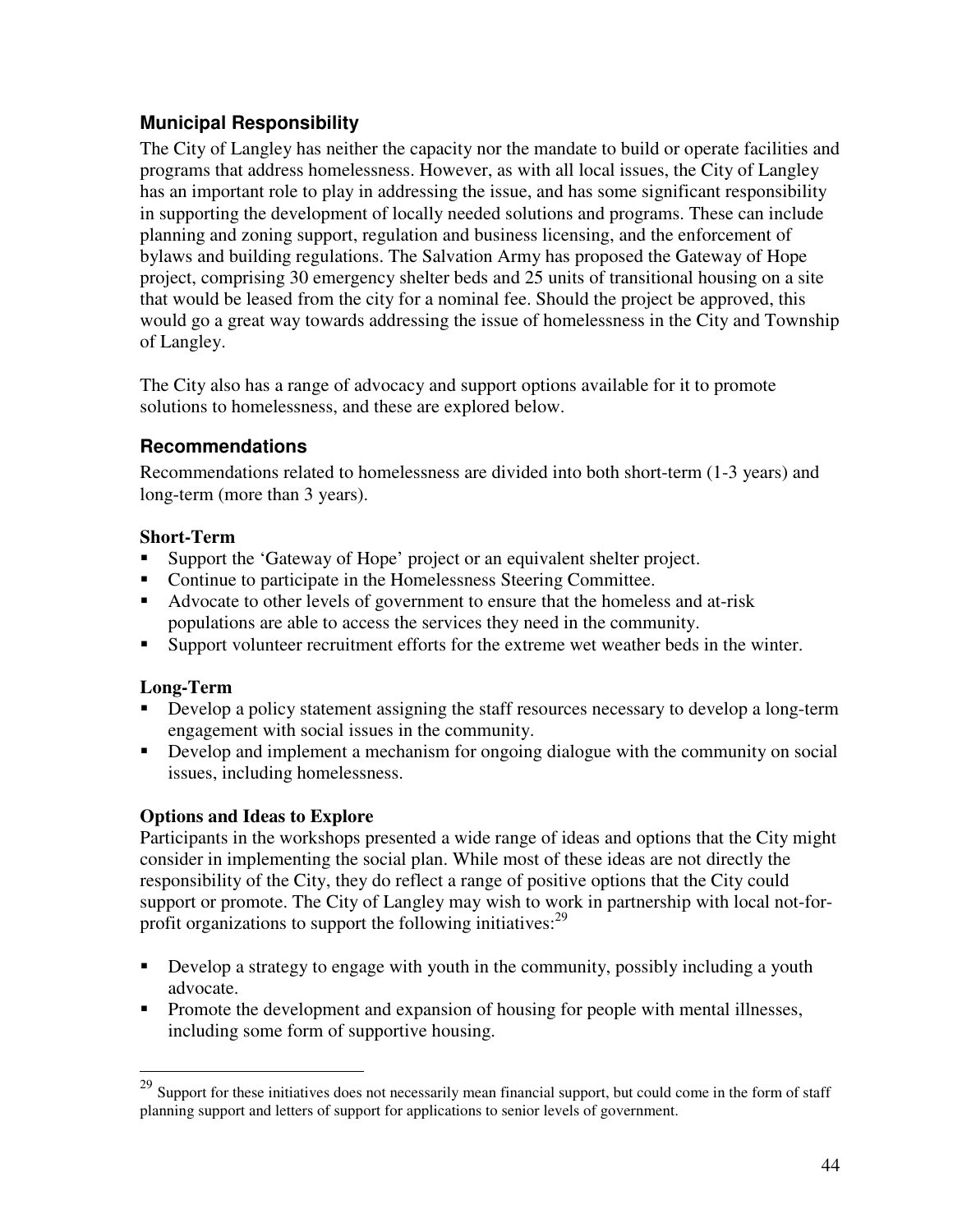- Support efforts to improve outreach services to the homeless, in particular, the provision of a female outreach worker.
- **Participants identified a continuing need for a youth safe house in the community, which** would include showers and other services as needed.

# **C. Affordable Housing**

A shortage of affordable housing has been identified in many BC communities. The social impacts of affordable housing shortages are linked to homelessness, health issues, education outcomes and community safety. When individuals are unable to access or keep housing, it becomes significantly more difficult to address other issues such as addiction or mental illness.

Participants in the prioritization workshop identified affordable housing as a key priority for the City of Langley Social Plan.

# **Current Capacity**

Current affordable housing capacity includes a number of agencies that serve a variety of populations. Over 1300 affordable units exist in the Langleys, including 849 operated by BC Housing, and a further 176 that are currently funded by the federal government. Of that total, 767 are located in the City of Langley. A total of 2202 affordable housing units are in place in the South Fraser region (which includes Abbotsford, the Township and City of Langley, Surrey and Delta).<sup>30</sup> Clearly, the City of Langley has a large share of the region's affordable housing units. Additionally, a number of community agencies work with vulnerable populations to operate and provide affordable housing (among other services), including the YWCA, the West Fraser Housing Society and others.

The City of Langley has a good supply of affordable housing relative to many other municipalities in Metro Vancouver, and also has a good supply of rental housing. However, there is still unmet need. In 2001 in the City of Langley, 850 households (8.4%) were paying more than 50% of their income on shelter<sup>31</sup>. It is likely that number has increased in the past six years. Price Waterhouse Coopers forecasted a demand of 6,228 additional units of affordable housing in the City and Township of Langley between 2001 and  $2021$ .<sup>32</sup>

 $\overline{a}$ <sup>30</sup> BC Housing GVRD Regional Inventory 2006.

<sup>&</sup>lt;sup>31</sup> A high number of households with housing affordability issues does not indicate a failure on the part of a municipality to address housing issues. On the contrary, low income households often choose to locate in communities where housing is more affordable.

<sup>&</sup>lt;sup>32</sup> PriceWaterhouseCoopers, *Forecast demand for Affordable Housing in Greater Vancouver*, April 2004.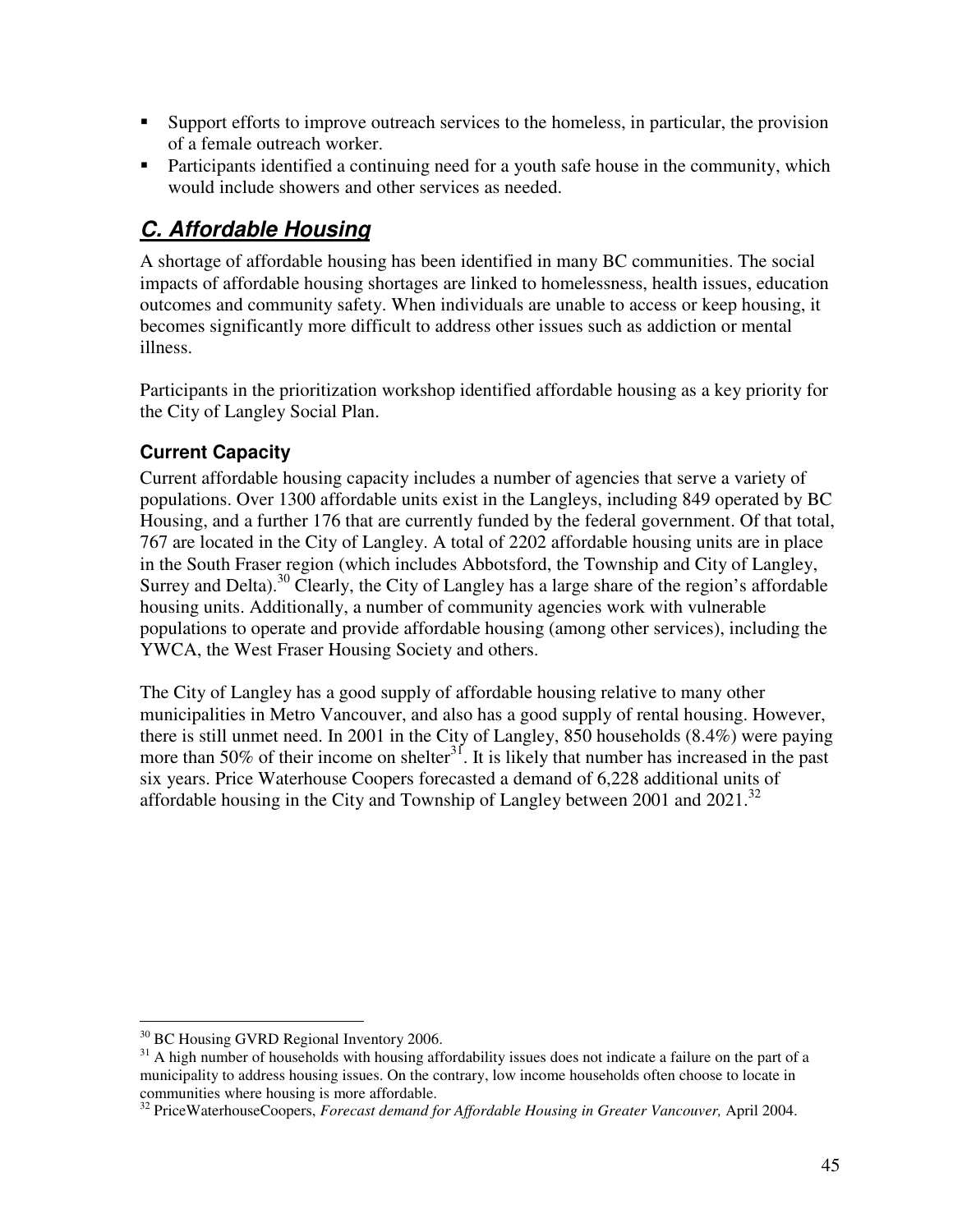| Municipality        | Average<br>Rents | Total<br><b>Hhlds</b> | Renter<br>Hhlds | Social<br>Housing<br>Units | Social Hsg<br>as $%$ of<br><b>Total Hhlds</b> | Social Hsg<br>as % of<br>Renter<br>Hhlds |
|---------------------|------------------|-----------------------|-----------------|----------------------------|-----------------------------------------------|------------------------------------------|
|                     |                  |                       |                 |                            |                                               |                                          |
| City of Langley     | \$768            | 10,090                | 4,225           | 989                        | 9.80%                                         | 23.41%                                   |
| District of Langley | \$768            | 29,675                | 4,720           | 367                        | $1.24\%$                                      | 7.78%                                    |
| City of Surrey      | \$738            | 115,710               | 33,020          | 4,590                      | $3.97\%$ .                                    | 13.90%                                   |
| City of Delta       | \$781            | 32,785                | 6,765           | 676                        | 2.06%                                         | 9.99%                                    |
| City of Vancouver   | \$912            | 236,100               | 132,750         | 23458                      | 9.94%                                         | 17.67%                                   |
| City of North Van   | \$857            | 20,710                | 10,720          | 1021                       | 4.93%                                         | $9.52\%$                                 |
| Metro Vancouver     | \$866            | 758710                | 295,745         | 47857                      | 6.31%                                         | 16.18%                                   |

Table 1: Housing Affordability (2001)

Source: *Housing Affordability in Greater Vancouver*, McClanaghan & Associates, July 2007. Note: This study identified 989 social housing units in the City of Langley in 2001. The current estimate of social housing units in the City of Langley from BC Housing is 767 units.

## **Municipal Responsibility**

The City of Langley does not have the mandate or capacity to build and operate affordable housing. However, the City does have an important role in promoting the creation of affordable housing in the community. The City has a wide range of tools and opportunities to encourage the expansion of affordable housing stock, particularly through the development and zoning process. Existing municipal policies in the City of Langley that promote the provision of affordable housing (and prevent its loss) include legalization of secondary suites, and policies that prohibit the conversion of rental suites.

The Metro Vancouver Affordable Housing Strategy presents a number of options for municipalities to consider when developing their own affordable housing strategy, depending upon the characteristics of that particular municipality.<sup>33</sup> Municipalities can select those strategies from the Metro Vancouver Affordable Housing Strategy that work best for them. For example, the City of Langley may have opportunities to obtain affordable housing units through density bonusing, but does not have land available to contribute to affordable housing projects.

## **Recommendations**

Recommendations related to affordable housing are divided into both short-term (1-3 years) and long-term (more than 3 years).

## **Short-Term**

 Consider adopting an affordable housing strategy in anticipation of Metro Vancouver's update of the Regional Growth Strategy, which is expected to require municipalities to develop such strategies. This strategy can include:

 $\overline{a}$ <sup>33</sup> See the Draft Regional Affordable Housing Strategy at

http://www.gvrd.bc.ca/growth/pdfs/DraftRegionalAffordableHousingStrategy.pdf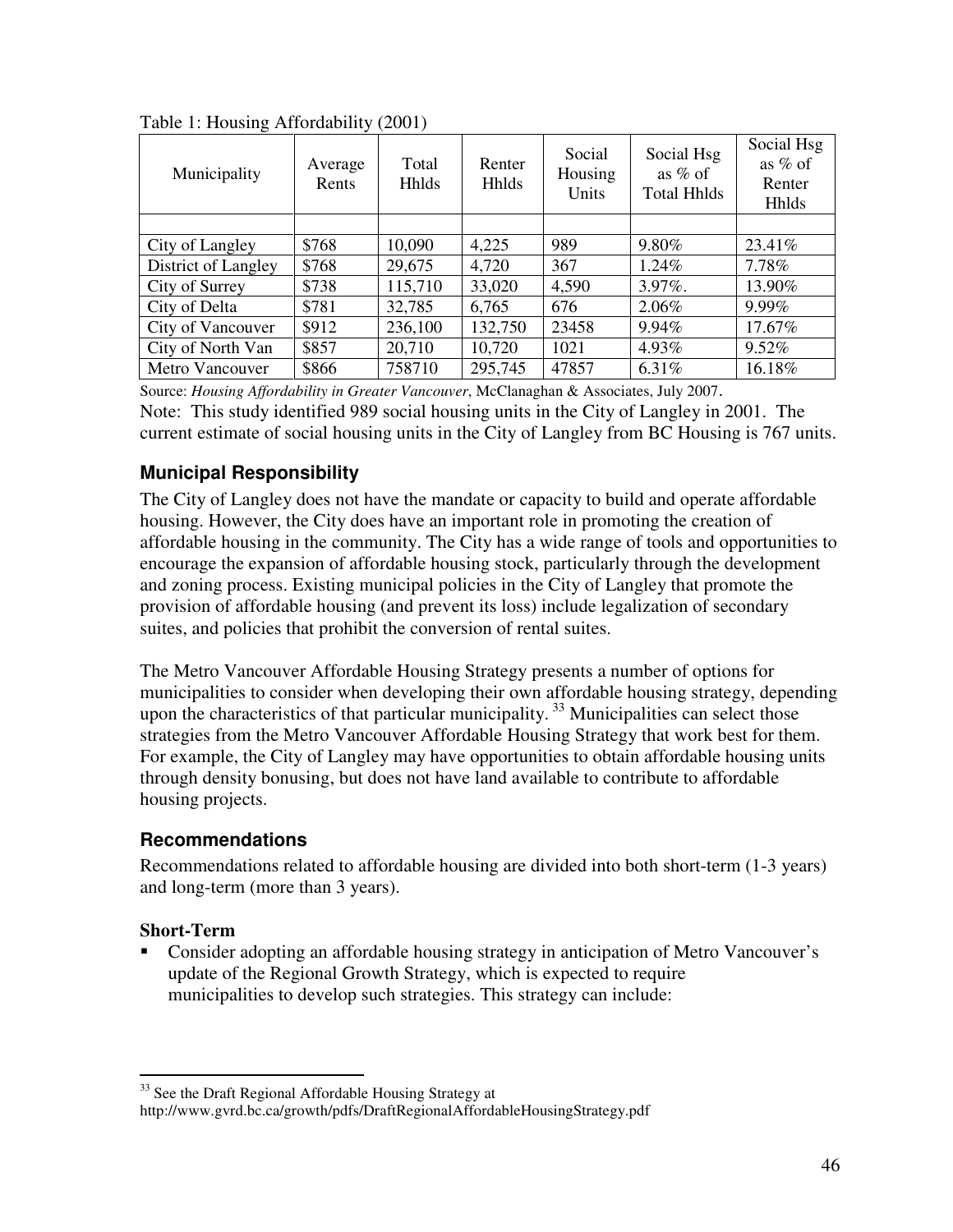- developing anticipatory strategies to mitigate the loss of low-end market housing, and to promote the implementation of homelessness prevention strategies.
- continuing to encourage the legalization of secondary suites and explore options for expanding the legal use of secondary suites as a way to increase the number of lower end market rental units in the community.
- advocating to higher levels of government to increase rent supplements and housing allowances for low income residents.

## **Long-Term**

- Continue to champion the creation of low-cost housing through the development and zoning process.
- Explore tax and development charge breaks to encourage the creation of affordable housing.
- Explore opportunities for obtaining affordable rental units through density bonusing.

# **D. Second Stage Housing**

Second stage housing denotes housing for individuals who are transitioning out of homelessness or a homeless shelter, but are not yet ready to live in permanent independent housing. Residents usually stay between 3 months and 2 years, unlike long-term supportive housing which tends to be permanent. A number of different approaches to second stage housing exist, serving the specific needs of different populations.<sup>34</sup>

Participants in the prioritization workshop identified a shortage of second-stage housing as an important priority for the City of Langley Social Plan. When people are able to access shelter, the funding and limitations of shelter services normally restrict their stay to 30 days or less (occasionally up to three months). In many cases, individuals at the end of their stay are not ready to transition into permanent, independent housing without significant ongoing supports. As a result, they often become homeless again, perpetuating the cycle of marginalization and increasing the pressure on existing shelters and other services.

# **Current Capacity**

Currently, second stage housing capacity is nonexistent in the City of Langley, and very limited in the rest of the region. However, the proposed 'Gateway of Hope' project would include approximately 25 new transitional supportive housing beds, and could be completed in 2009. Participants in the workshop indicated that although the new beds would be welcome, more facilities will be needed to meet the growing need in the community.

# **Municipal Responsibility**

The City of Langley does not have the mandate or capacity to build and operate second stage housing. However, the City does have an important role in promoting the creation and operation of second stage housing in the community and in the region as a whole. The City

 $\overline{a}$  $34$  For example, a second stage housing facility that serves youths would have a different format than one serving women who have fled abuse.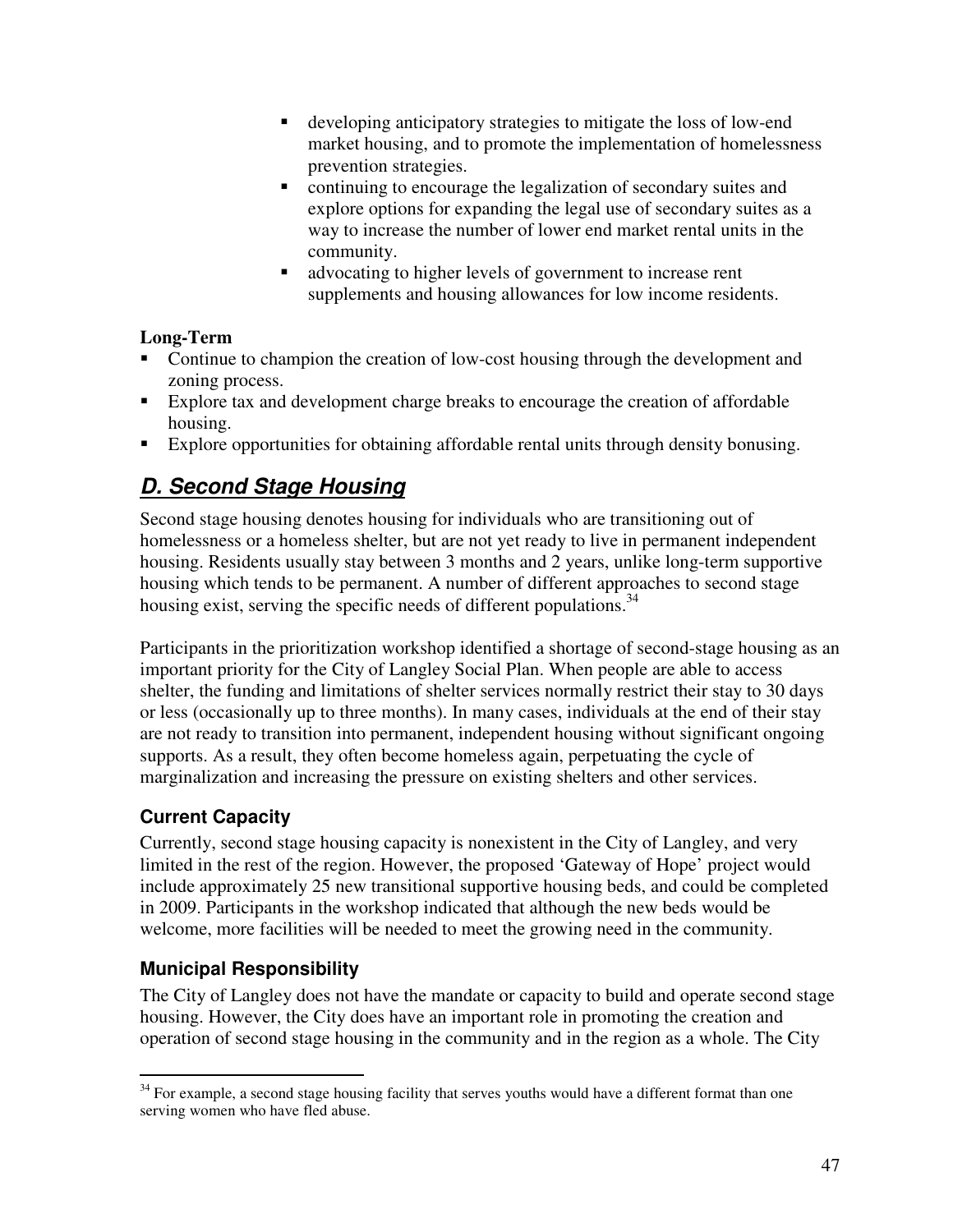also has a wide range of tools available to it that can help promote the expansion of these services.

## **Recommendations**

Recommendations related to second stage housing are divided into both short-term (1-3 years) and long-term (more than 3 years).

## **Short-Term**

- **Engage with community agencies and committees to build supportive connections and** partnerships relating to housing.
- Advocate with other levels of government and private funders to support the creation of second stage housing facilities in the City and the region as a whole.
- **Engage with the business community to identify and support options for increasing the** supply of affordable and second stage housing.

## **Long-Term**

 Explore tax and development cost charge breaks to encourage the creation of second stage and affordable housing.

# **E. Detox and Residential Treatment**

The impacts of addictions on communities are increasingly visible across the province as effective treatment options are in high demand and short supply. A lack of capacity to offer treatment options in a timely and effective manner, with a range of supports in place to sustain individuals through the process of treatment, compounds the negative impacts of drug misuse on communities. Addictions also link with a variety of other social issues, including homelessness, poverty, mental illness and crime. Existing detox services and residential treatment options have been identified across the province as high barrier, and services are at capacity with significant wait periods. Programs to provide treatment for substance misuse can minimize the human and economic costs in the City of Langley.

# **Current Capacity**

The need for detox and residential treatment was identified through the literature review and key informant interviews. Workshop participants confirmed that increased capacity in Langley was necessary to address the issues impacting the community. Workshop participants also identified the need to ensure that addictions services for seniors were addressed in any actions related to detox and residential treatment.

The lack of capacity is perceived to particularly impact those who are homeless. For people facing addictions but who have homes, the services are perceived to be generally available and effective. However, barriers are greater for those who have addictions and who are homeless because of the time limits in place for many treatment centres.

Current capacity for residential treatment is limited to a Christian discipleship program with a 50 bed capacity for men only in the Township of Langley. Although self-referral to the program is accepted, the barriers to residential stay and programming are high because residents must live in a particular faith-based environment and the use of nicotine is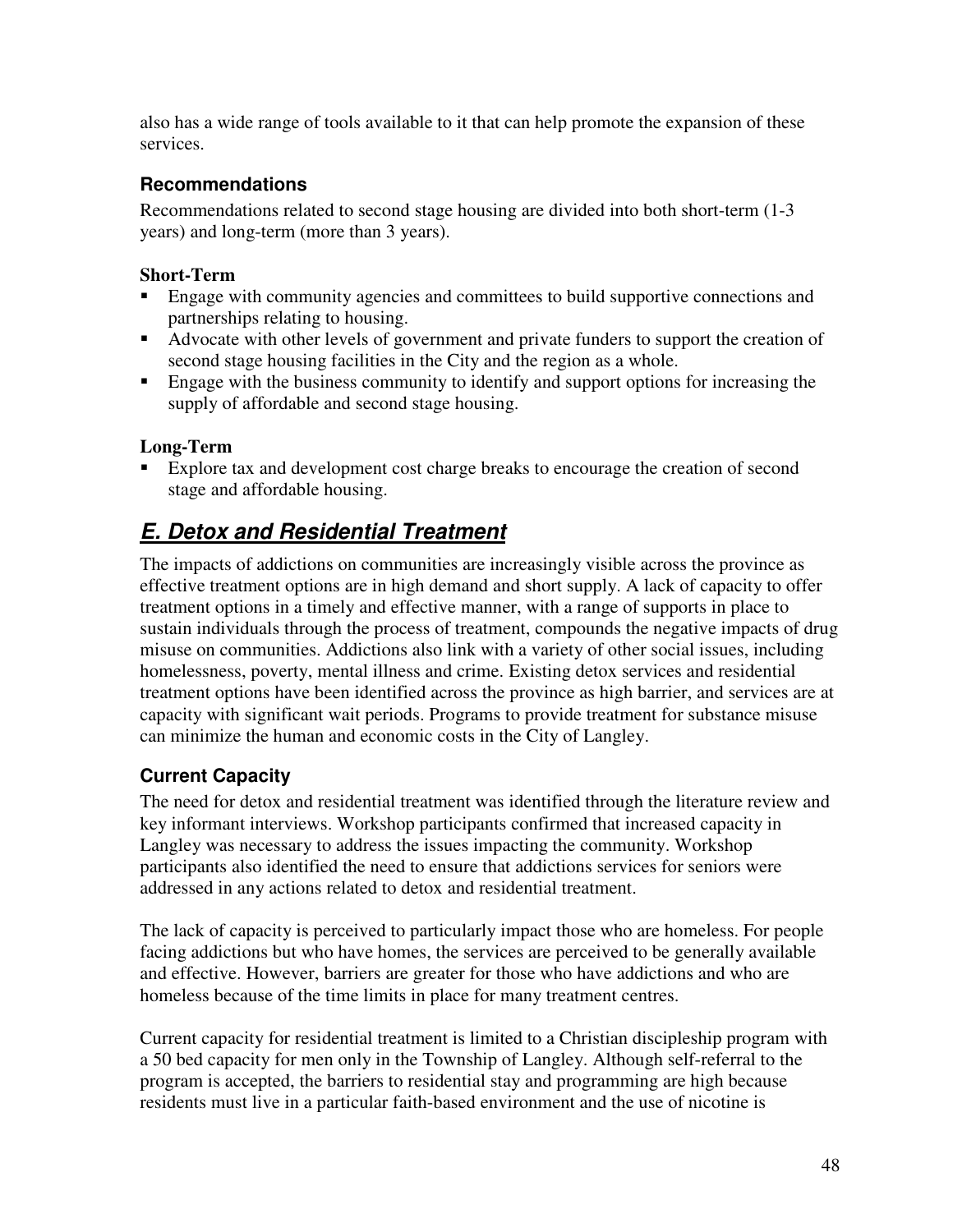forbidden. Participants in the workshop noted that the service gap in this area is significant, and indicated that the provision of another 50 beds in the Fraser Valley would still not meet the need.

There are no short-term detox facilities in Langley, which indicates a gap in light of estimated needs. Detox facilities are an important part of the continuum of care, as many residential treatment facilities require clients to be clean for a number of days prior to their admission. Many individuals fail to qualify for residential treatment because their living situations do not typically allow for sobriety prior to their admission.

• The Salvation Army is proposing to increase shelter capacity. The shelter's services are expected to be broad reaching. Although the Salvation Army will provide referral services for detox and drug and alcohol treatment, there are no immediate plans to provide such services within the City. The City believes that detox and treatment facilities are best located in a rural setting.

# **Municipal Responsibility**

Municipalities have limited responsibilities for detox and residential treatment facilities. They do not have any primary planning, construction and siting or operational responsibilities. Secondary responsibility exists in some areas but is limited to aspects such as land use planning and zoning, participation in planning regulation, enforcement of bylaws and business license regulation, and the development of location guidelines.

## **Recommendations**

Recommendations related to detox and residential treatment are divided into both short-term (1-3 years) and long-term (more than 3 years).

## **Short-Term**

- Work with social service agencies in Langley and surrounding communities to develop an understanding of the detox and treatment needs of various populations in the region. This work might be undertaken through the Homelessness Steering Committee, or by forming a sub-regional task force on detox and addictions treatment.
- Once an institutional understanding of the issues faced by the community has been developed, work with neighbouring municipalities to develop and implement an advocacy plan. The advocacy plan will assist in ensuring that the Province recognizes the need and adequately funds residential treatment options and related supports in the region.

## **Long-Term**

**Partner with the Province, neighbouring municipalities and local agencies to plan for the** development of detox and treatment services in the region, and work with the community to determine the appropriate locations for services.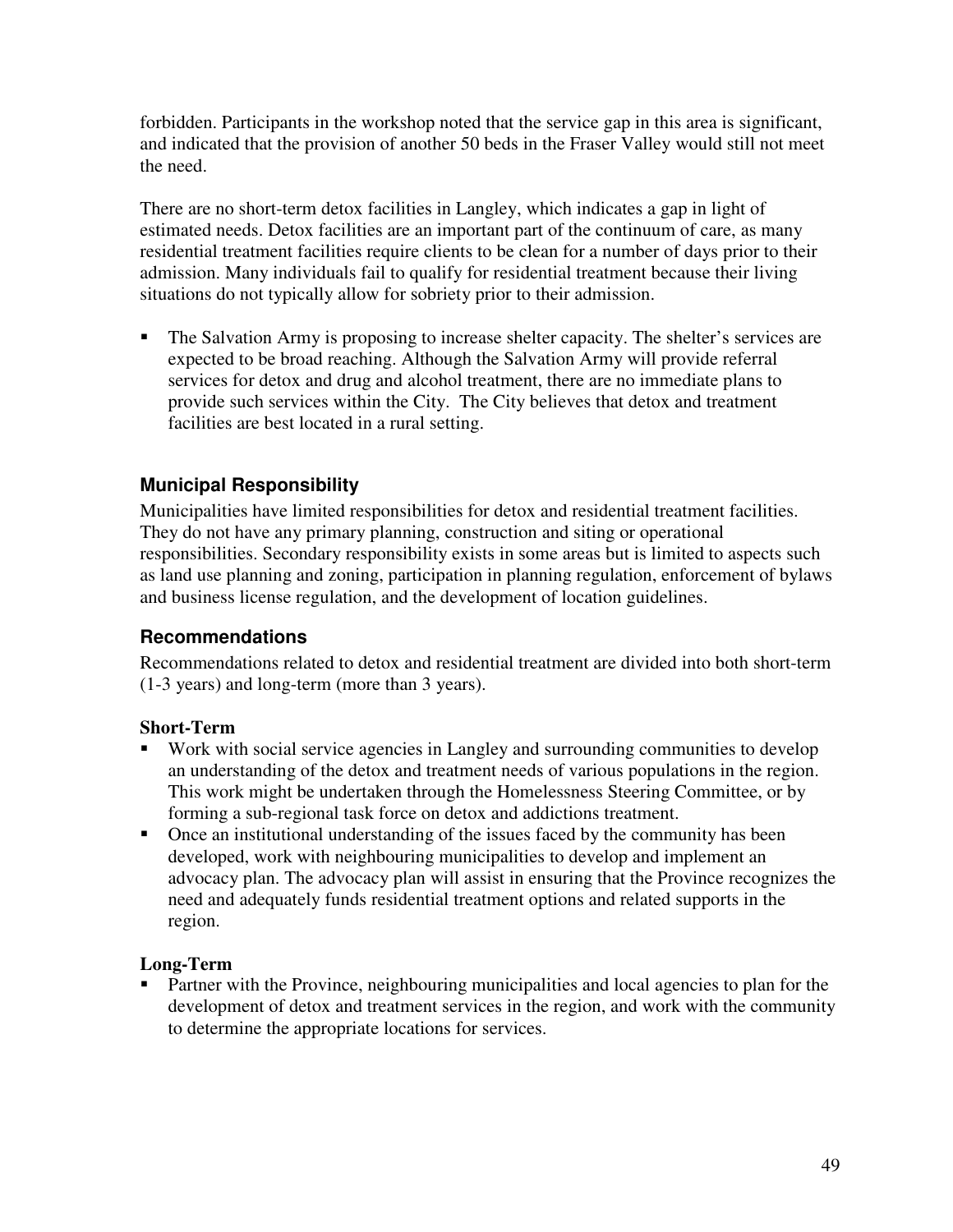# **Appendix C: CMHC Residential Rehabilitation Programs**

# **Rental Residential Rehabilitation Assistance Program — Rental RRAP**

The Rental Residential Rehabilitation Assistance Program (Rental RRAP) offers financial assistance to pay for mandatory repairs to self-contained units occupied by low-income tenants. This program is available in both rural and urban areas.

### **Who Can Apply?**

You, as the owner of an affordable housing rental unit, may apply if your property is eligible. To receive a loan, you will enter into an agreement that places a ceiling on the rents that you may charge after the repairs are completed and limits rent increases during the term of the agreement. You must also agree to limit new occupancy to low-income tenants.

### **Eligible Properties**

Your property is eligible if it meets the following:

- It is owned by a private entrepreneur, a non-profit corporation, or housing cooperative that is not receiving government housing assistance;
- It is a rental unit occupied by tenants who have income at or below established thresholds where pre and post RRAP rents are below the established levels for the your local area;
- The property is at least five years old and lacks basic facilities or requires major repairs in at least one of the following areas: heating, structural, electrical, plumbing and fire safety;
- A legitimate landlord and tenant relationship exists. Rents being charged can be confirmed.

#### **Eligible Repairs**

Eligible repairs include mandatory repairs required to bring properties up to minimum levels of health and safety. The quality of the repairs should extend the useful life of the dwelling for at least 15 years.

#### **Ineligible Properties**

Hospitals, motels, hotels, bed and breakfasts, residential-care facilities, or special-purpose projects.

#### **Ineligible Repairs**

Any repairs carried out before the Rental RRAP loan is approved in writing are not eligible.

#### **Financial Assistance**

Assistance is in the form of a fully forgivable loan of up to 100 per cent of the cost of eligible repairs. The amount you could receive is based on the cost of mandatory repairs and the number of eligible units in your rental property. If the cost of mandatory repairs is more than the maximum forgivable loan available, you, as the owner, will be required to cover the additional cost.

The maximum amount per unit is \$24,000 in the southern areas of Canada.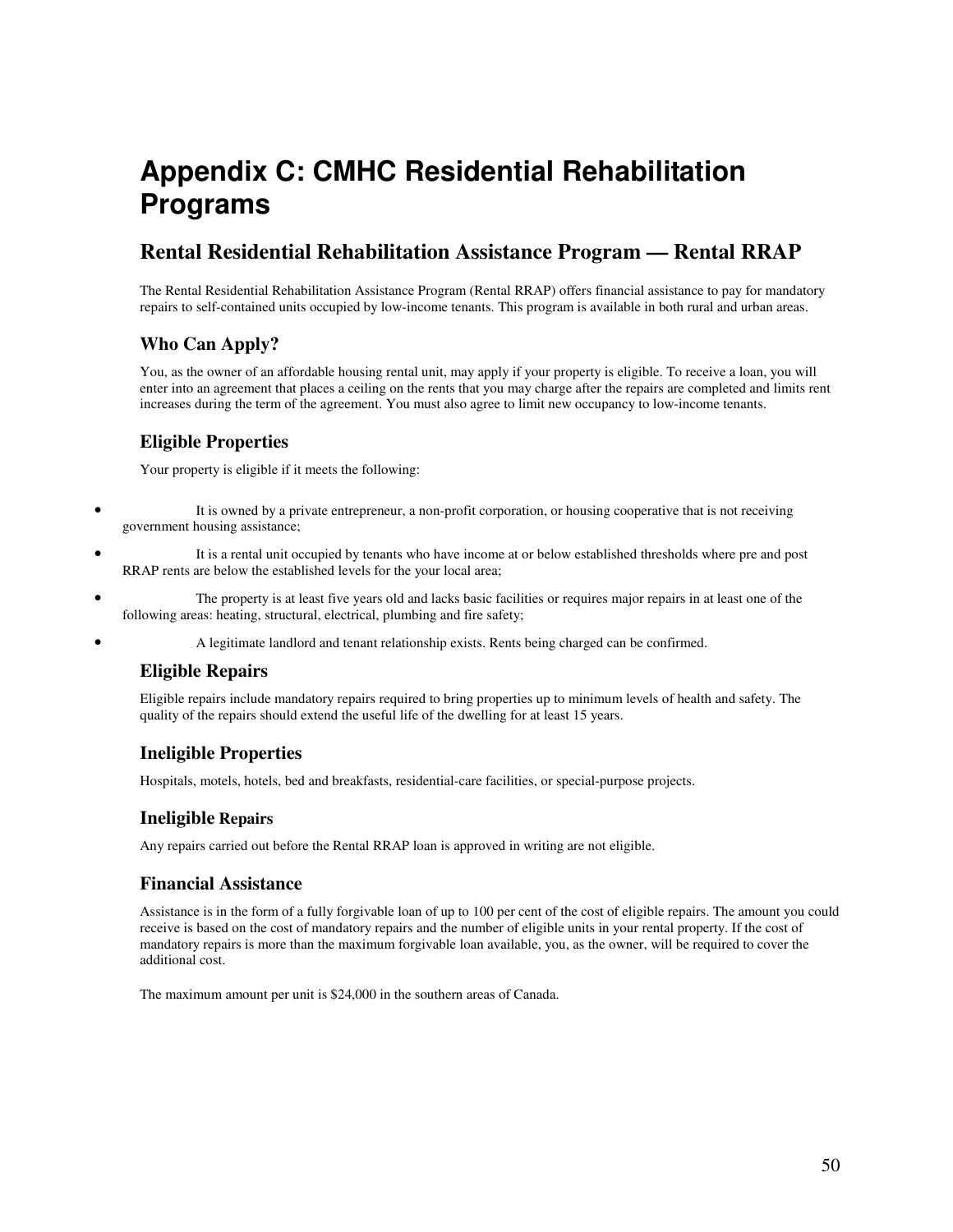# **Residential Rehabilitation Assistance Program for Persons with Disabilities (RRAP — Disabilities)**

Canada Mortgage and Housing Corporation (CMHC) offers financial assistance to allow homeowners and landlords to pay for modifications to make their property more accessible to persons with disabilities. These modifications are intended to eliminate physical barriers, imminent safety risks and improve the ability to meet the demands of daily living within the home.

## **Who Can Apply?**

Homeowners and landlords may qualify for assistance if the property is eligible. Your property may be eligible for RRAP-D if the property:

- is occupied, or is intended to be occupied, by a low-income person with a disability;
- is rented and the rents are less than established levels for the area; or
	- is owned and the house is valued below a certain amount; and
- meets minimum standards of health and safety.

#### **Eligible Modifications**

Modifications must be related to housing and reasonably related to the occupant's disability. Examples of eligible modifications are ramps, handrails, chair lifts, bath lifts, height adjustments to countertops and cues for doorbells/fire alarms.

All work required to bring your home up to minimum standards of health and safety must be completed in order to receive RRAP-D assistance. If the cost for modifications is more than the maximum forgivable loan available, the owner will be required to cover the additional cost.

#### **Ineligible Modifications**

Therapeutic care, supportive care, and portable aid equipment, such as walkers and wheelchairs, are not eligible for funding.

#### **Modifications carried out before the RRAP for Persons with Disabilities loan is approved in writing are not eligible.**

#### **Financial Assistance**

Assistance is in the form of a fully forgivable loan and does not have to be repaid if you adhere to the terms and conditions of the program. Landlords must enter into an agreement that establishes the rent that can be charged during the life of the agreement and restricts occupancy of the self-contained rental unit(s) to households with incomes below a set CMHC level. Homeowners must agree to continue to own the house during the loan forgiveness period, which could be up to five years.

The loan amount you could receive varies according to the three geographic zones and if you are a homeowner or landlord. A homeowner in the southern region of Canada can receive up to \$16,000, while a landlord is eligible for up to \$24,000.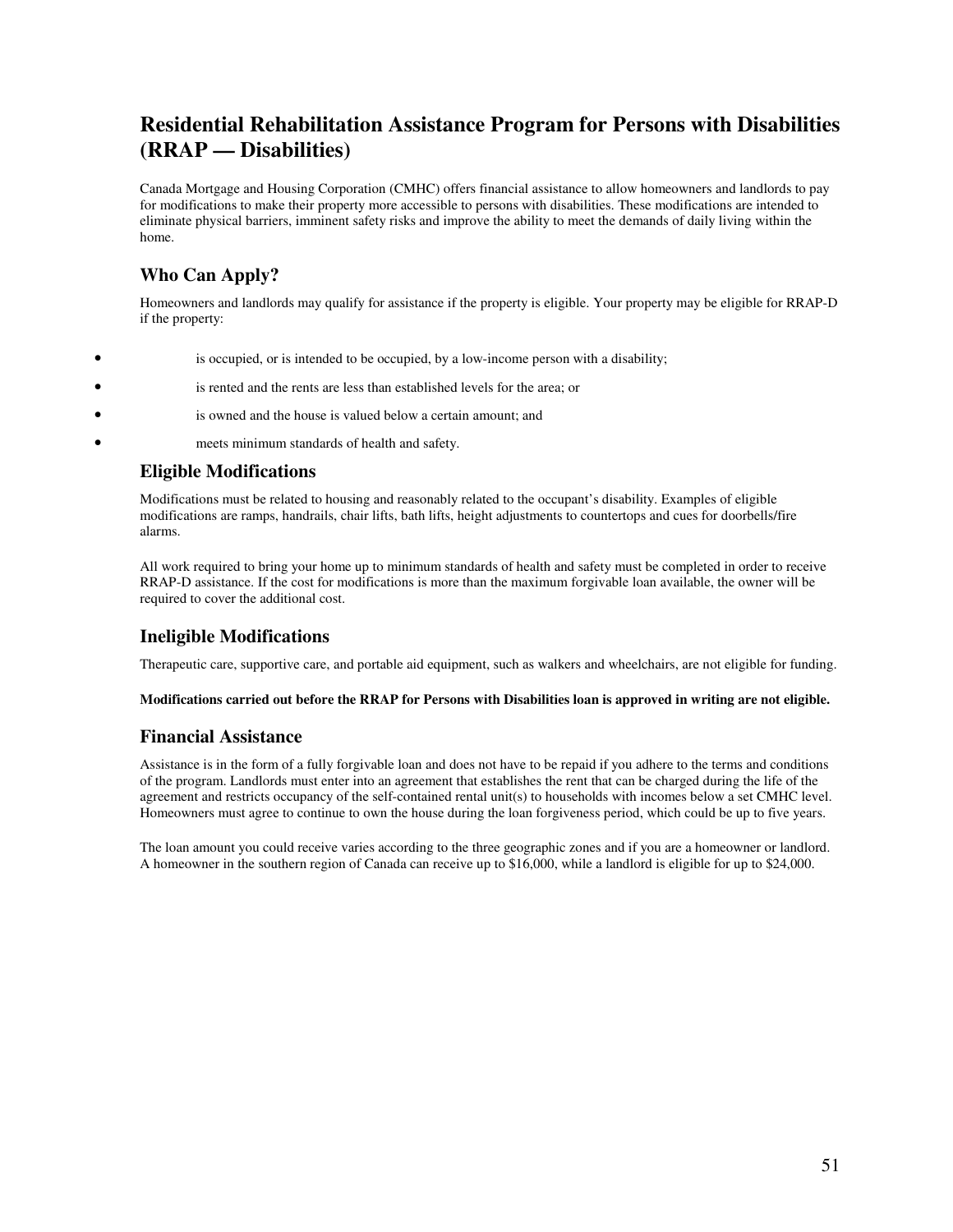# **Residential Rehabilitation Assistance Program (RRAP) — Secondary/Garden Suite**

Canada Mortgage and Housing Corporation (CMHC) offers financial assistance for the creation of a Secondary or Garden Suite for a low-income senior or adult with a disability — making it possible for them to live independently in their community, close to family and friends.

#### **What is a Secondary Suite and a Garden Suite?**

A **secondary suite**, sometimes called an in-law suite, is a self-contained separate unit within an existing home or an addition to a home. This means there are full kitchen and bath facilities as well as a separate entrance.

A **garden suite** is a separate living unit that is not attached to the principal residence, but built on the same property. Garden suites are sometimes referred to as "granny flats" because they were originally created to provide a home for an aging parent of a homeowner. Like a secondary suite, a garden suite is a self-contained unit.

Regardless of which type of housing is chosen, secondary and garden suites must meet all applicable building code requirements as well as local municipal planning and zoning regulations.

#### **Who Can Apply?**

You may be eligible to receive assistance if:

- You are a homeowner or private entrepreneur owning residential property that would accommodate an affordable, selfcontained rental unit for a low-income senior (65 years of age or more) or adult with a disability.
- Your property meets with the applicable zoning and building requirements.
- You consent to enter into an Operating Agreement that establishes the rent that can be charged during the term of the Agreement.
- You also agree that the household income of the occupant(s) of the newly created self-contained unit will be below a CMHC set level.

#### **Financial Assistance:**

The assistance is in the form of a forgivable loan that does not have to be repaid provided that you, as the owner, adhere to the conditions of the program. The maximum loan available varies in accordance with the geographic zone in which the property is located, and is \$24,000 per unit in the Southern areas of Canada.

#### **Eligible Costs:**

Costs related to the creation of a self-contained secondary or garden suite are eligible for funding under the program.

Additional assistance may also be available under the Residential Rehabilitation Assistance Program (RRAP) for Persons with Disabilities for accessibility modifications.

The costs of creating and upgrading common areas and elements will be prorated between the existing unit and the newly created unit. Homeowners may be eligible for assistance under Homeowner RRAP to cover their share of the prorated costs subject to the program criteria being met.

#### **Any work carried out prior to commitment of assistance is not eligible.**

#### **Contact Us**

To find out how to apply for financial assistance or for more information about these programs please call CMHC toll free at **1-800-668-2642**.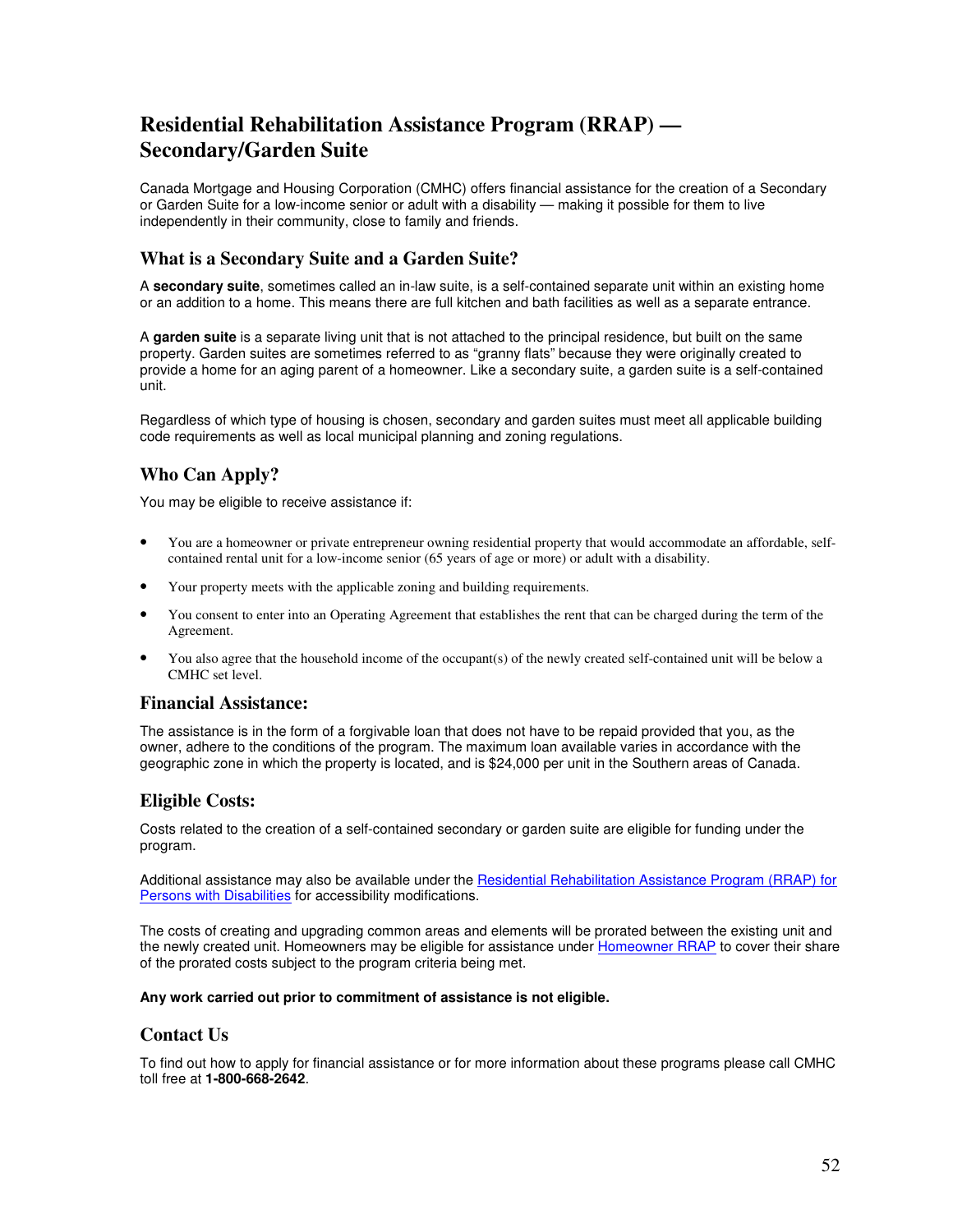# **Residential Rehabilitation Assistance Program (RRAP) — Conversion**

Canada Mortgage and Housing Corporation (CMHC) through RRAP-C assists in the creation of affordable housing for lowincome households by providing financial assistance to convert nonresidential properties into affordable, self-contained rental housing units or bed-units.

#### **Who Can Apply?**

Eligible clients are private entrepreneurs, non-profit corporations and co-operatives owning and converting nonresidential properties to create bona fide affordable rental accommodation. Eligibility is limited to properties that are environmentally safe, that can feasibly be converted to residential accommodation, and that will be viable based on agreed post-conversion rents. Selected clients must enter into an Operating Agreement which establishes the rents that can be charged during the life of the Agreement. A ceiling is also placed on the income of households that can occupy the newly created self-contained units.

#### **Eligible Projects**

Only work related to the conversion and rehabilitation of non-residential properties for the creation of residential units and bed-units is eligible for assistance. Up to 100 per cent of the eligible cost of conversion up to the maximum loan amount is eligible for assistance. The costs above the maximum RRAP loan must be borne by the owner.

**Any work carried out before RRAP loan is approved in writing is not eligible. The required Environmental Site Assessments are not eligible for funding under this program.**

#### **Financial Assistance**

The assistance is in the form of a fully forgivable loan, which does not have to be repaid provided the owner adheres to the conditions of the program. The maximum loan available varies in accordance with the type of unit(s) being created and the geographic zone in which the property is located:

#### **Maximum Loan**

| Zone $1$ :<br>Southern areas of Canada | \$24,000/ unit | \$16,000/bed-unit                 |
|----------------------------------------|----------------|-----------------------------------|
| Zone $2$ :<br>Northern areas           |                | \$28,000/ unit \$19,000/ bed-unit |
| Zone $3$ :<br>Far northern areas       | \$36,000/ unit | \$24,000/bed-unit                 |

*Additional assistance may be available in areas defined as remote.*

#### **Contact Us**

To find out how to apply for financial assistance or for more information about these programs please call CMHC toll free at **1-800-668-2642**.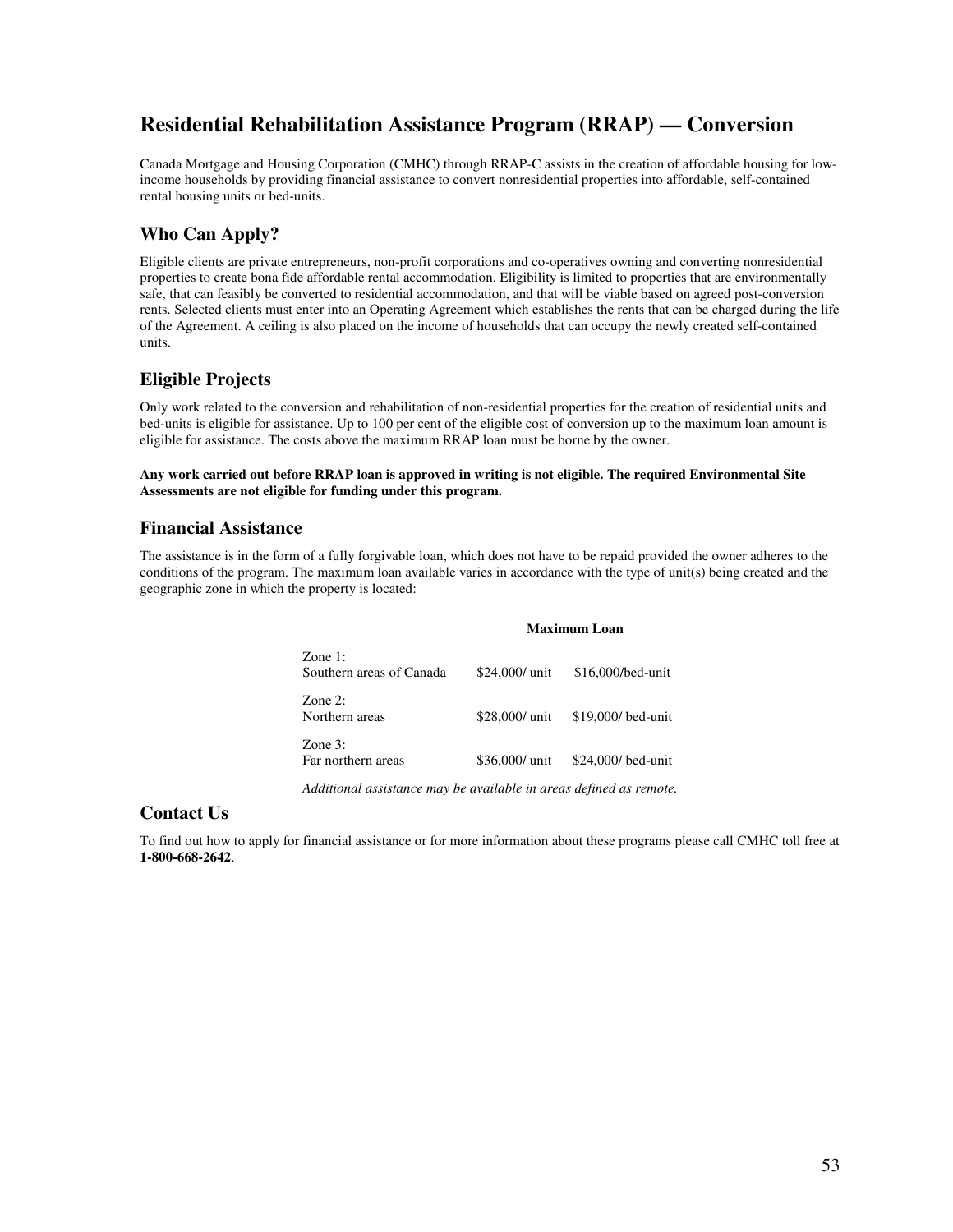# **Appendix D: References**

McClanaghan & Associates, *Housing Affordability in Greater Vancouver*, May 2008

Metro Vancouver March 17, 2008, "Preliminary Housing Targets", Metro Vancouver.

Metro Vancouver, *Our Liveable Region 2040: Metro Vancouver's Growth Strategy,*  Preliminary Draft, September 2008

PriceWaterhouseCoopers, *Forecast demand for Affordable Housing in Greater Vancouver,*  April 2004.

Statistics Canada, 2006 Census

# **Sources for Literature Review**

Alberni Valley Stakeholders Initiative to End Homelessness, *At Home in Alberni Valley – Our Plan to End Homelessness*, December 2007

B.C. Ministry of Community, Aboriginal and Women's Services, *Rental Housing Planning Guide*, September 2002, http://www.housing.gov.bc.ca/housing/rentguide/guide\_2002.pdf

Canada Mortgage and Housing Corporation, *Affordable Housing Ideas,* http://www.cmhc-schl.gc.ca/en/inpr/afhoce/tore/afhoid/

Canadian Housing and Renewal Association, *Municipal Initiatives – Stemming the loss of rental stock*, October 2002, http://www.urbanrenaissance.org/urbanren/index.cfm?DSP=content&ContentID=7202 (registration required)

Chisholm, Sharon, *Affordable housing in Canada's urban communities: a literature review*, July 2003, Canada Mortgage and Housing Corporation, http://www.chraachru.ca/CMFiles/documents/2003%20Affordable%20Housing%20Literature%20Review1NPK-1282008- 4851.pdf

City of Burnaby, *Affordable Housing and Homelessness – A Response to Issues and Proposals*, February 2007

City of Calgary, *Corporate Affordable Housing Strategy*, July 2002, http://www.calgary.ca/docgallery/bu/corporateproperties/affordable\_housing/affordable\_housing\_strategy.pdf

City of Coquitlam, *Affordable Housing in Coquitlam*, April 2007, http://www.coquitlam.ca/NR/rdonlyres/4940C42B-D5D3-44D4-A1F7- C2B1B7BB408D/66244/AffordableHousingStrategyforweb.pdf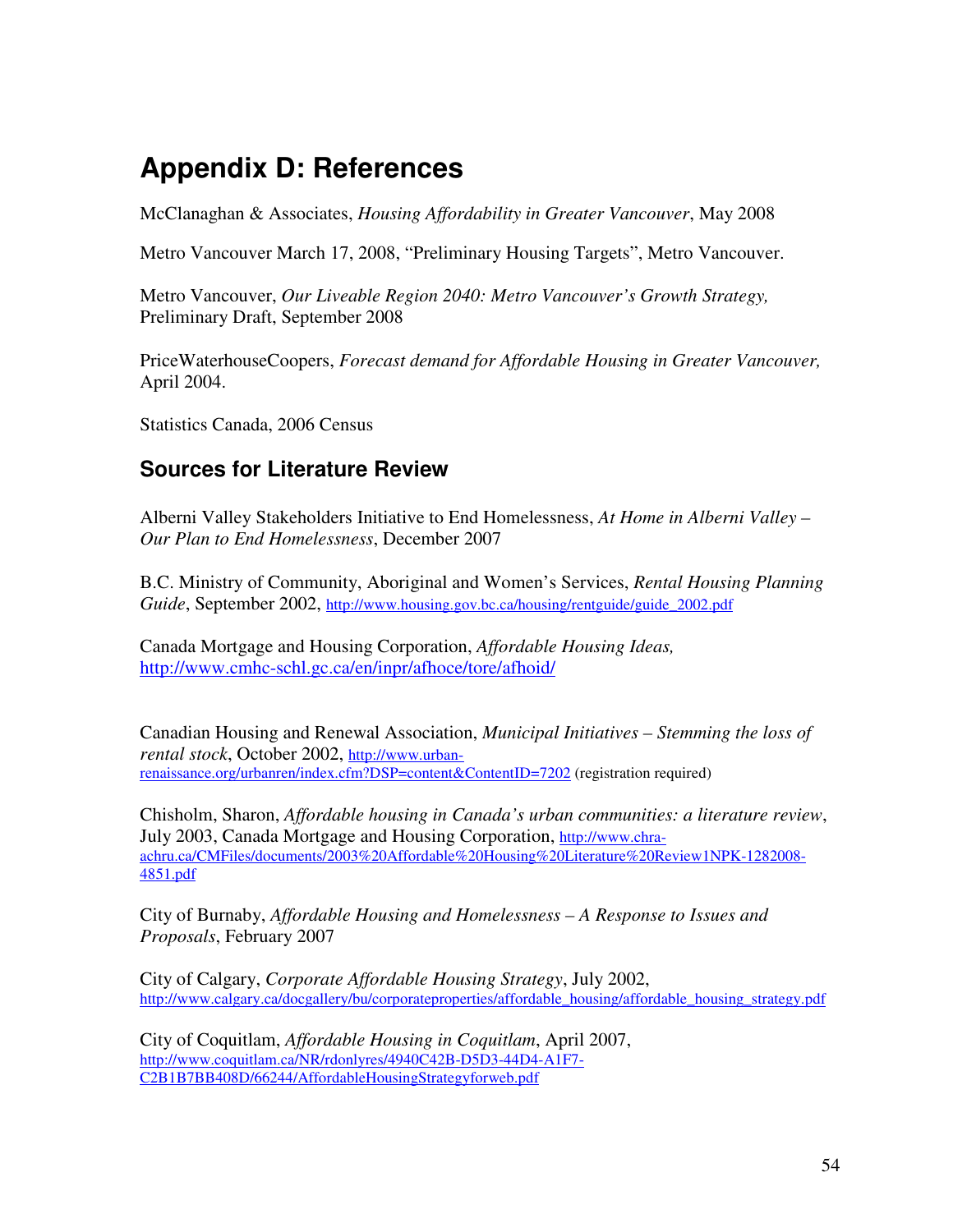City of Coquitlam, *Affordable Housing in Coquitlam - Appendices*, April 2007, http://www.coquitlam.ca/NR/rdonlyres/4940C42B-D5D3-44D4-A1F7- C2B1B7BB408D/66245/AffordableHousingStrategyAppendicesforweb.pdf

City of North Vancouver, *2007 Affordable Housing Strategies*, November 2006

City of North Vancouver, *Affordable Housing Policies*, September 1996

City of North Vancouver, *Housing Initiatives and Policies*, January 2007, http://www.cnv.org/c//DATA/3/405/D%20- %20HOUSING%20INITIATIVES%20AND%20POLICIES%20(UPDATED%20JANUARY%202007).PDF

City of Richmond, *Richmond Affordable Housing Strategy*, May 2007, http://www.richmond.ca/\_\_shared/assets/Affordable\_Housing\_Strategy\_-\_200717702.pdf

City of Saskatoon, *Housing Business Plan – 2008*, October 2007, http://www.city.saskatoon.sk.ca/org/city\_planning/affordable\_housing/resources/2008%20Housing%20Busines s%20Plan%20Att2.pdf

City of Toronto, *2006 Action Plan for Affordable Housing Development*, February 2006, http://www.toronto.ca/legdocs/2006/agendas/council/cc060131/pof1rpt/cl018.pdf

City of Toronto, *Housing Opportunities Toronto 2008-2018 (HOT)*, 2007, http://www.toronto.ca/affordablehousing/pdf/hotframeworkOct07.pdf

City of Vernon, *Major Issues Paper #6 – Housing*, 2008, http://www.vernon.sgas.bc.ca/tiny\_mce\_uploads/documents/6\_housing.pdf

City Spaces Consulting Ltd, *Squamish Affordable Housing Strategy*, September 2005, http://www.district.squamish.bc.ca/files/PDF/0510\_Squamish\_AH\_final.pdf

County of Wellington, *Wellington and Guelph Housing Strategy*, March 2005, http://www.guelph.ca/uploads/PBS\_Dept/planning/documents/Affor\_Housing\_Strategy\_march2005.pdf

CRD Planning & Protective Services, *Regional Housing Affordability Strategy for the Capital Regional District*, March 2007,

http://www.crd.bc.ca/reports/regionalplanning\_/generalreports\_/housingaffordability\_/housingaffordability\_/ad optedregionalhousi/Adopted-RegionalHousingAffordabilityStrategy-FINALforweb.pdf

Falvo, Nick, *Addressing Canada's Lack of Affordable Housing*, June 2007, http://www.streethealth.ca/Downloads/NickCEA-0507.pdf

Greater Vancouver Regional District, *Metro Vancouver Affordable Housing Strategy*, November 30, 2007, http://www.gvrd.bc.ca/growth/pdfs/AdoptedMetroVancAffordHousStrategyNov302007.pdf]

HUD - PD&R, *Best Practices for Effecting the Rehabilitation of Affordable Housing - Volume 1: Framework and Findings & Volume 2: Technical Analyses and Case Studies*, September 2006, http://www.huduser.org/publications/affhsg/bestpractices.html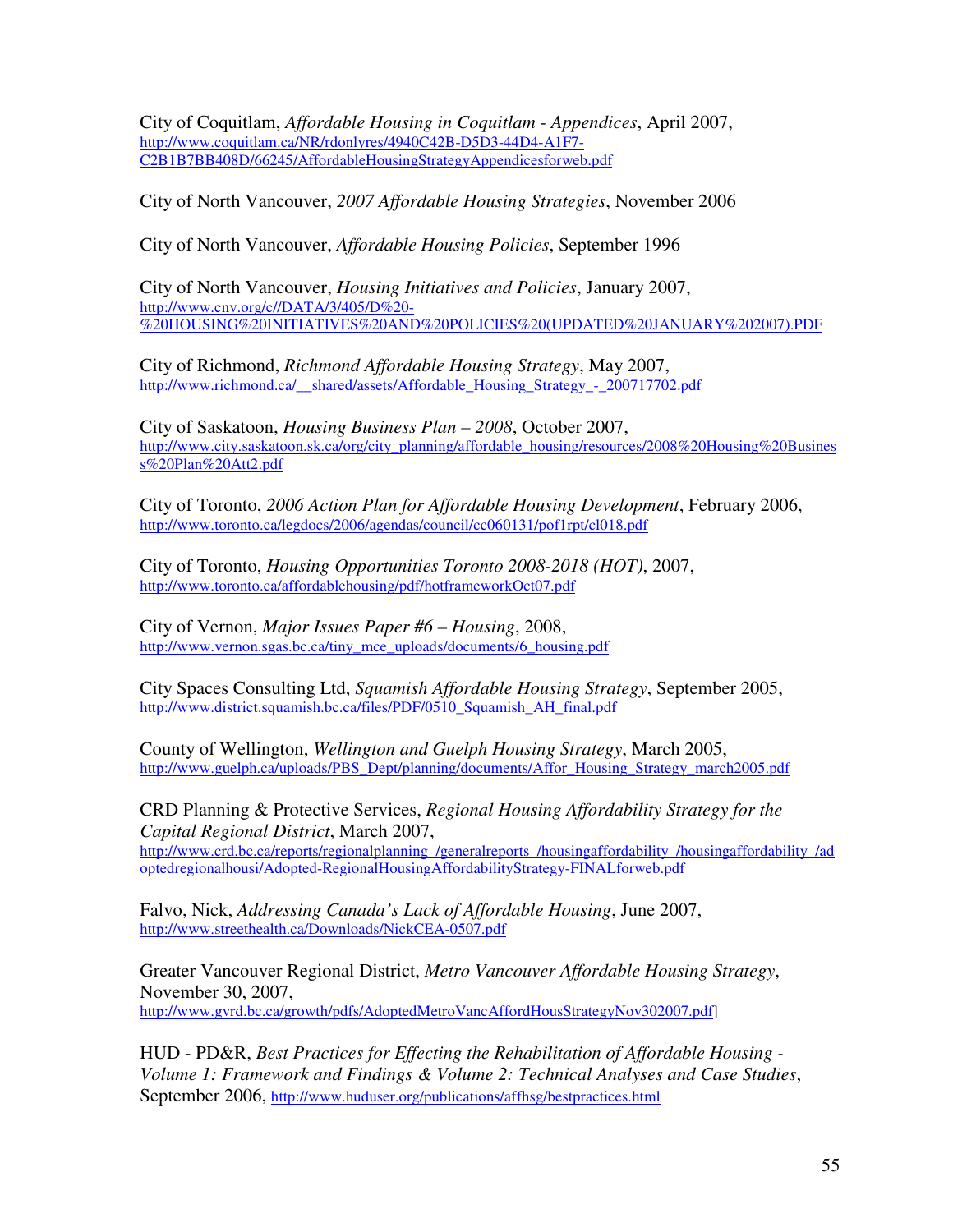Kraus, Deborah, Jim Woodward, Margaret Eberle and Dianna Hurford, *Strategies to Preserve the Existing Rental Housing Stock in Greater Vancouver*, February 2004, http://www.tenants.bc.ca/othpubs/Strategies%20to%20Preserve%20the%20Existing%20Rental%20Housing%2 0Stock%20in%20Greater%20Vancouver.pdf

Metropolitan Council's Land Use Advisory Committee (LUAC), *Best Practices Review: Housing Affordability and Regulatory Barriers*, St. Paul, MN, 2007, http://www.metrocouncil.org/planning/housing/LUACBestPracticesReview2007.pdf

New South Wales Department of Urban Affairs and Planning, *Guidelines for State Environmental Planning Policy Number 10: Retention of Low Cost Rental Accommodation*, January 2000 http://www.planning.nsw.gov.au/settingthedirection/pdf/sepp10/sepp10gu.pdf

New South Wales Department of Urban Affairs and Planning, *Housing Policy,* retrieved from World Wide Web, October 2008 http://www.planning.nsw.gov.au/settingthedirection/housing.asp).

Social Housing in Action (SHIA), *Bringing Lethbridge Home*, 2005, http://www.socialhousing.ca/pdfs/bringingLethHome.pdf

Tenant Resource and Advisory Centre (TRAC), *Municipal Report Card on Housing and Homelessness*, January 2007, http://www.tenants.bc.ca/bulletin/report%20card.pdf

The Ministry of Community Services and the Office of Housing and Construction Standards, Publications, http://www.cserv.gov.bc.ca/lgd/planning/housing.htm

The Toronto Board of Trade, *Affordable, Available, Achievable – Practical Solutions to Affordable Housing Challenges*, April 2003, http://www.bot.com/assets/StaticAssets/Documents/PDF/Policy/FINALBOTAffordableHouseReport031.pdf

Town of Canmore, *Town of Canmore Affordable and Entry Level Housing Study – Final Report*, March 2003 http://www.canmorehousing.ca/pdffiles/completefinalreport.pdf

U.S. Department of Housing and Urban Development, *Regulatory Barriers Clearinghouse*, On-going, http://www.huduser.org/rbc/FirstTimer.html

Wake, Tim, *Review of Best Practices in Affordable Housing*, SmartGrowth BC, October 2007, http://www.smartgrowth.bc.ca/Portals/0/Downloads/SGBC\_Affordable\_Housing\_Report\_2007.pdf

Wake, Tim, *Tools for Affordable Housing*, April 2008, http://selkirk.ca/documents/SK91561 Time\_Wake\_\_\_Affordable\_Housing.pdf

Zacharias, Jill, *Revelstoke Affordable Housing Strategy and Policy Options*, July 2006, http://www.cityofrevelstoke.com/pdf/RevAffHousingStrategy-FINAL.pdf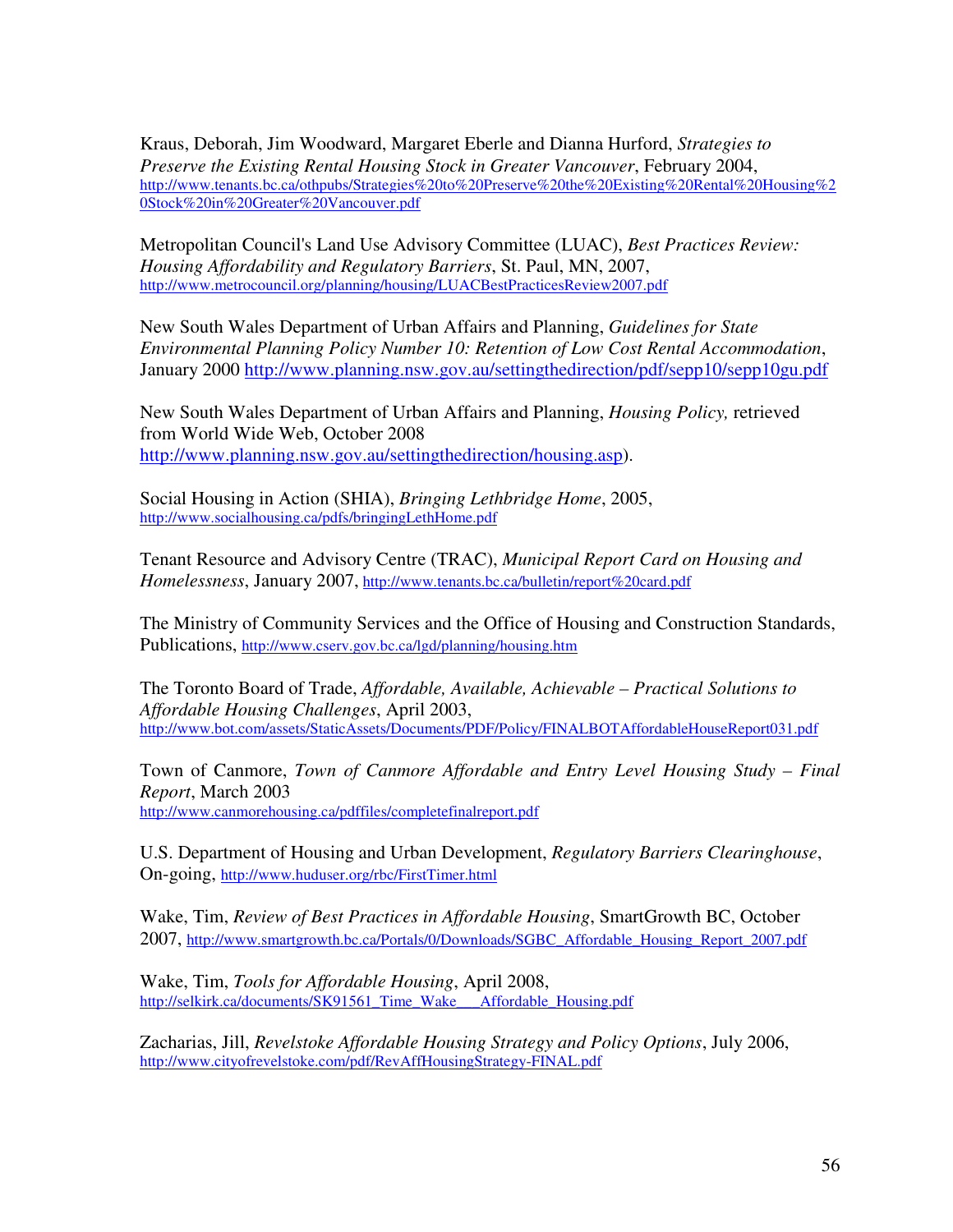# **Appendix E: An overview of Policies used in Neighbouring Municipalities**

| <b>STRATEGY</b>                                                     | $#$ of BC<br>municipalities<br>employing<br>strategy<br>(considering) | City of Langley | ৳<br>Township<br>Langley | City of Surrey | Maple Ridge                | Abbotsford     | Pitt Meadows |
|---------------------------------------------------------------------|-----------------------------------------------------------------------|-----------------|--------------------------|----------------|----------------------------|----------------|--------------|
| Mandated commitment in OCP, housing plan or policies<br>1.          | 16(8)                                                                 | $\star$         | $\star$                  |                | $\star$                    | $\star$        |              |
| Advocacy with senior levels of government<br>2.                     | 13(5)                                                                 | $\star$         | $\star$                  | $\star$        |                            | $\star$        | $\star$      |
| Protect existing rental housing and tenants<br>3.                   | 11(2)                                                                 |                 | $\star$                  |                |                            | $\star$        |              |
| Right of first refusal to existing tenants for new units<br>a)      | 4(3)                                                                  |                 |                          |                |                            | $\overline{?}$ |              |
| <b>Relocation Assistance</b><br>b)                                  | 6(3)                                                                  |                 | $\star$                  |                | $\star$                    | $\star$        |              |
| Conversion control policies<br>$\mathbf{c})$                        | 22(4)                                                                 | $\star$         |                          | $\star$        | $\star$                    | $\star$        |              |
| Encourage use of RRAP to repair units<br>$\mathbf{d}$               | 2(49)                                                                 |                 |                          |                |                            | $\star$        |              |
| Affordable Housing Fund<br>4.                                       | 11(4)                                                                 |                 |                          | $\star$        |                            |                |              |
| Permitting/encouraging secondary suites<br>5.                       | 36(8)                                                                 | $\star$         | $\star$                  | $\star$        |                            | $\star$        | ?            |
| Encourage development of new affordable units<br>6.                 |                                                                       |                 |                          | $\star$        |                            | $\star$        |              |
| Initiate partnerships with gov't, non-profits, developers<br>a)     | 11(4)                                                                 |                 |                          | $\star$        |                            | $\star$        |              |
| 7.<br>Promote affordable home ownership                             |                                                                       | $\star$         |                          | $\star$        | $\star$                    | $\star$        |              |
| Shared Equity/Resale price restrictions<br>a)                       | 10(3)                                                                 |                 |                          |                |                            | $\ddot{?}$     |              |
| infill development/smaller lot sizes<br>b)                          | 15(5)                                                                 | $\star$         |                          | $\star$        | $\star$                    |                | $\ddot{?}$   |
| Set targets for below market/rental housing<br>8.                   | n/a                                                                   | $\overline{?}$  | ?                        | ?              | $\boldsymbol{\mathcal{P}}$ | $\overline{?}$ | $\ddot{?}$   |
| Accept Metro Vancouver housing targets<br>a)                        |                                                                       | ?               | ?                        | ?              | ?                          | $\overline{?}$ | ?            |
| Comparison of current Development Cost Charges (charge per MF unit) |                                                                       | \$7,986         | \$20,891                 | \$23,204       | \$9,652                    | \$16,904       | \$3,300      |

Note: Maple Ridge and Township of Langley relocation assistance is for tenants of mobile home parks only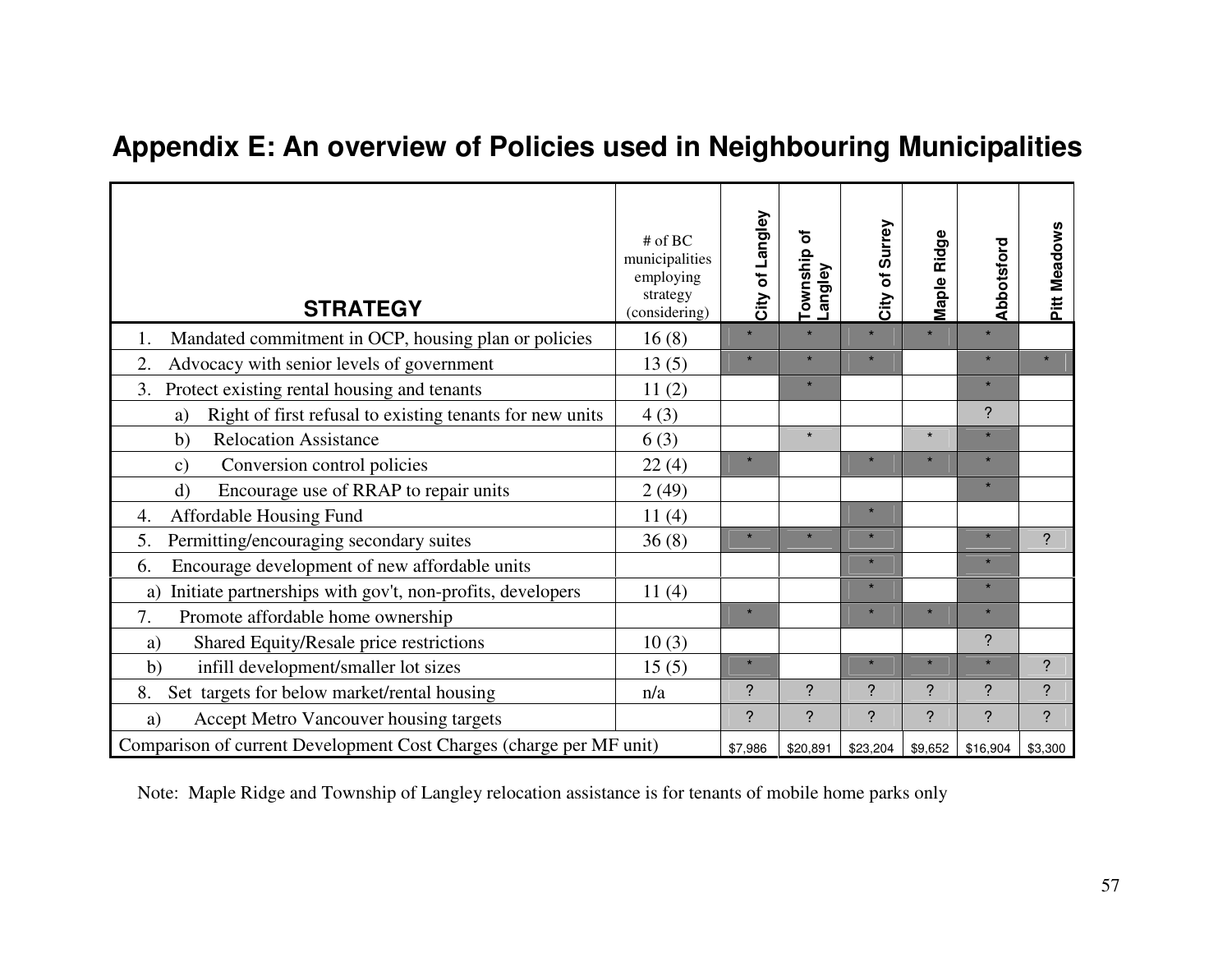|    | <b>Municipality</b>    | <b>Details</b>                                                                                                                                                                                                                                                                                                                                                                                          |
|----|------------------------|---------------------------------------------------------------------------------------------------------------------------------------------------------------------------------------------------------------------------------------------------------------------------------------------------------------------------------------------------------------------------------------------------------|
| 1. |                        | Mandated commitment in OCP, housing plan or policies                                                                                                                                                                                                                                                                                                                                                    |
|    | City of<br>Langley     | OCP encourages a variety of housing types to meet the needs of the<br>population and the demographic challenges faced by the City.<br>Affordable Housing Strategy being developed.                                                                                                                                                                                                                      |
|    | Township of<br>Langley | Corporate mandate to "address the needs of our citizenry", and to<br>"encourage the development of new integrated residential areas that<br>will allow for a variety of accommodation, reasonable cost and choice<br>of location". Future plans to develop an Affordable Housing Action<br>Strategy                                                                                                     |
|    | Surrey                 | Will be developing a Housing Action Plan; recognizes that there is a<br>large need for affordable housing, The Plan for the Social Well Being<br>of Surrey Residents makes commitments to address homelessness and<br>address the need for affordable housing.                                                                                                                                          |
|    | Maple<br>Ridge         | OCP promotes affordable housing developments to meet diverse<br>housing needs                                                                                                                                                                                                                                                                                                                           |
|    | Abbotsford             | Hired a Social Planner in 2006 and are committed to developing an<br>Affordable and Accessible Housing Strategy                                                                                                                                                                                                                                                                                         |
|    | Pitt<br>Meadows        | None identified                                                                                                                                                                                                                                                                                                                                                                                         |
| 2. |                        | <b>Support Regional Affordable Housing Fund</b>                                                                                                                                                                                                                                                                                                                                                         |
|    | City of<br>Langley     | Not applicable                                                                                                                                                                                                                                                                                                                                                                                          |
|    | Township of<br>Langley | Not applicable                                                                                                                                                                                                                                                                                                                                                                                          |
|    | City of<br>Surrey      | Surrey established an Affordable Housing Reserve Fund with<br>contributions from developers (\$750 per unit rezoning charge).<br>In October 2008, Surrey approved a one-time \$1 million grant to<br>Atira Women's Resources Society to build a community health care<br>clinic, a day care and 36 units of transitional housing for pregnant<br>women and mothers with small children who are at risk. |
|    | Maple<br>Ridge         | Not applicable                                                                                                                                                                                                                                                                                                                                                                                          |
|    | Abbotsford             | Not applicable                                                                                                                                                                                                                                                                                                                                                                                          |
|    | Pitt<br><b>Meadows</b> | Not applicable                                                                                                                                                                                                                                                                                                                                                                                          |
|    |                        | 3. Protect existing rental housing and tenants                                                                                                                                                                                                                                                                                                                                                          |
|    | City of<br>Langley     | Strata Conversion Control Policy.                                                                                                                                                                                                                                                                                                                                                                       |
|    | Township of<br>Langley | Provides tenant relocation assistance for mobile home park tenants<br>displaced by redevelopment, including help in finding a new place to<br>live, costs for disposal of mobile home, and/or a payment equal to the<br>assessed value of the mobile home. If new development will provide                                                                                                              |

# **Overview of Strategies adopted by Neighbour Municipalities**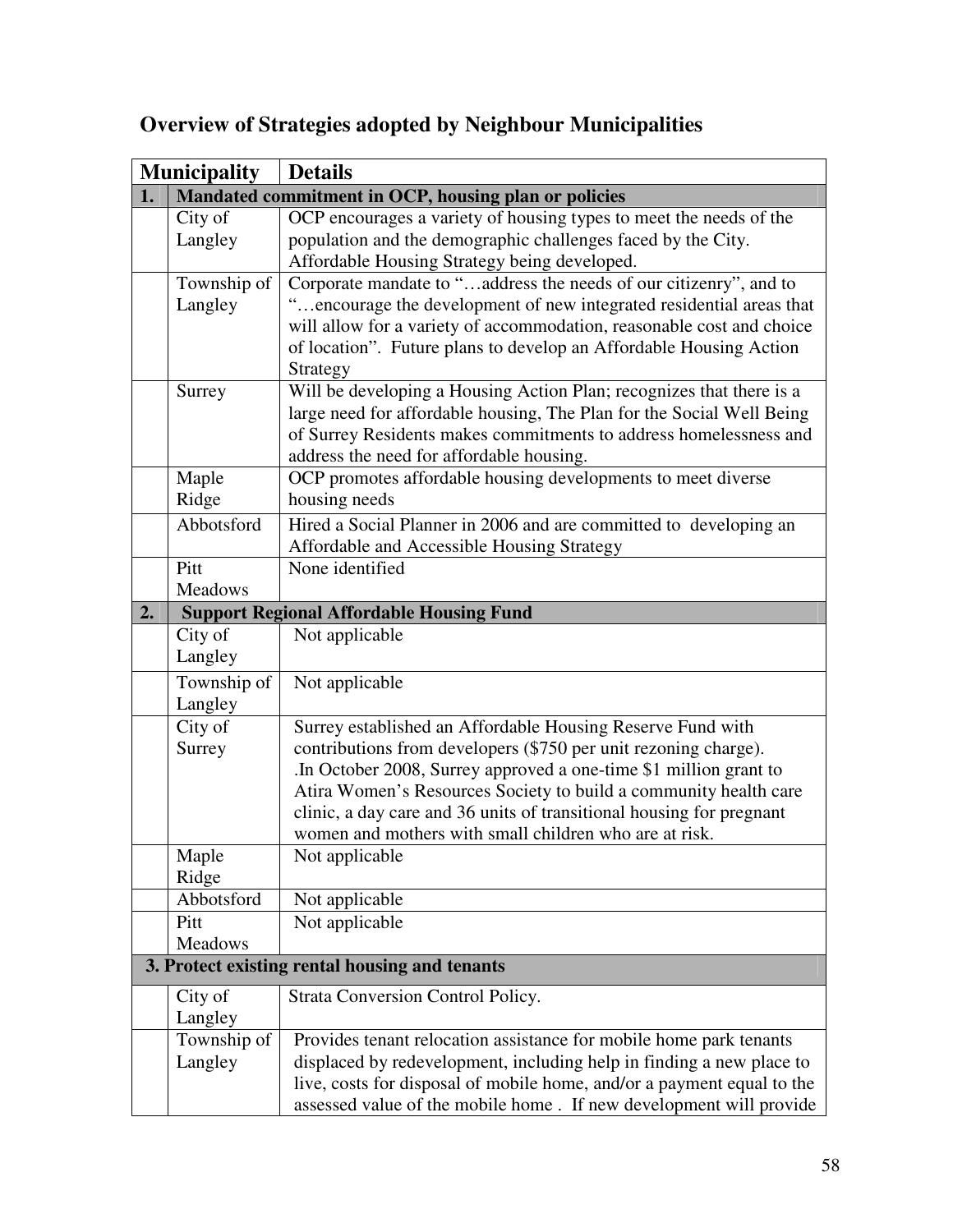|                    |                | residential, existing tenants get right of first refusal to purchase/rent                                                                            |
|--------------------|----------------|------------------------------------------------------------------------------------------------------------------------------------------------------|
|                    |                | the units.                                                                                                                                           |
|                    | Surrey         | <b>Strata Conversion Control Policy</b>                                                                                                              |
|                    | Maple          | Strata conversion policy allows Council to control demolitions of                                                                                    |
|                    | Ridge          | rental apartments if vacancies are low. Developers of existing mobile                                                                                |
|                    |                | home parks need to provide 2 years notice to the park's tenants, as                                                                                  |
|                    |                | well as \$10,000 in relocation assistance. MHP policy requires                                                                                       |
|                    |                | provision of rental units where redevelopment includes residential.                                                                                  |
|                    | Abbotsford     | Under Section 242 of the Strata Property Act,                                                                                                        |
|                    |                | a) Applicants shall develop a relocation plan that will, at a minimum,                                                                               |
|                    |                | outline options available to tenants with respect to purchase options                                                                                |
|                    |                | and relocation assistance. The applicant shall identify available                                                                                    |
|                    |                | market and non-market rental units within the Abbotsford market and                                                                                  |
|                    |                | provide that information to dislocated tenants.                                                                                                      |
|                    |                | b) Applicants shall provide existing tenants with a right of first                                                                                   |
|                    |                | refusal to purchase prior to the applicant giving notice to tenants that                                                                             |
|                    |                | they must vacate their unit. A right of first refusal means that tenants                                                                             |
|                    |                | would have the first opportunity to purchase new units at fair market<br>value based on an independent third party appraisal, less the               |
|                    |                | customary commission payable by the developer at that time.                                                                                          |
|                    |                | Relocation assistance must be paid to mobile home tenants equivalent                                                                                 |
|                    |                | or better to the assessed value of the mobile home. Developers of a                                                                                  |
|                    |                | mobile home park to other uses contributed \$250,000 to a municipal                                                                                  |
|                    |                | housing fund.                                                                                                                                        |
|                    | Pitt           | Not applicable                                                                                                                                       |
|                    | <b>Meadows</b> |                                                                                                                                                      |
| $\boldsymbol{4}$ . |                | Permitting/encouraging secondary suites                                                                                                              |
|                    | City of        | Require inspection and registration of suites.                                                                                                       |
|                    | Langley        | In an attempt to provide incentive to have secondary suites, those                                                                                   |
|                    |                | who applied to legalize their secondary suites in 2007 were not                                                                                      |
|                    |                | charged any permit or inspection fees                                                                                                                |
|                    | Township of    | Permitted in specific Single Family neighbourhoods only. Requires                                                                                    |
|                    | Langley        | owner occupancy of principal dwelling; maximum secondary suite                                                                                       |
|                    |                | size 90 m2 and no more than 40% of total living area. Permit required,                                                                               |
|                    |                | no extra utility fees.                                                                                                                               |
|                    |                |                                                                                                                                                      |
|                    | City of        | Permits secondary suites. Permits coach houses (detached suites,                                                                                     |
|                    | Surrey         | often over garage) in new subdivisions. Charges extra utilities for                                                                                  |
|                    |                | secondary/coach suites.                                                                                                                              |
|                    | Maple          | Registration is a one time only fee of \$250.00. Permit fees vary                                                                                    |
|                    | Ridge          | depending on the work being done to bring the unit up to code (these                                                                                 |
|                    |                | costs are extra). Double water and sewer charges apply annually (not                                                                                 |
|                    |                | applicable if on septic or well)                                                                                                                     |
|                    | Abbotsford     | Secondary suites must be registered with the City, comply with the                                                                                   |
|                    |                | BC Building Code and Abbotsford Zoning Bylaw, 1996. To be                                                                                            |
|                    |                | legalized, health, life safety, fire protection, and zoning requirements<br>must be met. The cost for registering an secondary suite is \$260 if the |